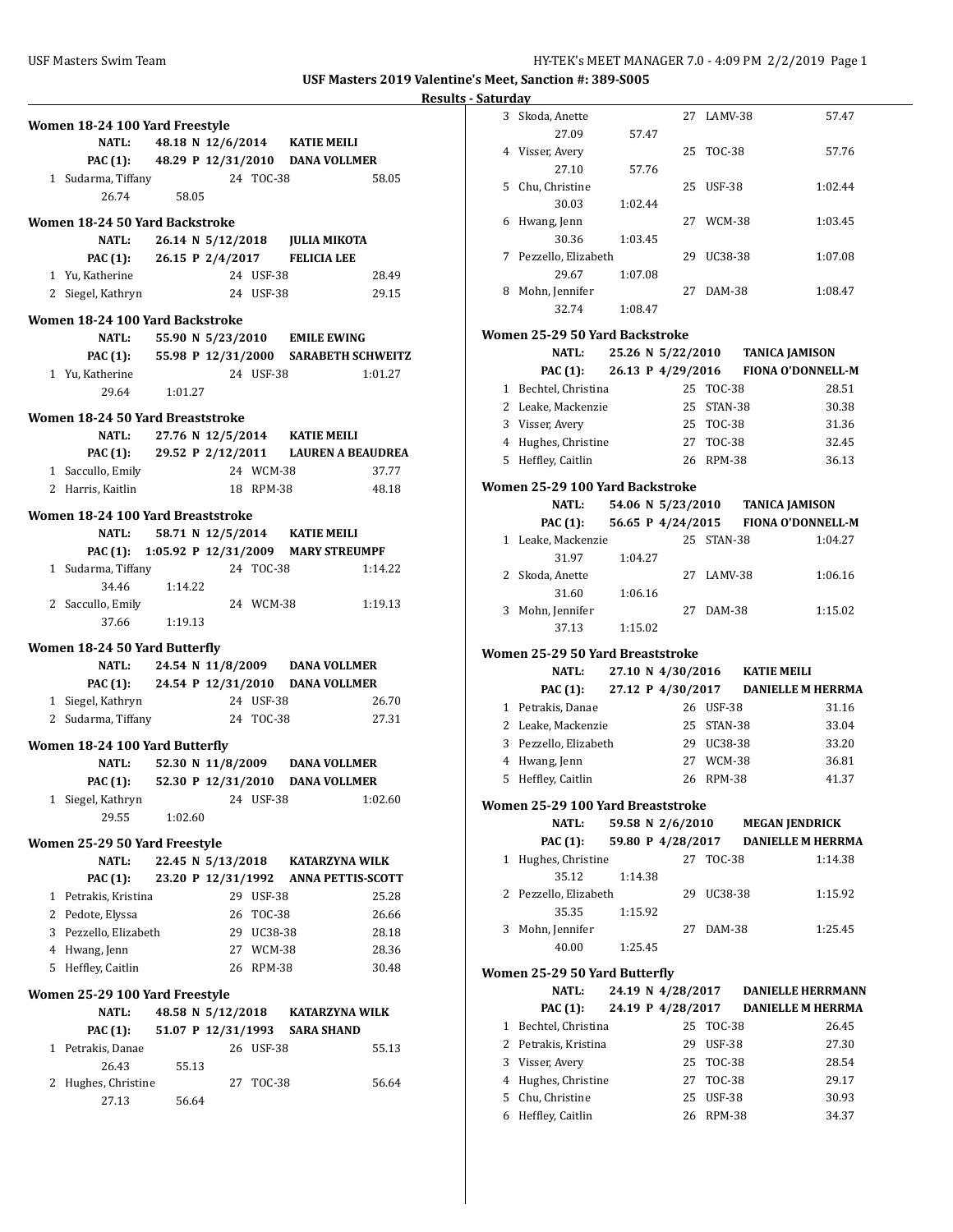| Women 25-29 100 Yard Butterfly    |                                           |            |               |                                              |
|-----------------------------------|-------------------------------------------|------------|---------------|----------------------------------------------|
| <b>NATL:</b>                      | 53.20 N 4/24/2015 AMANDA SIMS             |            |               |                                              |
| <b>PAC (1):</b>                   | 53.20 P 4/24/2015                         |            | AMANDA M SIMS |                                              |
| 1 Petrakis, Danae                 |                                           | 26 USF-38  |               | 1:00.67                                      |
| 28.34                             | 1:00.67                                   |            |               |                                              |
| 2 Leake, Mackenzie                |                                           | 25 STAN-38 |               | 1:02.95                                      |
| 30.14                             | 1:02.95                                   |            |               |                                              |
| 3 Chu, Christine                  |                                           | 25 USF-38  |               | 1:10.72                                      |
| 32.98                             | 1:10.72                                   |            |               |                                              |
| 4 Mohn, Jennifer                  |                                           | 27 DAM-38  |               | 1:26.05                                      |
| 39.92                             | 1:26.05                                   |            |               |                                              |
| <b>Women 25-29 100 Yard IM</b>    |                                           |            |               |                                              |
| NATL:                             |                                           |            |               | 54.40 N 4/29/2017 DANIELLE HERRMANN          |
|                                   |                                           |            |               | PAC (1): 54.40 P 4/29/2017 DANIELLE M HERRMA |
| 1 Leake, Mackenzie                |                                           | 25 STAN-38 |               | 1:04.85                                      |
| 30.18                             | 1:04.85                                   |            |               |                                              |
| 2 Skoda, Anette                   |                                           | 27 LAMV-38 |               | 1:05.71                                      |
| 29.45                             | 1:05.71                                   |            |               |                                              |
| 3 Pedote, Elyssa                  |                                           | 26 TOC-38  |               | 1:05.91                                      |
| 29.52                             | 1:05.91                                   |            |               |                                              |
| 4 Hwang, Jenn                     |                                           | 27 WCM-38  |               | 1:15.02                                      |
| 36.41                             | 1:15.02                                   |            |               |                                              |
| 5 Heffley, Caitlin                |                                           | 26 RPM-38  |               | 1:17.41                                      |
| 35.35                             | 1:17.41                                   |            |               |                                              |
|                                   |                                           |            |               |                                              |
| Women 30-34 50 Yard Freestyle     |                                           |            |               |                                              |
| NATL:                             | 22.48 N 11/29/2012 ERIKA ERNDL            |            |               |                                              |
|                                   | PAC (1): 23.24 P 12/31/2009 KEIKO PRICE   |            |               |                                              |
| 1 Hodapp, Tatiana                 |                                           | 32 USF-38  |               | 41.79                                        |
| Women 30-34 100 Yard Freestyle    |                                           |            |               |                                              |
| <b>NATL:</b>                      | 48.03 N 2/23/2013 ERIKA ERNDL             |            |               |                                              |
|                                   | PAC (1): 50.92 P 12/31/2004 KATRINA RADKE |            |               |                                              |
| 1 Li, Jing                        |                                           | 30 SMM-38  |               | 56.40                                        |
| 27.38                             | 56.40                                     |            |               |                                              |
| Women 30-34 50 Yard Breaststroke  |                                           |            |               |                                              |
| NATL:                             | 28.48 N 5/4/2008                          |            |               | <b>KATIE MCCLELLAND</b>                      |
| <b>PAC (1):</b>                   |                                           |            |               | 30.29 P 4/28/2017 MARIE A BALLENGER          |
| 1 Hodapp, Tatiana                 |                                           | 32 USF-38  |               | 55.33                                        |
|                                   |                                           |            |               |                                              |
| Women 30-34 100 Yard Breaststroke |                                           |            |               |                                              |
| NATL:                             | 1:02.08 N 5/4/2008 KATIE MCCLELLAND       |            |               |                                              |
| PAC (1):                          | 1:04.39 P 4/28/2017 MARIE A BALLENGER     |            |               |                                              |
| 1 Li, Jing                        |                                           | 30 SMM-38  |               | 1:15.84                                      |
| 36.24                             | 1:15.84                                   |            |               |                                              |
| Women 30-34 50 Yard Butterfly     |                                           |            |               |                                              |
| NATL:                             | 24.18 N 4/15/2000 ANGEL MARTINO           |            |               |                                              |
| <b>PAC (1):</b>                   |                                           |            |               | 25.31 P 4/28/2017 MARIE A BALLENGER          |
| 1 Li, Jing                        |                                           | 30 SMM-38  |               | 28.09                                        |
|                                   |                                           |            |               |                                              |
| Women 30-34 100 Yard Butterfly    |                                           |            |               |                                              |
| NATL:                             | 55.01 N 5/16/1999 ANGEL MARTINO           |            |               |                                              |
| PAC (1):                          |                                           |            |               | 56.00 P 4/29/2017 MARIE A BALLENGER          |
| 1 Li, Jing                        |                                           | 30 SMM-38  |               | 1:01.82                                      |
| 28.93                             | 1:01.82                                   |            |               |                                              |
|                                   |                                           |            |               |                                              |

|                | Women 35-39 50 Yard Freestyle                       |                       |  |  |    |                   |                                |                                     |
|----------------|-----------------------------------------------------|-----------------------|--|--|----|-------------------|--------------------------------|-------------------------------------|
|                | NATL:                                               |                       |  |  |    |                   | 22.34 N 2/25/2007 DARA TORRES  |                                     |
|                | PAC (1):                                            |                       |  |  |    |                   |                                | 24.04 P 4/25/2015 ERICKA L RICHARDS |
|                | 1 Rohr, Meredith B                                  |                       |  |  |    | 36 MELO-38        |                                | 27.32                               |
|                | 2 Bell, Hiroe                                       |                       |  |  |    | 39 NUTS-38        |                                | 29.16                               |
|                |                                                     |                       |  |  |    |                   |                                |                                     |
|                | Women 35-39 100 Yard Freestyle<br>NATL:             |                       |  |  |    | 49.72 N 2/25/2007 |                                |                                     |
|                |                                                     | 52.21 P 4/26/2015     |  |  |    |                   | <b>DARA TORRES</b>             | <b>ERICKA L RICHARDS</b>            |
|                | PAC (1):<br>1 Lawrence, Laura                       |                       |  |  |    | 38 WCM-38         |                                | 58.59                               |
|                | 28.45                                               | 58.59                 |  |  |    |                   |                                |                                     |
| 2              | Rohr, Meredith B                                    |                       |  |  |    | 36 MELO-38        |                                | 58.74                               |
|                | 28.15                                               | 58.74                 |  |  |    |                   |                                |                                     |
| 3              | Nehrebecki, Helene                                  |                       |  |  | 38 | DAM-38            |                                | 1:03.63                             |
|                | 30.43                                               | 1:03.63               |  |  |    |                   |                                |                                     |
|                | 4 Sweeney, Megan                                    |                       |  |  | 38 | USF-38            |                                | 1:05.63                             |
|                | 31.76                                               | 1:05.63               |  |  |    |                   |                                |                                     |
| 5              | Bell, Hiroe                                         |                       |  |  | 39 | NUTS-38           |                                | 1:07.17                             |
|                | 31.47                                               | 1:07.17               |  |  |    |                   |                                |                                     |
|                | 6 Groskopf, Sarah                                   |                       |  |  | 38 | TVM-38            |                                | 1:07.48                             |
|                | 32.41                                               | 1:07.48               |  |  |    |                   |                                |                                     |
| 7              | Moreno, Allison                                     |                       |  |  | 38 | TEME-38           |                                | 1:15.84                             |
|                | 36.59                                               | 1:15.84               |  |  |    |                   |                                |                                     |
| 8              | Toth, Kelly                                         |                       |  |  |    | 39 CSTS-38        |                                | 1:16.98                             |
|                | 36.10                                               | 1:16.98               |  |  |    |                   |                                |                                     |
|                |                                                     |                       |  |  |    |                   |                                |                                     |
|                | Women 35-39 50 Yard Backstroke<br>24.71 N 4/29/2017 |                       |  |  |    |                   |                                |                                     |
|                | <b>NATL:</b>                                        |                       |  |  |    |                   | <b>NORIKO INADA</b>            |                                     |
|                | PAC (1): 27.82 P 12/31/1991 LAURA B VAL             |                       |  |  |    |                   |                                |                                     |
|                | 1 Watanabe, Naoko                                   |                       |  |  |    | 36 TOC-38         |                                | 28.02                               |
|                | 2 Bunker, Alison                                    |                       |  |  |    | 36 TEME-38        |                                | 34.99                               |
|                | 3 Groskopf, Sarah                                   |                       |  |  |    | 38 TVM-38         |                                | 35.85                               |
| 4              | Toth, Kelly                                         |                       |  |  |    | 39 CSTS-38        |                                | 43.27                               |
|                | Women 35-39 100 Yard Backstroke                     |                       |  |  |    |                   |                                |                                     |
|                | NATL:                                               |                       |  |  |    |                   | 53.58 N 4/30/2017 NORIKO INADA |                                     |
|                | <b>PAC (1):</b>                                     | 59.86 P 12/31/2004    |  |  |    |                   | <b>JODY SMITH</b>              |                                     |
|                | 1 Lawrence, Laura                                   |                       |  |  |    | 38 WCM-38         |                                | 1:09.14                             |
|                | 33.89                                               | 1:09.14               |  |  |    |                   |                                |                                     |
| $\overline{2}$ | Nehrebecki, Helene                                  |                       |  |  | 38 | DAM-38            |                                | 1:19.31                             |
|                | 38.57                                               | 1:19.31               |  |  |    |                   |                                |                                     |
|                | Women 35-39 50 Yard Breaststroke                    |                       |  |  |    |                   |                                |                                     |
|                | NATL:                                               | 28.51 N 5/2/2014      |  |  |    |                   | <b>KATIE GLENN</b>             |                                     |
|                | PAC (1):                                            | 28.55 P 5/4/2014      |  |  |    |                   | KATIE GLENN                    |                                     |
|                | 1 Limon, Rachel P                                   |                       |  |  |    | 38 CSTS-38        |                                | 41.61                               |
|                | 2 Sweeney, Megan                                    |                       |  |  |    | 38 USF-38         |                                | 44.07                               |
|                | Women 35-39 100 Yard Breaststroke                   |                       |  |  |    |                   |                                |                                     |
|                | <b>NATL:</b>                                        | 1:01.88 N $4/25/2015$ |  |  |    |                   | <b>KATIE GLENN</b>             |                                     |
|                | PAC (1): 1:01.88 P 4/25/2015 KATIE GLENN            |                       |  |  |    |                   |                                |                                     |
|                | 1 Rohr, Meredith B                                  |                       |  |  |    | 36 MELO-38        |                                | 1:15.68                             |
|                | 35.64                                               | 1:15.68               |  |  |    |                   |                                |                                     |
|                | 2 Lawrence, Laura                                   |                       |  |  |    | 38 WCM-38         |                                | 1:18.74                             |
|                | 37.79                                               | 1:18.74               |  |  |    |                   |                                |                                     |
|                | 3 Nehrebecki, Helene                                |                       |  |  |    | 38 DAM-38         |                                | 1:23.67                             |
|                | 40.35                                               | 1:23.67               |  |  |    |                   |                                |                                     |
|                | 4 Limon, Rachel P                                   |                       |  |  |    | 38 CSTS-38        |                                | 1:29.22                             |
|                | 43.05                                               | 1:29.22               |  |  |    |                   |                                |                                     |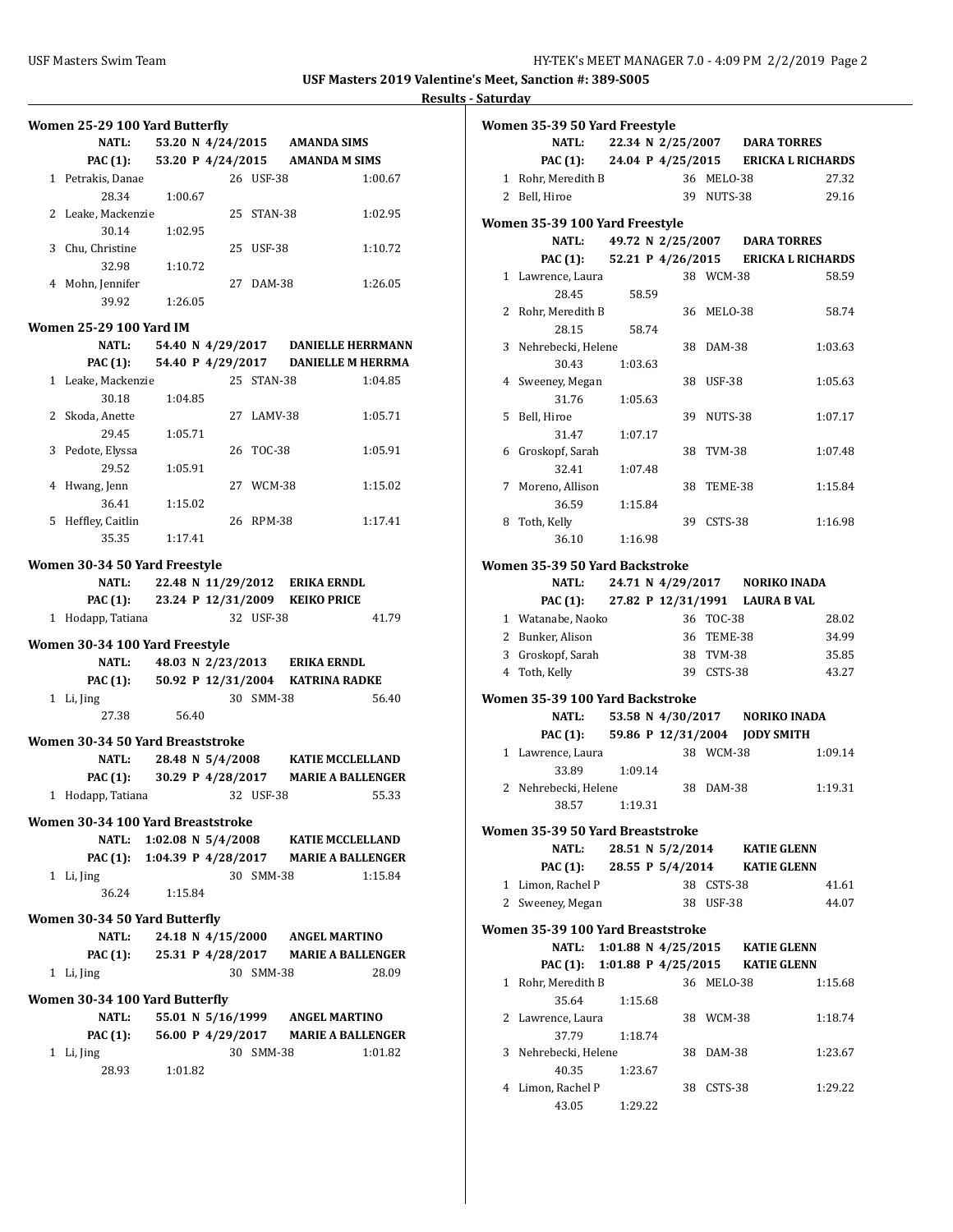|              | Women 35-39 50 Yard Butterfly<br><b>NATL:</b> |         |                    |            | 25.04 N 4/28/2017 NORIKO INADA          |         |
|--------------|-----------------------------------------------|---------|--------------------|------------|-----------------------------------------|---------|
|              | <b>PAC</b> (1):                               |         |                    |            | 26.07 P 4/13/2015 ERICKA L RICHARDS     |         |
|              | 1 Watanabe, Naoko                             |         |                    | 36 TOC-38  |                                         | 27.40   |
| 2            | Sweeney, Megan                                |         |                    | 38 USF-38  |                                         | 32.28   |
|              | 3 Bell, Hiroe                                 |         |                    | 39 NUTS-38 |                                         | 32.58   |
|              |                                               |         |                    |            |                                         |         |
|              | 4 Groskopf, Sarah                             |         |                    | 38 TVM-38  |                                         | 34.88   |
|              | 5 Bunker, Alison                              |         |                    | 36 TEME-38 |                                         | 36.94   |
|              | 6 Toth, Kelly                                 |         |                    | 39 CSTS-38 |                                         | 44.03   |
| $7^{\circ}$  | Moreno, Allison                               |         |                    | 38 TEME-38 |                                         | 47.70   |
|              | Women 35-39 100 Yard Butterfly                |         |                    |            |                                         |         |
|              | <b>NATL:</b>                                  |         |                    |            | 55.78 N 5/18/2003 S VON DER LIPPE       |         |
|              | <b>PAC</b> (1):                               |         | 58.46 P 12/31/2000 |            | <b>JILL S HERNANDEZ</b>                 |         |
|              | 1 Lawrence, Laura                             |         |                    | 38 WCM-38  |                                         | 1:05.42 |
|              | 30.90                                         | 1:05.42 |                    |            |                                         |         |
| $\mathbf{2}$ | Sweeney, Megan                                |         | 38                 | USF-38     |                                         | 1:11.12 |
|              | 33.87                                         | 1:11.12 |                    |            |                                         |         |
|              | 3 Nehrebecki, Helene                          |         | 38                 | DAM-38     |                                         | 1:13.73 |
|              | 35.04                                         | 1:13.73 |                    |            |                                         |         |
|              | <b>Women 35-39 100 Yard IM</b>                |         |                    |            |                                         |         |
|              | NATL:                                         |         |                    |            | 57.25 N 4/29/2017 GABRIELLE CHANG       |         |
|              | PAC (1): 59.87 P $5/1/2014$                   |         |                    |            | <b>ERICHARDS&amp;KGLENN</b>             |         |
|              | 1 Lawrence, Laura                             |         |                    | 38 WCM-38  |                                         | 1:07.86 |
|              | 31.16                                         | 1:07.86 |                    |            |                                         |         |
|              | 2 Rohr, Meredith B                            |         | 36                 | MELO-38    |                                         | 1:08.26 |
|              | 32.03                                         | 1:08.26 |                    |            |                                         |         |
|              | 3 Nehrebecki, Helene                          |         | 38                 | DAM-38     |                                         | 1:14.61 |
|              | 35.33                                         | 1:14.61 |                    |            |                                         |         |
| 4            | Bell, Hiroe                                   |         |                    | 39 NUTS-38 |                                         | 1:17.43 |
|              | 35.94                                         | 1:17.43 |                    |            |                                         |         |
|              | Women 40-44 50 Yard Freestyle                 |         |                    |            |                                         |         |
|              | NATL:                                         |         |                    |            | 21.91 N 4/15/2007 DARA TORRES           |         |
|              |                                               |         |                    |            | PAC (1): 24.68 P 12/31/1994 LAURA B VAL |         |
|              | 1 Belluomini, Melanie                         |         |                    | 41 DAM-38  |                                         | 29.72   |
|              | 2 Hladik, Michelle L                          |         |                    | 41 ARM-38  |                                         | 30.95   |
| 3            | Ongerth, Ann Michelle                         |         |                    | 44 WCM-38  |                                         | 31.22   |
| 4            | Darling, Colleen                              |         |                    | 44 WCM-38  |                                         | 32.09   |
| 5            | Guevarra, Ruby                                |         |                    | 41 LVTC-38 |                                         | 35.46   |
|              |                                               |         |                    |            |                                         |         |
|              | Women 40-44 100 Yard Freestyle                |         |                    |            |                                         |         |
|              | <b>NATL:</b>                                  |         |                    |            | 48.34 N 4/15/2007 DARA TORRES           |         |
|              | <b>PAC (1):</b>                               |         |                    |            | 53.30 P 4/28/2017 KATIE GLENN           |         |
| $1 \quad$    | Romero, Mary                                  |         |                    | 43 SMST-38 |                                         | 1:01.39 |
|              | 30.18                                         | 1:01.39 |                    |            |                                         |         |
| $\mathbf{2}$ | Ongerth, Ann Michelle                         |         |                    | 44 WCM-38  |                                         | 1:13.67 |
|              | 36.60                                         | 1:13.67 |                    |            |                                         |         |
| 3            | Maze, Ghislaine                               |         |                    | 44 USF-38  |                                         | 1:14.02 |
|              | 35.42                                         | 1:14.02 |                    |            |                                         |         |
|              | 4 Guevarra, Ruby                              |         |                    | 41 LVTC-38 |                                         | 1:20.71 |
|              | 36.51                                         | 1:20.71 |                    |            |                                         |         |
|              | Women 40-44 50 Yard Backstroke                |         |                    |            |                                         |         |
|              | <b>NATL:</b>                                  |         |                    |            | 26.12 N 5/1/2011 SHERI HART             |         |
|              | PAC (1):                                      |         |                    |            | 27.83 P 12/31/2009 JODY SMITH           |         |
|              | 1 Romero, Mary                                |         |                    | 43 SMST-38 |                                         | 33.22   |
|              | 2 Hladik, Michelle L                          |         |                    | 41 ARM-38  |                                         | 34.03   |
|              | 3 Darling, Colleen                            |         |                    | 44 WCM-38  |                                         | 36.54   |
|              |                                               |         |                    |            |                                         |         |

|              | 4 Guevarra, Ruby                         |                                 |           | 41 LVTC-38  |                    | 51.37                                         |
|--------------|------------------------------------------|---------------------------------|-----------|-------------|--------------------|-----------------------------------------------|
|              | Women 40-44 100 Yard Backstroke          |                                 |           |             |                    |                                               |
|              | NATL: 56.03 N 4/30/2011 SHERI HART       |                                 |           |             |                    |                                               |
|              | PAC (1): 59.89 P 12/31/2009 JODY SMITH   |                                 |           |             |                    |                                               |
|              | 1 Romero, Mary                           |                                 |           | 43 SMST-38  |                    | 1:11.17                                       |
|              | 35.27                                    | 1:11.17                         |           |             |                    |                                               |
|              | 2 Hladik, Michelle L                     |                                 |           | 41 ARM-38   |                    | 1:14.97                                       |
|              | 36.58                                    | 1:14.97                         |           |             |                    |                                               |
|              |                                          |                                 |           |             |                    |                                               |
|              | Women 40-44 50 Yard Breaststroke         |                                 |           |             |                    |                                               |
|              | NATL:                                    | 28.71 N 5/11/2018               |           |             |                    | <b>KATIE GLENN</b>                            |
|              | PAC (1): 29.51 P 4/30/2017               |                                 |           |             |                    | KATIE GLENN                                   |
|              | 1 Cameron, Melissa                       |                                 |           | 41 QSSSJ-38 |                    | 38.47                                         |
|              | 2 Maze, Ghislaine                        |                                 |           | 44 USF-38   |                    | 42.60                                         |
|              | 3 Darling, Colleen                       |                                 | 44 WCM-38 |             |                    | 42.78                                         |
|              | Women 40-44 100 Yard Breaststroke        |                                 |           |             |                    |                                               |
|              | NATL:                                    | 1:02.70 N 5/13/2018 KATIE GLENN |           |             |                    |                                               |
|              | PAC (1): 1:03.95 P 4/28/2017 KATIE GLENN |                                 |           |             |                    |                                               |
|              | 1 Cameron, Melissa                       |                                 |           | 41 QSSSJ-38 |                    | 1:21.70                                       |
|              | 38.80                                    | 1:21.70                         |           |             |                    |                                               |
|              | 2 Maze, Ghislaine                        |                                 |           | 44 USF-38   |                    | 1:31.97                                       |
|              | 43.59                                    | 1:31.97                         |           |             |                    |                                               |
|              |                                          |                                 |           |             |                    |                                               |
|              | Women 40-44 50 Yard Butterfly            |                                 |           |             |                    |                                               |
|              | <b>NATL:</b>                             |                                 |           |             |                    | 25.14 N 5/10/2009 S VON DER LIPPE             |
|              | PAC (1): 26.46 P 12/31/1994 LAURA B VAL  |                                 |           |             |                    |                                               |
|              | 1 Belluomini, Melanie                    |                                 |           | 41 DAM-38   |                    | 31.43                                         |
|              | 2 Darling, Colleen                       |                                 |           | 44 WCM-38   |                    | 35.09                                         |
|              | 3 Hladik, Michelle L                     |                                 |           | 41 ARM-38   |                    | 35.12                                         |
|              | 4 Ongerth, Ann Michelle                  |                                 |           | 44 WCM-38   |                    | 37.14                                         |
|              | 5 Maze, Ghislaine                        |                                 |           | 44 USF-38   |                    | 38.57                                         |
|              | 6 Guevarra, Ruby                         |                                 |           | 41 LVTC-38  |                    | 53.15                                         |
|              | Women 40-44 100 Yard Butterfly           |                                 |           |             |                    |                                               |
|              | <b>NATL:</b>                             |                                 |           |             |                    | 54.83 N 5/10/2009 S VON DER LIPPE             |
|              |                                          |                                 |           |             |                    | PAC (1): 59.06 P 12/31/2009 LAUREEN K WELTING |
|              | 1 Pledger, Abby                          |                                 |           | 44 NBA-38   |                    | 1:06.33                                       |
|              | 31.55                                    | 1:06.33                         |           |             |                    |                                               |
|              | 2 Belluomini, Melanie                    |                                 |           | 41 DAM-38   |                    | 1:11.33                                       |
|              | 33.26                                    | 1:11.33                         |           |             |                    |                                               |
|              | 3 Romero, Mary                           |                                 |           | 43 SMST-38  |                    | 1:13.96                                       |
|              | 35.10                                    | 1:13.96                         |           |             |                    |                                               |
|              | 4 Ongerth, Ann Michelle                  |                                 |           | 44 WCM-38   |                    | 1:26.46                                       |
|              | 40.61                                    | 1:26.46                         |           |             |                    |                                               |
|              | 5 Maze, Ghislaine                        |                                 |           | 44 USF-38   |                    | 1:30.73                                       |
|              | 42.66                                    | 1:30.73                         |           |             |                    |                                               |
|              | Women 40-44 100 Yard IM                  |                                 |           |             |                    |                                               |
|              | <b>NATL:</b>                             |                                 |           |             |                    |                                               |
|              | <b>PAC (1):</b>                          | 57.95 N 4/28/2012               |           |             |                    | ERIKA BRAUN                                   |
|              | Pledger, Abby                            | 1:00.89 P 4/29/2017             |           |             | <b>KATIE GLENN</b> |                                               |
| $\mathbf{1}$ |                                          |                                 |           | 44 NBA-38   |                    | 1:08.05                                       |
|              | 31.48                                    | 1:08.05                         |           |             |                    |                                               |
|              | 2 Romero, Mary                           |                                 |           | 43 SMST-38  |                    | 1:09.88                                       |
|              | 33.40<br>3 Cameron, Melissa              | 1:09.88                         |           | 41 QSSSJ-38 |                    |                                               |
|              | 34.58                                    | 1:13.72                         |           |             |                    | 1:13.72                                       |
|              | 4 Darling, Colleen                       |                                 |           | 44 WCM-38   |                    |                                               |
|              | 35.68                                    |                                 |           |             |                    | 1:18.52                                       |
|              |                                          | 1:18.52                         |           |             |                    |                                               |
|              |                                          |                                 |           |             |                    |                                               |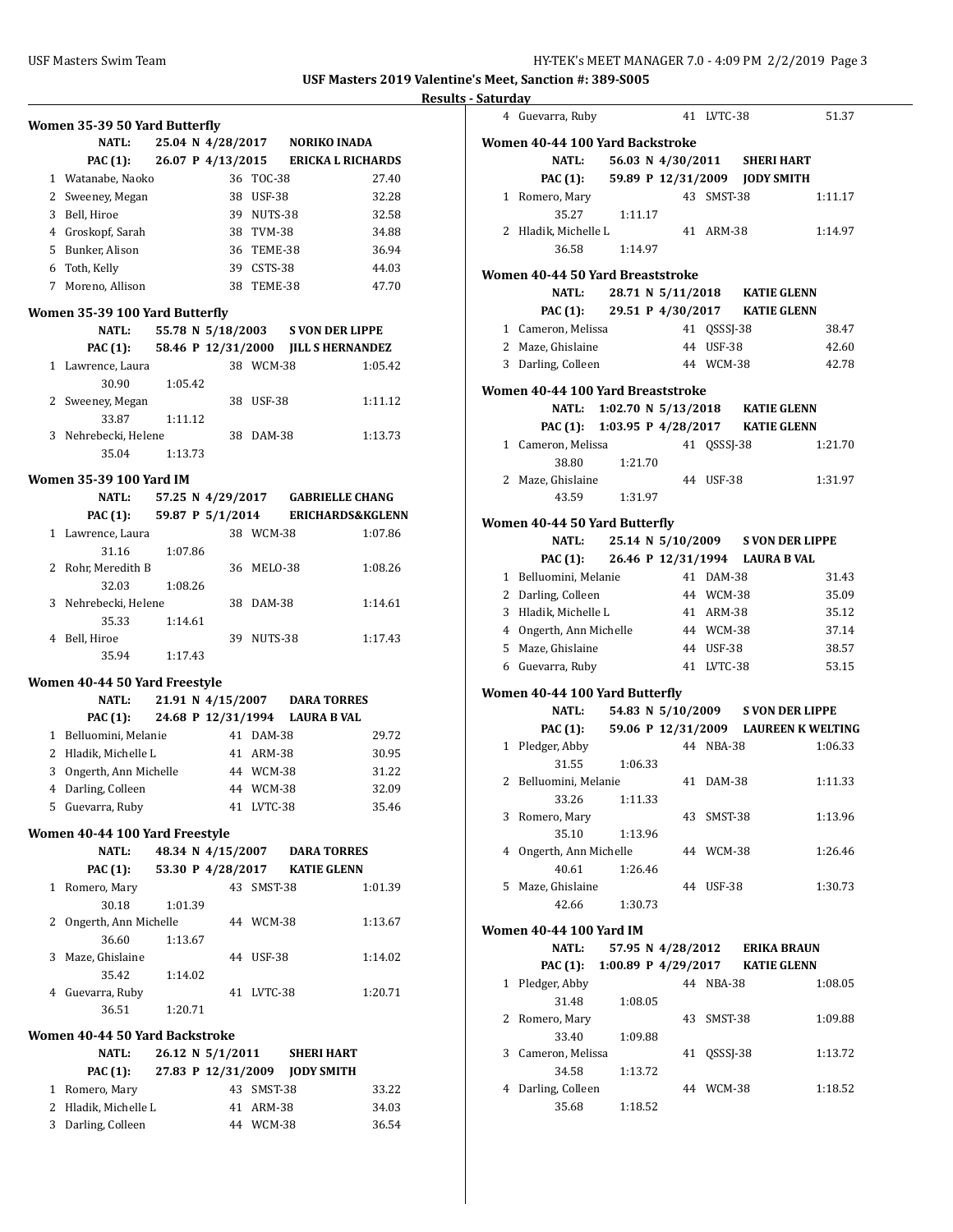# USF Masters Swim Team **HY-TEK's MEET MANAGER 7.0 - 4:09 PM 2/2/2019** Page 4 **(Women 40-44 100 Yard IM)** --- Guevarra, Ruby 41 LVTC-38 DQ 56.30 DQ **Women 45-49 50 Yard Freestyle NATL: 23.80 N 4/8/2017 ERIKA BRAUN PAC (1): 25.10 P 12/31/1999 LAURA B VAL** 1 Lathouwers, Lynn 48 NUTS-38 30.28 2 Bachtiger, Jasmine 49 NUTS-38 31.47 3 Hull, Jeffra 48 SERC-38 33.35 4 Fahlen, Lola L 49 ALMA-38 33.57 5 Fukushi, Yoriko 49 USF-38 36.61 6 Doyle, Jennifer 48 RPM-38 37.97 7 Steinheiser, Fritzi 47 HTUB-38 37.98 **Women 45-49 100 Yard Freestyle NATL: 51.99 N 4/9/2017 ERIKA BRAUN PAC (1): 53.27 P 12/31/2001 LAURA B VAL** 1 Irwin, Jessica A 45 SRM-38 1:10.78 33.91 1:10.78 2 Hull, Jeffra 48 SERC-38 1:13.71 34.52 1:13.71 3 Steinheiser, Fritzi 47 HTUB-38 1:23.56 40.39 1:23.56 **Women 45-49 50 Yard Backstroke NATL: 27.35 N 12/21/2008 K PIPES-NEILSEN PAC (1): 28.26 P 12/31/1997 LAURA B VAL** 1 Lathouwers, Lynn 48 NUTS-38 38.63 2 Bachtiger, Jasmine 49 NUTS-38 39.58 3 Fukushi, Yoriko 49 USF-38 52.88 **Women 45-49 100 Yard Backstroke NATL: 57.83 N 5/23/2010 ELLEN REYNOLDS PAC (1): 1:01.50 P 12/31/1997 LAURA B VAL** 1 Irwin, Jessica A 45 SRM-38 1:27.78 43.30 1:27.78 2 Fahlen, Lola L 49 ALMA-38 1:29.42 43.40 1:29.42 3 Doyle, Jennifer 48 RPM-38 1:44.15 51.01 1:44.15 **Women 45-49 50 Yard Breaststroke NATL: 30.17 N 5/20/2007 CAROLINE KRATTLI PAC (1): 32.82 P 12/31/1994 SUSAN ROY** 1 Lathouwers, Lynn 48 NUTS-38 41.74 2 Hebert, Trudi 46 RPM-38 42.94 3 Bachtiger, Jasmine 49 NUTS-38 43.00 4 Fahlen, Lola L 49 ALMA-38 43.99 **Women 45-49 100 Yard Breaststroke NATL: 1:05.85 N 3/27/2011 S VON DER LIPPE PAC (1): 1:10.77 P 12/31/2009 LISA A WARD** 1 Irwin, Jessica A 45 SRM-38 1:33.55 44.88 1:33.55 2 Hull, Jeffra 48 SERC-38 1:41.02 48.50 1:41.02

| <b>Results - Saturday</b> |   |                                                |         |                  |            |                                           |
|---------------------------|---|------------------------------------------------|---------|------------------|------------|-------------------------------------------|
|                           |   | Women 45-49 50 Yard Butterfly                  |         |                  |            |                                           |
|                           |   | <b>NATL:</b>                                   |         |                  |            | 25.64 N 4/9/2017 ERIKA BRAUN              |
|                           |   | <b>PAC (1):</b>                                |         |                  |            | 27.02 P 12/31/1998 LAURA B VAL            |
|                           |   | 1 Bachtiger, Jasmine                           |         |                  | 49 NUTS-38 | 34.85                                     |
|                           |   | 2 Lathouwers, Lynn                             |         |                  | 48 NUTS-38 | 35.38                                     |
|                           |   | 3 Peroni, Diana                                |         |                  | 46 NUTS-38 | 37.55                                     |
|                           |   | 4 Hull, Jeffra                                 |         |                  | 48 SERC-38 | 39.06                                     |
|                           |   | 5 Hebert, Trudi                                |         |                  | 46 RPM-38  | 42.92                                     |
|                           |   | --- Fukushi, Yoriko                            |         |                  | 49 USF-38  | DQ                                        |
|                           |   |                                                |         |                  |            |                                           |
|                           |   | Women 45-49 100 Yard Butterfly                 |         |                  |            |                                           |
|                           |   | <b>NATL:</b>                                   |         | 56.97 N 5/1/2011 |            | <b>S VON DER LIPPE</b>                    |
|                           |   | <b>PAC (1):</b>                                |         |                  |            | 59.82 P 12/31/2001 LAURA B VAL            |
|                           |   | 1 Peroni, Diana                                |         |                  | 46 NUTS-38 | 1:23.67                                   |
|                           |   | 38.32                                          | 1:23.67 |                  |            |                                           |
|                           |   | 2 Irwin, Jessica A                             |         |                  | 45 SRM-38  | 1:30.08                                   |
|                           |   | 42.07<br>3 Fukushi, Yoriko                     | 1:30.08 |                  |            |                                           |
|                           |   | 47.79                                          |         |                  | 49 USF-38  | 1:40.98                                   |
|                           |   |                                                | 1:40.98 |                  |            |                                           |
|                           |   | <b>Women 45-49 100 Yard IM</b>                 |         |                  |            |                                           |
|                           |   | <b>NATL:</b>                                   |         |                  |            | 59.39 N 4/28/2012 FALL WILLEBOORDSE       |
|                           |   |                                                |         |                  |            | PAC (1): 1:02.13 P 12/31/2009 LISA A WARD |
|                           |   | 1 Bachtiger, Jasmine                           |         |                  | 49 NUTS-38 | 1:21.86                                   |
|                           |   | 37.79                                          | 1:21.86 |                  |            |                                           |
|                           |   | 2 Fahlen, Lola L                               |         |                  | 49 ALMA-38 | 1:27.66                                   |
|                           |   | 40.64                                          | 1:27.66 |                  |            |                                           |
|                           |   | 3 Doyle, Jennifer                              |         |                  | 48 RPM-38  | 1:34.72                                   |
|                           |   | 45.02                                          | 1:34.72 |                  |            |                                           |
|                           |   | --- Peroni, Diana                              |         |                  | 46 NUTS-38 | DQ                                        |
|                           |   | 39.21                                          |         | DQ               |            |                                           |
|                           |   | Women 50-54 50 Yard Freestyle                  |         |                  |            |                                           |
|                           |   | NATL:                                          |         |                  |            | 24.53 N 3/18/2016 FALL WILLEBOORDSE       |
|                           |   | PAC (1):                                       |         |                  |            | 25.30 P 12/31/2002 LAURA B VAL            |
|                           |   | 1 Quick, Sarah                                 |         |                  | 54 NBA-38  | 26.35                                     |
|                           |   | 2 Lewis, Melissa D                             |         |                  | 52 NBA-38  | 29.68                                     |
|                           |   | 3 Coomber, Molly                               |         |                  | 53 NBA-38  | 30.02                                     |
|                           |   | 4 Juson, Justine S                             |         |                  | 50 USF-38  | 32.19                                     |
|                           |   | 5 De Naissance, C.A.                           |         |                  | 54 EMBY-38 | 44.93                                     |
|                           |   |                                                |         |                  |            |                                           |
|                           |   | Women 50-54 100 Yard Freestyle<br><b>NATL:</b> |         |                  |            | 53.60 N 4/29/2016 FALL WILLEBOORDSE       |
|                           |   | PAC (1):                                       |         |                  |            | 54.38 P 12/31/2002 LAURA B VAL            |
|                           |   | 1 Quick, Sarah                                 |         |                  | 54 NBA-38  | 57.42                                     |
|                           |   | 27.30                                          | 57.42   |                  |            |                                           |
|                           |   | 2 Welting, Laureen K                           |         |                  | 53 TOC-38  | 59.67                                     |
|                           |   | 28.70                                          | 59.67   |                  |            |                                           |
|                           |   | 3 Cox, Juliet                                  |         |                  | 51 MAM-38  | 1:04.07                                   |
|                           |   | 30.87                                          | 1:04.07 |                  |            |                                           |
|                           |   | 4 Coomber, Molly                               |         |                  | 53 NBA-38  | 1:04.70                                   |
|                           |   | 31.22                                          | 1:04.70 |                  |            |                                           |
|                           | 5 | Lewis, Melissa D                               |         |                  | 52 NBA-38  | 1:06.70                                   |
|                           |   | 32.28                                          | 1:06.70 |                  |            |                                           |
|                           | 6 | Zuppan-Hood, Patricia                          |         |                  | 54 WCM-38  | 1:07.35                                   |
|                           |   | 31.30                                          | 1:07.35 |                  |            |                                           |
|                           |   | 7 Couch, Stephanie                             |         |                  | 54 MELO-38 | 1:07.45                                   |
|                           |   | 32.72                                          | 1:07.45 |                  |            |                                           |
|                           |   |                                                |         |                  |            |                                           |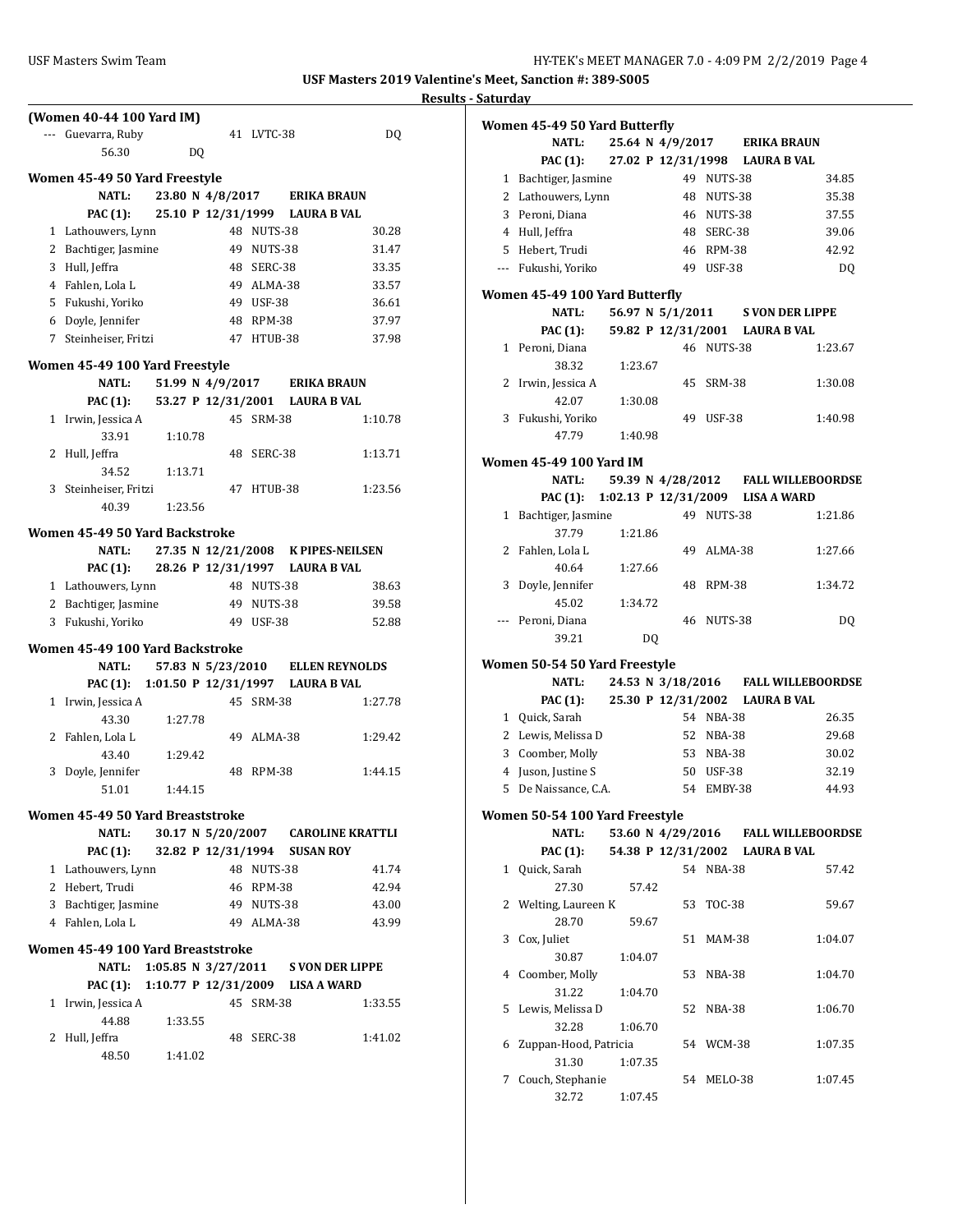Ĭ.

**USF Masters 2019 Valentine's Meet, Sanction #: 389-S005**

|              |                                         |         |    |                                |                                                 | <u>Res</u> |
|--------------|-----------------------------------------|---------|----|--------------------------------|-------------------------------------------------|------------|
|              | (Women 50-54 100 Yard Freestyle)        |         |    |                                |                                                 |            |
|              | 8 Harris, Karen                         |         |    | 52 RPM-38                      | 1:10.15                                         |            |
|              | 34.60                                   | 1:10.15 |    |                                |                                                 |            |
|              | 9 Phalen, Jennifer                      |         |    | 54 DAM-38                      | 1:12.51                                         |            |
|              | 34.42                                   | 1:12.51 |    |                                |                                                 |            |
| 10           | Juson, Justine S                        |         |    | 50 USF-38                      | 1:12.90                                         |            |
|              | 35.31                                   | 1:12.90 |    |                                |                                                 |            |
|              | 11 De Naissance, C.A.                   |         |    | 54 EMBY-38                     | 1:38.49                                         |            |
|              | 46.92                                   | 1:38.49 |    |                                |                                                 |            |
|              | 12 Asta, Lisa                           |         |    | 53 WCM-38                      | 1:45.36                                         |            |
|              | 49.38                                   | 1:45.36 |    |                                |                                                 |            |
|              |                                         |         |    |                                |                                                 |            |
|              | Women 50-54 50 Yard Backstroke<br>NATL: |         |    |                                | 27.04 N 5/10/2013 LESLIE LIVINGSTON             |            |
|              | <b>PAC (1):</b>                         |         |    | 29.35 P 12/31/2005 LAURA B VAL |                                                 |            |
|              |                                         |         |    | 53 TOC-38                      |                                                 |            |
|              | 1 Welting, Laureen K                    |         |    |                                | 30.97                                           |            |
|              | 2 Cox, Juliet                           |         |    | 51 MAM-38                      | 32.26                                           |            |
|              | 3 Couch, Stephanie                      |         |    | 54 MELO-38                     | 37.32                                           |            |
|              | 4 Zuppan-Hood, Patricia                 |         |    | 54 WCM-38                      | 38.19                                           |            |
|              | 5 Harris, Karen                         |         |    | 52 RPM-38                      | 41.85                                           |            |
|              | 6 Asta, Lisa                            |         |    | 53 WCM-38                      | 50.75                                           |            |
|              | 7 De Naissance, C.A.                    |         |    | 54 EMBY-38                     | 54.77                                           |            |
|              | 8 Lee, Takako                           |         |    | 54 USF-38                      | 1:07.17                                         |            |
|              | Women 50-54 100 Yard Backstroke         |         |    |                                |                                                 |            |
|              | NATL:                                   |         |    |                                | 59.19 N 3/18/2016 FALL WILLEBOORDSE             |            |
|              |                                         |         |    |                                | PAC (1): 1:03.24 P 12/31/2005 KAREN M HUMPHREYS |            |
|              | 1 Cox, Juliet                           |         |    | 51 MAM-38                      | 1:11.85                                         |            |
|              | 35.20                                   | 1:11.85 |    |                                |                                                 |            |
|              | 2 Couch, Stephanie                      |         |    | 54 MELO-38                     | 1:19.33                                         |            |
|              | 39.55                                   | 1:19.33 |    |                                |                                                 |            |
|              | 3 Phalen, Jennifer                      |         |    | 54 DAM-38                      | 1:31.77                                         |            |
|              | 45.82                                   | 1:31.77 |    |                                |                                                 |            |
| 4            | Harris, Karen                           |         | 52 | RPM-38                         | 1:32.49                                         |            |
|              | 45.22                                   | 1:32.49 |    |                                |                                                 |            |
|              |                                         |         |    |                                |                                                 |            |
|              | Women 50-54 50 Yard Breaststroke        |         |    |                                |                                                 |            |
|              | NATL:                                   |         |    |                                | 31.61 N 4/14/2018 S VON DER LIPPE               |            |
|              | PAC (1):                                |         |    |                                | 33.12 P 4/30/2017 KATHRYN E GELMAN              |            |
|              | 1 Welting, Laureen K 53 TOC-38          |         |    |                                | 36.45                                           |            |
|              | 2 Juson, Justine S                      |         |    | 50 USF-38                      | 41.45                                           |            |
|              | 3 Phalen, Jennifer                      |         |    | 54 DAM-38                      | 41.56                                           |            |
|              | 4 Lee, Takako                           |         |    | 54 USF-38                      | 51.07                                           |            |
|              | 5 Asta, Lisa                            |         |    | 53 WCM-38                      | 54.96                                           |            |
|              |                                         |         |    |                                |                                                 |            |
|              | Women 50-54 100 Yard Breaststroke       |         |    |                                |                                                 |            |
|              | NATL:                                   |         |    |                                | 1:09.21 N 2/18/2012 CAROLINE KRATTLI            |            |
|              | <b>PAC</b> (1):                         |         |    |                                | 1:12.45 P 12/31/2010 COKIE LEPINSKI             |            |
| $\mathbf{1}$ | Welting, Laureen K                      |         |    | 53 TOC-38                      | 1:18.13                                         |            |
|              | 37.10                                   | 1:18.13 |    |                                |                                                 |            |
| 2            | Phalen, Jennifer                        |         | 54 | DAM-38                         | 1:27.93                                         |            |
|              | 41.63                                   | 1:27.93 |    |                                |                                                 |            |
| 3            | Juson, Justine S                        |         | 50 | USF-38                         | 1:30.05                                         |            |
|              | 42.95                                   | 1:30.05 |    |                                |                                                 |            |
| 4            | Couch, Stephanie                        |         | 54 | MELO-38                        | 1:31.18                                         |            |
|              | 43.07                                   | 1:31.18 |    |                                |                                                 |            |
| 5            | Asta, Lisa                              |         | 53 | WCM-38                         | 2:00.28                                         |            |
|              | 57.15                                   | 2:00.28 |    |                                |                                                 |            |

|              | Women 50-54 50 Yard Butterfly  |                                  |    |               |                                              |
|--------------|--------------------------------|----------------------------------|----|---------------|----------------------------------------------|
|              | <b>NATL:</b>                   |                                  |    |               | 25.70 N 5/11/2013 LESLIE LIVINGSTON          |
|              |                                |                                  |    |               | PAC (1): 27.81 P 12/31/2002 LAURA B VAL      |
|              | 1 Quick, Sarah                 |                                  |    | 54 NBA-38     | 29.36                                        |
|              | 2 Welting, Laureen K           |                                  |    | 53 TOC-38     | 29.43                                        |
|              | 3 Zuppan-Hood, Patricia        |                                  |    | 54 WCM-38     | 34.38                                        |
|              | 4 Lewis, Melissa D             |                                  |    | 52 NBA-38     | 36.22                                        |
|              | 5 Asta, Lisa                   |                                  |    | 53 WCM-38     | 59.64                                        |
|              |                                |                                  |    |               |                                              |
|              | Women 50-54 100 Yard Butterfly |                                  |    |               |                                              |
|              |                                |                                  |    |               | NATL: 1:00.17 N 5/12/2013 JILL HERNANDEZ     |
|              |                                |                                  |    |               | PAC (1): 1:00.17 P 5/9/2013 JILL S HERNANDEZ |
|              | 1 Quick, Sarah                 |                                  |    | 54 NBA-38     | 1:06.99                                      |
|              | 30.79                          | 1:06.99                          |    |               |                                              |
|              | 2 Coomber, Molly               |                                  |    | 53 NBA-38     | 1:13.55                                      |
|              | 34.77                          | 1:13.55                          |    |               |                                              |
|              | Women 50-54 100 Yard IM        |                                  |    |               |                                              |
|              |                                |                                  |    |               | NATL: 1:01.28 N 4/29/2016 FALL WILLEBOORDSE  |
|              |                                |                                  |    |               | PAC (1): 1:05.48 P 12/31/2005 LAURA B VAL    |
|              | 1 Couch, Stephanie             |                                  |    | 54 MELO-38    | 1:18.69                                      |
|              | 37.14                          | 1:18.69                          |    |               |                                              |
|              | 2 Lewis, Melissa D             |                                  |    | 52 NBA-38     | 1:20.37                                      |
|              | 37.81                          | 1:20.37                          |    |               |                                              |
|              | 3 Juson, Justine S             |                                  |    | 50 USF-38     | 1:23.59                                      |
|              | 40.63                          | 1:23.59                          |    |               |                                              |
|              | 4 Phalen, Jennifer             |                                  |    | 54 DAM-38     | 1:26.56                                      |
|              | 43.07                          | 1:26.56                          |    |               |                                              |
|              | 5 Lee, Takako                  |                                  |    | 54 USF-38     | 2:06.10                                      |
|              | 1:00.85                        | 2:06.10                          |    |               |                                              |
|              |                                |                                  |    |               |                                              |
|              | Women 55-59 50 Yard Freestyle  |                                  |    |               |                                              |
|              | NATL:                          |                                  |    |               | 25.16 N 4/8/2017 SUE WALSH                   |
|              |                                |                                  |    |               | PAC (1): 25.29 P 12/31/2009 LAURA B VAL      |
|              | 1 Cristea, Dea                 |                                  |    | 56 NBA-38     | 28.84                                        |
|              | 2 Keighley, Carole L           |                                  |    | 55 QSSSJ-38   | 29.46                                        |
|              | 3 McNamara, Kathleen           |                                  |    | 58 USF-38     | 31.15                                        |
|              | 4 Martin, Joan                 |                                  |    | 58 MAM-38     | 35.19                                        |
|              |                                |                                  |    |               |                                              |
|              | Women 55-59 100 Yard Freestyle |                                  |    |               |                                              |
|              |                                | NATL: 54.72 N 5/4/2008 LAURA VAL |    |               |                                              |
|              | PAC (1):                       |                                  |    |               | 54.72 P 12/31/2008 LAURA B VAL               |
| $\mathbf{1}$ | Matena, Jana                   |                                  |    | 56 MELO-38    | 59.39                                        |
|              | 28.50                          | 59.39                            |    |               |                                              |
|              | 2 Cristea, Dea                 |                                  |    | 56 NBA-38     | 1:03.51                                      |
|              | 30.01                          | 1:03.51                          |    |               |                                              |
| 3            | Russell, Jane                  |                                  | 55 | DAM-38        | 1:05.19                                      |
|              | 31.79                          | 1:05.19                          |    |               |                                              |
| 4            | Keighley, Carole L             |                                  | 55 | QSSSJ-38      | 1:06.01                                      |
|              | 30.72                          | 1:06.01                          |    |               |                                              |
| 5            | Taylor, Catherine              |                                  | 56 | WCM-38        | 1:10.36                                      |
|              | 33.71                          | 1:10.36                          |    |               |                                              |
| 6            | Dibley, Allison                |                                  | 57 | WCM-38        | 1:16.05                                      |
|              | 36.82                          | 1:16.05                          |    |               |                                              |
| 7            | Adler, Felicia                 |                                  |    | 56 WCM-38     | 1:21.84                                      |
|              | 39.52                          | 1:21.84                          |    |               |                                              |
| *8           | Martin, Joan                   |                                  | 58 | <b>MAM-38</b> | 1:23.89                                      |
|              | 39.04                          | 1:23.89                          |    |               |                                              |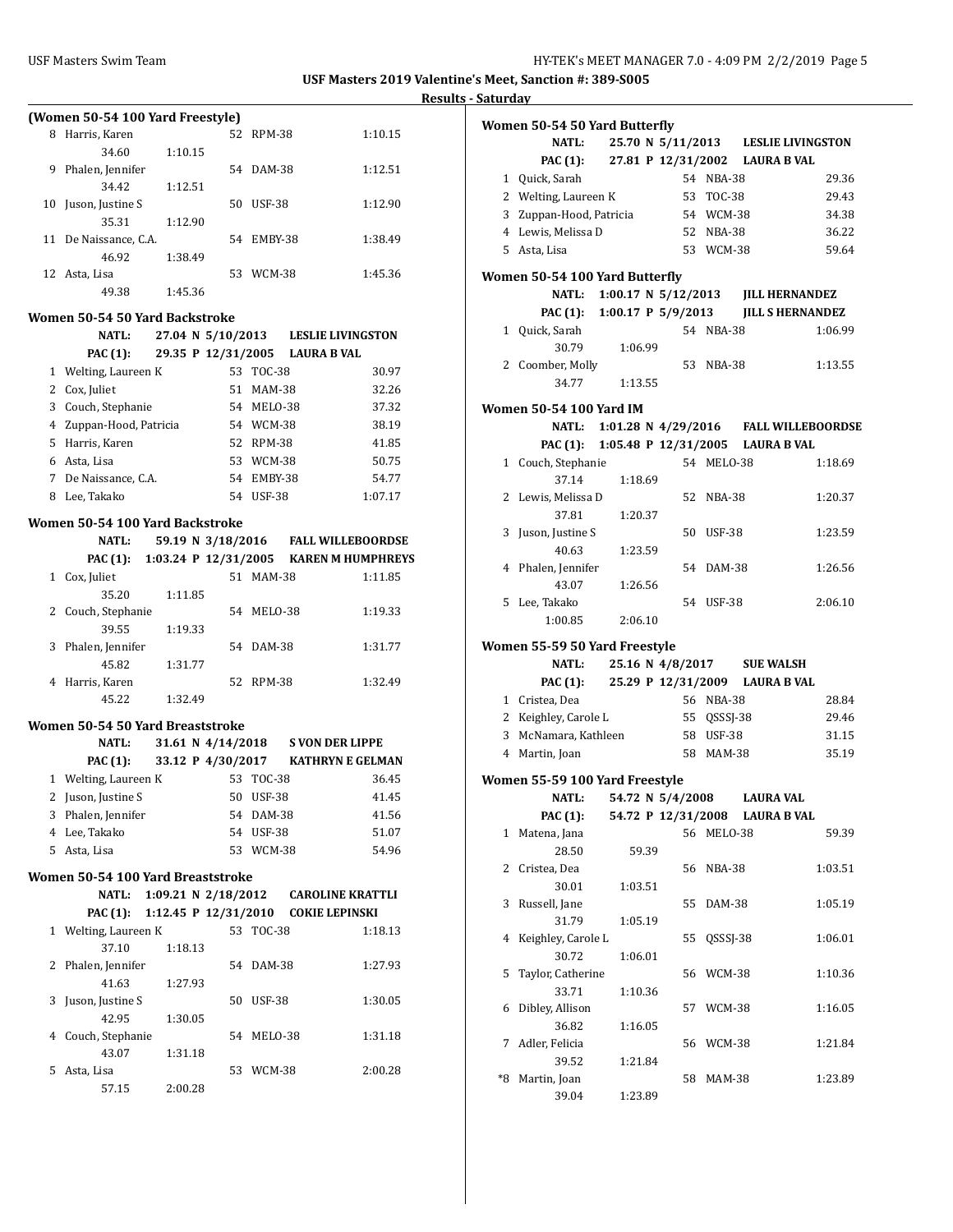|    | (Women 55-59 100 Yard Freestyle)  |                              |    |               |                                           |
|----|-----------------------------------|------------------------------|----|---------------|-------------------------------------------|
|    | *8 Jansen, Mary-Kaye              |                              |    | 59 HTUB-38    | 1:23.89                                   |
|    | 41.14                             | 1:23.89                      |    |               |                                           |
| 10 | Loyd, Susan                       |                              | 59 | TCAM-38       | 1:31.57                                   |
|    | 43.17                             | 1:31.57                      |    |               |                                           |
|    |                                   |                              |    |               |                                           |
|    | Women 55-59 50 Yard Backstroke    |                              |    |               |                                           |
|    | <b>NATL:</b>                      | 28.14 N 10/30/2016           |    |               | <b>LESLIE LIVINGSTON</b>                  |
|    | PAC (1):                          | 28.88 P 3/28/2010            |    |               | <b>LAURA B VAL</b>                        |
|    | 1 McNamara, Kathleen              |                              |    | 58 USF-38     | 34.45                                     |
|    | 2 Cristea, Dea                    |                              |    | 56 NBA-38     | 35.29                                     |
|    | 3 Keighley, Carole L              |                              |    | 55 QSSSJ-38   | 36.86                                     |
|    | 4 Martin, Joan                    |                              |    | 58 MAM-38     | 44.35                                     |
|    | Women 55-59 100 Yard Backstroke   |                              |    |               |                                           |
|    | <b>NATL:</b>                      | 1:00.80 N $4/30/2017$        |    |               | <b>KARLYN PIPES</b>                       |
|    |                                   |                              |    |               | PAC (1): 1:04.65 P 12/31/2010 LAURA B VAL |
| 1  | Russell, Jane                     |                              |    | 55 DAM-38     | 1:14.79                                   |
|    | 36.55                             | 1:14.79                      |    |               |                                           |
|    | 2 Carroll, Leah                   |                              | 57 | $ALB-38$      | 1:43.40                                   |
|    | 50.64                             | 1:43.40                      |    |               |                                           |
|    | 3 Dibley, Allison                 |                              |    | 57 WCM-38     | 1:43.81                                   |
|    | 50.77                             | 1:43.81                      |    |               |                                           |
|    |                                   |                              |    |               |                                           |
|    | Women 55-59 50 Yard Breaststroke  |                              |    |               |                                           |
|    | <b>NATL:</b>                      | 32.13 N 4/30/2017            |    |               | <b>CAROLINE KRATTLI</b>                   |
|    | PAC (1):                          | 35.60 P 12/31/2001           |    |               | <b>CAROLYN BOAK</b>                       |
|    | 1 Taylor, Catherine               |                              |    | 56 WCM-38     | 40.68                                     |
|    | 2 McNamara, Kathleen              |                              |    | 58 USF-38     | 41.82                                     |
|    | 3 Keighley, Carole L              |                              |    | 55 QSSSJ-38   | 43.04                                     |
|    | 4 Martin, Joan                    |                              |    | 58 MAM-38     | 48.04                                     |
|    | 5 Carroll, Leah                   |                              |    | 57 ALB-38     | 48.12                                     |
|    | 6 Adler, Felicia                  |                              |    | 56 WCM-38     | 48.75                                     |
|    | 7 Jansen, Mary-Kaye               |                              |    | 59 HTUB-38    | 52.44                                     |
|    | 8 Loyd, Susan                     |                              |    | 59 TCAM-38    | 53.01                                     |
| 9  | Shea-Ly, Siew                     |                              |    | 56 USF-38     | 1:14.91                                   |
|    |                                   |                              |    |               |                                           |
|    | Women 55-59 100 Yard Breaststroke |                              |    |               |                                           |
|    | NATL:                             | 1:10.55 N $4/28/2017$        |    |               | <b>CAROLINE KRATTLI</b>                   |
|    |                                   | PAC (1): 1:19.40 P 4/13/2015 |    |               | <b>HILARY R HAFNER</b>                    |
| 1  | Matena, Jana                      |                              | 56 | MELO-38       | 1:19.85                                   |
|    | 38.25                             | 1:19.85                      |    |               |                                           |
| 2  | Russell, Jane                     |                              | 55 | DAM-38        | 1:26.83                                   |
|    | 41.58                             | 1:26.83                      |    |               |                                           |
| 3  | Taylor, Catherine                 |                              | 56 | WCM-38        | 1:31.56                                   |
|    | 44.49                             | 1:31.56                      |    |               |                                           |
| 4  | Adler, Felicia                    |                              | 56 | WCM-38        | 1:42.61                                   |
|    | 49.15                             | 1:42.61                      |    |               |                                           |
| 5  | Carroll, Leah                     |                              | 57 | ALB-38        | 1:46.49                                   |
|    | 50.93                             | 1:46.49                      |    |               |                                           |
| 6  | Dibley, Allison                   |                              | 57 | WCM-38        | 1:50.26                                   |
|    | 52.54                             | 1:50.26                      |    |               |                                           |
| 7  | Shea-Ly, Siew                     |                              | 56 | <b>USF-38</b> | 2:40.98                                   |
|    | 1:18.57                           | 2:40.98                      |    |               |                                           |
|    | Women 55-59 50 Yard Butterfly     |                              |    |               |                                           |
|    | <b>NATL:</b>                      | 27.04 N 10/30/2016           |    |               | <b>LESLIE LIVINGSTON</b>                  |
|    | PAC (1):                          | 28.20 P 4/10/2010            |    |               | <b>LAURA B VAL</b>                        |
| 1  | Matena, Jana                      |                              | 56 | MELO-38       | 33.53                                     |

| əatul uay    |                                           |                                  |                                |               |                    |                          |
|--------------|-------------------------------------------|----------------------------------|--------------------------------|---------------|--------------------|--------------------------|
|              | 2 McNamara, Kathleen                      |                                  |                                | 58 USF-38     |                    | 35.76                    |
|              | 3 Carroll, Leah                           |                                  |                                | 57 ALB-38     |                    | 46.98                    |
|              | 4 Adler, Felicia                          |                                  |                                | 56 WCM-38     |                    | 47.44                    |
|              | 5 Loyd, Susan                             |                                  |                                | 59 TCAM-38    |                    | 48.51                    |
|              |                                           |                                  |                                |               |                    |                          |
|              | Women 55-59 100 Yard Butterfly            |                                  |                                |               |                    |                          |
|              | NATL:                                     | 1:00.41 N 4/29/2017 KARLYN PIPES |                                |               |                    |                          |
|              | PAC (1): 1:01.31 P 12/31/2009 LAURA B VAL |                                  |                                |               |                    |                          |
| 1            | Taylor, Catherine                         |                                  |                                | 56 WCM-38     |                    | 1:39.68                  |
|              | 47.19                                     | 1:39.68                          |                                |               |                    |                          |
|              | 2 Carroll, Leah                           |                                  | 57                             | ALB-38        |                    | 1:43.30                  |
|              | 48.91                                     | 1:43.30                          |                                |               |                    |                          |
|              | 3 Dibley, Allison                         |                                  |                                | 57 WCM-38     |                    | 2:01.73                  |
|              | 56.28                                     | 2:01.73                          |                                |               |                    |                          |
|              |                                           |                                  |                                |               |                    |                          |
|              | <b>Women 55-59 100 Yard IM</b>            |                                  |                                |               |                    |                          |
|              | NATL: 1:02.34 N 4/29/2017 KARLYN PIPES    |                                  |                                |               |                    |                          |
|              | PAC (1): 1:05.21 P 12/31/2007 LAURA B VAL |                                  |                                |               |                    |                          |
|              | 1 Russell, Jane                           |                                  |                                | 55 DAM-38     |                    | 1:14.97                  |
|              | 34.23                                     | 1:14.97                          |                                |               |                    |                          |
|              | 2 Taylor, Catherine                       |                                  |                                | 56 WCM-38     |                    | 1:22.75                  |
|              | 40.42                                     | 1:22.75                          |                                |               |                    |                          |
|              | 3 Martin, Joan                            |                                  |                                | 58 MAM-38     |                    | 1:37.48                  |
|              | 45.16                                     | 1:37.48                          |                                |               |                    |                          |
|              | 4 Loyd, Susan                             |                                  | 59                             | TCAM-38       |                    | 1:51.67                  |
|              | 55.85                                     | 1:51.67                          |                                |               |                    |                          |
|              |                                           |                                  |                                |               |                    |                          |
|              | Women 60-64 50 Yard Freestyle             |                                  |                                |               |                    |                          |
|              | <b>NATL:</b>                              |                                  | 26.20 N 5/11/2018 PENNY NOYES  |               |                    |                          |
|              | <b>PAC (1):</b>                           | 26.48 P 3/9/2014                 |                                |               |                    | <b>LAURA B VAL</b>       |
|              | 1 Rafkin, Louise                          |                                  |                                | 60 MEMO-38    |                    | 30.50                    |
|              | 2 Cericola, Patricia                      |                                  |                                | 61 USF-38     |                    | 33.33                    |
|              | 3 Boyer, Karen                            |                                  |                                | 62 PCCM-38    |                    | 34.81                    |
|              | 4 Podolinsky, Elizabeth                   |                                  |                                | 60 USF-38     |                    | 43.15                    |
|              | 5 Gregoriev, Maria                        |                                  |                                | 60 NUTS-38    |                    | 54.30                    |
|              | Women 60-64 100 Yard Freestyle            |                                  |                                |               |                    |                          |
|              | <b>NATL:</b>                              |                                  | 56.45 N 4/29/2012 LAURA VAL    |               |                    |                          |
|              | <b>PAC (1):</b>                           |                                  | 56.45 P 12/31/2012 LAURA B VAL |               |                    |                          |
| $\mathbf{1}$ | Haufler, Susan                            |                                  | 61                             | MEMO-38       |                    | 1:12.67                  |
|              | 34.69                                     |                                  |                                |               |                    |                          |
|              |                                           | 1:12.67                          |                                |               |                    |                          |
|              | 2 Boyer, Karen                            |                                  |                                | 62 PCCM-38    |                    | 1:13.92                  |
|              | 35.14                                     | 1:13.92                          |                                |               |                    |                          |
|              | 3 Cericola, Patricia                      |                                  | 61                             | <b>USF-38</b> |                    | 1:14.46                  |
|              | 35.00                                     | 1:14.46                          |                                |               |                    |                          |
|              | 4 Gregoriev, Maria                        |                                  | 60                             | NUTS-38       |                    | 2:01.25                  |
|              | 55.72                                     | 2:01.25                          |                                |               |                    |                          |
|              | Women 60-64 50 Yard Backstroke            |                                  |                                |               |                    |                          |
|              | <b>NATL:</b>                              |                                  | 29.58 N 4/26/2015              |               | <b>LAURA VAL</b>   |                          |
|              | <b>PAC (1):</b>                           |                                  | 29.58 P 4/26/2015              |               | <b>LAURA B VAL</b> |                          |
|              | 1 Bover, Karen                            |                                  |                                | 62 PCCM-38    |                    | 38.01                    |
|              | 2 Klatzkin, Amy                           |                                  |                                | 62 USF-38     |                    | 39.08                    |
|              | 3 Haufler, Susan                          |                                  |                                | 61 MEMO-38    |                    | 39.43                    |
|              | 4 Albertson, Nay                          |                                  |                                | 64 WCM-38     |                    | 41.82                    |
|              |                                           |                                  |                                |               |                    |                          |
|              | 5 Spaulding, Denise                       |                                  |                                | 63 USF-38     |                    | 59.40                    |
|              | Women 60-64 50 Yard Breaststroke          |                                  |                                |               |                    |                          |
|              |                                           |                                  |                                |               |                    | <b>MELINDA MANN</b>      |
|              | <b>NATL:</b>                              | 33.79 N 5/7/2017                 |                                |               |                    |                          |
|              | <b>PAC</b> (1):                           |                                  | 37.32 P 4/30/2017              |               |                    | <b>BARBARA C WHEELER</b> |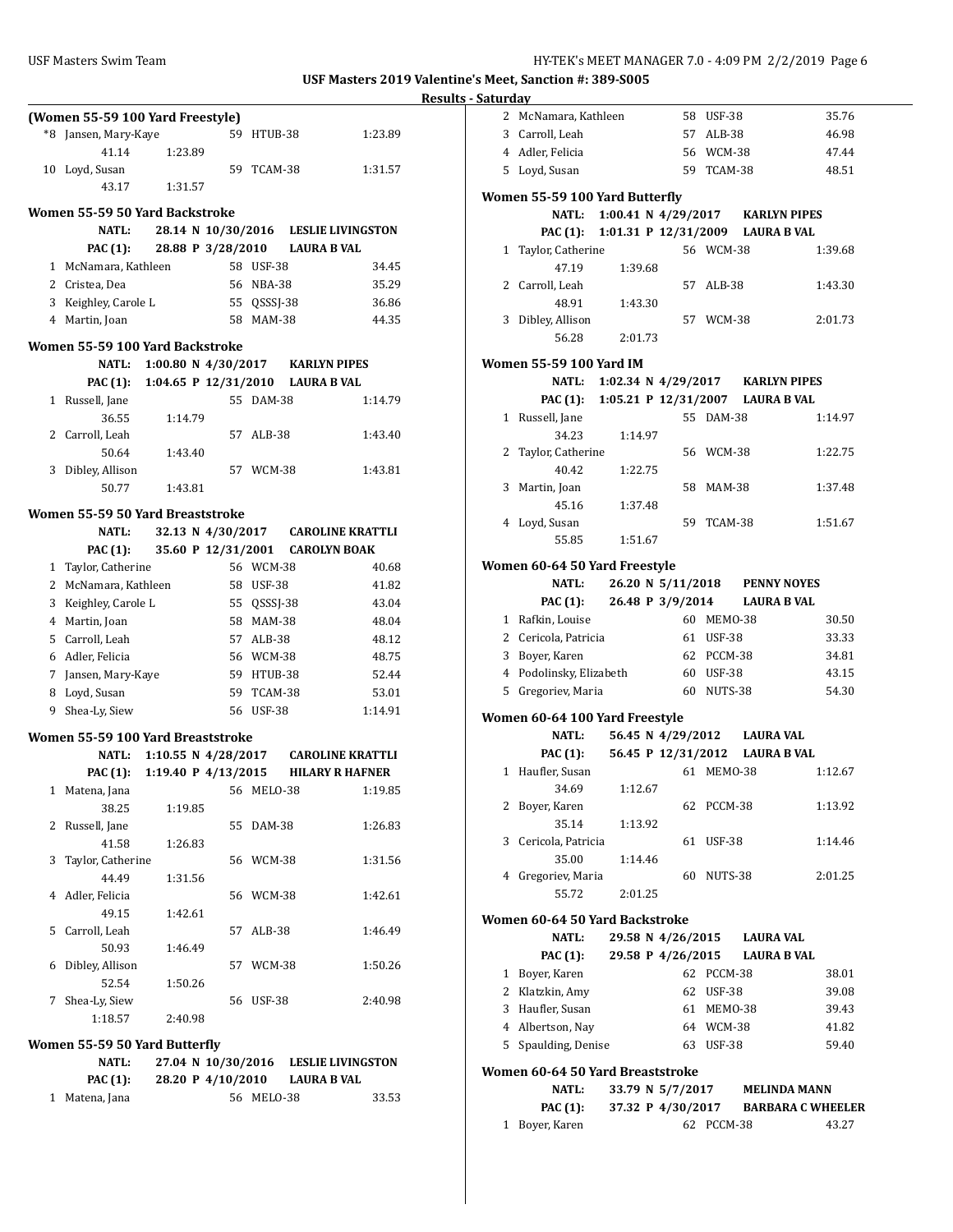|              | (Women 60-64 50 Yard Breaststroke) |                      |    |    |               |                                  |                          |
|--------------|------------------------------------|----------------------|----|----|---------------|----------------------------------|--------------------------|
|              | 2 Albertson, Nay                   |                      |    |    | 64 WCM-38     |                                  | 45.13                    |
|              | 3 Cericola, Patricia               |                      |    |    | 61 USF-38     |                                  | 45.32                    |
|              | 4 Gill, Kathy                      |                      |    |    | 64 DAM-38     |                                  | 49.41                    |
|              | 5 Podolinsky, Elizabeth            |                      |    |    | 60 USF-38     |                                  | 54.67                    |
|              | 6 Gregoriev, Maria                 |                      |    |    | 60 NUTS-38    |                                  | 58.52                    |
|              |                                    |                      |    |    |               |                                  |                          |
|              | Women 60-64 100 Yard Breaststroke  |                      |    |    |               |                                  |                          |
|              | NATL:                              | 1:16.55 N $5/6/2017$ |    |    |               | <b>MELINDA MANN</b>              |                          |
|              | PAC (1):                           | 1:19.50 P 4/28/2017  |    |    |               |                                  | <b>BARBARA C WHEELER</b> |
|              | 1 Haufler, Susan                   |                      |    |    | 61 MEMO-38    |                                  | 1:39.99                  |
|              | 47.99                              | 1:39.99              |    |    |               |                                  |                          |
|              | 2 Gill, Kathy                      |                      |    |    | 64 DAM-38     |                                  | 1:49.42                  |
|              | 51.70                              | 1:49.42              |    |    |               |                                  |                          |
|              | 3 Marrocco, Judy                   |                      |    |    | 63 USF-38     |                                  | 2:04.94                  |
|              | 59.62                              | 2:04.94              |    |    |               |                                  |                          |
| ---          | Gregoriev, Maria                   |                      |    |    | 60 NUTS-38    |                                  | DQ                       |
|              | 1:01.53                            |                      | DQ |    |               |                                  |                          |
|              |                                    |                      |    |    |               |                                  |                          |
|              | Women 60-64 50 Yard Butterfly      |                      |    |    |               |                                  |                          |
|              | <b>NATL:</b>                       | 27.93 N 5/13/2018    |    |    |               | <b>TRACI GRANGER</b>             |                          |
|              | <b>PAC (1):</b>                    | 29.28 P 2/9/2014     |    |    |               | <b>LAURA B VAL</b>               |                          |
|              | 1 Klatzkin, Amy                    |                      |    |    | 62 USF-38     |                                  | 32.96                    |
|              | 2 Rafkin, Louise                   |                      |    |    | 60 MEMO-38    |                                  | 34.07                    |
|              | 3 Albertson, Nay                   |                      |    |    | 64 WCM-38     |                                  | 39.29                    |
|              | 4 Cericola, Patricia               |                      |    |    | 61 USF-38     |                                  | 40.14                    |
|              | 5 Haufler, Susan                   |                      |    |    | 61 MEMO-38    |                                  | 41.95                    |
|              | 6 Gill, Kathy                      |                      |    |    | 64 DAM-38     |                                  | 45.57                    |
|              | 7 Marrocco, Judy                   |                      |    |    | 63 USF-38     |                                  | 1:02.68                  |
|              | --- Spaulding, Denise              |                      |    |    | 63 USF-38     |                                  | DQ                       |
|              | Women 60-64 100 Yard Butterfly     |                      |    |    |               |                                  |                          |
|              | NATL:                              |                      |    |    |               | 1:04.27 N 4/27/2012 LAURA VAL    |                          |
|              | <b>PAC (1):</b>                    |                      |    |    |               | 1:04.27 P 12/31/2012 LAURA B VAL |                          |
|              | 1 Rafkin, Louise                   |                      |    |    | 60 MEMO-38    |                                  | 1:20.03                  |
|              | 35.69                              | 1:20.03              |    |    |               |                                  |                          |
|              | 2 Gill, Kathy                      |                      |    |    | 64 DAM-38     |                                  | 1:47.90                  |
|              | 50.20                              | 1:47.90              |    |    |               |                                  |                          |
|              |                                    |                      |    |    |               |                                  |                          |
|              | <b>Women 60-64 100 Yard IM</b>     |                      |    |    |               |                                  |                          |
|              | NATL:                              |                      |    |    |               | 1:06.74 N 9/15/2018 PENNY NOYES  |                          |
|              | PAC (1):                           | 1:07.08 P 5/17/2015  |    |    |               | <b>LAURA B VAL</b>               |                          |
| $\mathbf{1}$ | Rafkin, Louise                     |                      |    | 60 | MEMO-38       |                                  | 1:19.52                  |
|              | 37.25                              | 1:19.52              |    |    |               |                                  |                          |
|              | 2 Klatzkin, Amy                    |                      |    | 62 | <b>USF-38</b> |                                  | 1:21.35                  |
|              | 36.56                              | 1:21.35              |    |    |               |                                  |                          |
|              | 3 Albertson, Nay                   |                      |    |    | 64 WCM-38     |                                  | 1:27.35                  |
|              | 41.04                              | 1:27.35              |    |    |               |                                  |                          |
|              | 4 Cericola, Patricia               |                      |    | 61 | <b>USF-38</b> |                                  | 1:28.93                  |
|              | 41.57                              | 1:28.93              |    |    |               |                                  |                          |
| ---          | Boyer, Karen                       |                      |    | 62 | PCCM-38       |                                  | DQ                       |
|              | 41.44                              |                      | DQ |    |               |                                  |                          |
|              | Women 65-69 50 Yard Freestyle      |                      |    |    |               |                                  |                          |
|              | <b>NATL:</b>                       | 26.55 N 5/13/2018    |    |    |               | <b>LAURA VAL</b>                 |                          |
|              | <b>PAC</b> (1):                    | 26.73 P 4/30/2017    |    |    |               | <b>LAURA B VAL</b>               |                          |
|              | 1 Val, Laura                       |                      |    |    | 67 TAM-38     |                                  | 27.44                    |
|              | 2 Hepworth, Linda                  |                      |    |    | 65 RHMS-38    |                                  | 34.45                    |
|              | 3 Rothrock, Gretchen               |                      |    |    | 69 WCM-38     |                                  | 45.23                    |
|              |                                    |                      |    |    |               |                                  |                          |

| <b>Results - Saturday</b> |                                          |                               |                             |            |                                       |
|---------------------------|------------------------------------------|-------------------------------|-----------------------------|------------|---------------------------------------|
|                           | 4 Kessel, Karen                          |                               |                             | 69 TCAM-38 | 51.30                                 |
|                           |                                          |                               |                             |            |                                       |
|                           | Women 65-69 100 Yard Freestyle           |                               |                             |            |                                       |
|                           | <b>NATL:</b>                             |                               | 57.88 N 5/12/2018 LAURA VAL |            |                                       |
|                           | <b>PAC (1):</b>                          |                               |                             |            | 58.21 P 4/28/2017 LAURA B VAL         |
|                           | 1 Hepworth, Linda                        |                               |                             | 65 RHMS-38 | 1:16.61                               |
|                           | 35.97                                    | 1:16.61                       |                             |            |                                       |
|                           | 2 Kulla, Morgan                          |                               |                             | 67 USF-38  | 1:27.31                               |
|                           | 42.47                                    | 1:27.31                       |                             |            |                                       |
|                           | 3 Willard, Mimi                          |                               |                             | 65 NUTS-38 | 1:30.59                               |
|                           | 44.38                                    | 1:30.59                       |                             |            |                                       |
|                           | 4 Rothrock, Gretchen                     |                               |                             | 69 WCM-38  | 1:38.58                               |
|                           | 46.25                                    | 1:38.58                       |                             |            |                                       |
|                           | 5 Nakell, Linda                          |                               |                             | 67 WCM-38  | 1:46.43                               |
|                           | 52.12                                    | 1:46.43                       |                             |            |                                       |
|                           | Women 65-69 50 Yard Backstroke           |                               |                             |            |                                       |
|                           | <b>NATL:</b>                             |                               | 29.65 N 5/12/2018 LAURA VAL |            |                                       |
|                           | <b>PAC (1):</b>                          |                               |                             |            | 30.39 P 4/30/2017 LAURA B VAL         |
|                           | 1 Val, Laura                             |                               |                             | 67 TAM-38  | 30.92                                 |
|                           | 2 Hepworth, Linda                        |                               |                             | 65 RHMS-38 | 41.03                                 |
|                           | 3 Willard, Mimi                          |                               |                             | 65 NUTS-38 | 42.93                                 |
|                           |                                          |                               |                             |            |                                       |
|                           | 4 Kulla, Morgan                          |                               |                             | 67 USF-38  | 48.76                                 |
|                           | 5 Kessel, Karen                          |                               |                             | 69 TCAM-38 | 53.55                                 |
|                           | 6 Rothrock, Gretchen                     |                               |                             | 69 WCM-38  | 1:00.46                               |
|                           | Women 65-69 100 Yard Backstroke          |                               |                             |            |                                       |
|                           | <b>NATL:</b>                             | 1:03.96 N 5/11/2018 LAURA VAL |                             |            |                                       |
|                           | PAC (1): 1:06.48 P 4/30/2017 LAURA B VAL |                               |                             |            |                                       |
|                           | 1 Val, Laura                             |                               |                             | 67 TAM-38  | 1:08.04                               |
|                           | 32.80                                    | 1:08.04                       |                             |            |                                       |
|                           | 2 Hepworth, Linda                        |                               |                             | 65 RHMS-38 | 1:28.04                               |
|                           | 43.23                                    | 1:28.04                       |                             |            |                                       |
|                           | 3 Willard, Mimi                          |                               |                             | 65 NUTS-38 | 1:29.69                               |
|                           | 44.17                                    | 1:29.69                       |                             |            |                                       |
|                           | 4 Kulla, Morgan                          |                               |                             | 67 USF-38  | 1:43.10                               |
|                           | 51.93                                    | 1:43.10                       |                             |            |                                       |
|                           | 5 Kessel, Karen                          |                               |                             | 69 TCAM-38 | 2:05.50                               |
|                           |                                          |                               |                             |            |                                       |
|                           | Women 65-69 50 Yard Breaststroke         |                               |                             |            |                                       |
|                           |                                          |                               |                             |            | NATL: 36.58 N 5/11/2018 MELINDA WOLFF |
|                           | <b>PAC (1):</b>                          |                               |                             |            | 38.56 P 3/19/2017 LAURA B VAL         |
|                           | 1 Guthrie, Sally                         |                               |                             | 68 DAM-38  | 46.32                                 |
|                           | 2 Kulla, Morgan                          |                               |                             | 67 USF-38  | 54.33                                 |
|                           | Women 65-69 100 Yard Breaststroke        |                               |                             |            |                                       |
|                           | <b>NATL:</b>                             |                               |                             |            | 1:20.27 N 4/28/2017 CHARLOTTE DAVIS   |
|                           | PAC (1):                                 |                               |                             |            | 1:25.65 P 12/31/2009 DANIELA BARNEA   |
|                           | 1 Guthrie, Sally                         |                               |                             | 68 DAM-38  | 1:42.04                               |
|                           | 48.63                                    | 1:42.04                       |                             |            |                                       |
|                           | 2 Willard, Mimi                          |                               |                             | 65 NUTS-38 | 1:43.83                               |
|                           | 49.98                                    | 1:43.83                       |                             |            |                                       |
|                           | 3 Nakell, Linda                          |                               |                             | 67 WCM-38  | 2:19.74                               |
|                           | 1:08.21                                  | 2:19.74                       |                             |            |                                       |
|                           |                                          |                               |                             |            |                                       |
|                           | Women 65-69 50 Yard Butterfly            |                               |                             |            |                                       |
|                           | <b>NATL:</b>                             |                               | 29.58 N 3/19/2017           |            | <b>LAURA VAL</b>                      |
|                           | <b>PAC (1):</b>                          |                               | 29.58 P 3/19/2017           |            | <b>LAURA B VAL</b>                    |
|                           | 1 Val, Laura                             |                               |                             | 67 TAM-38  | 30.58                                 |
|                           | 2 Hepworth, Linda                        |                               |                             | 65 RHMS-38 | 40.29                                 |
|                           | 3 Kessel, Karen                          |                               |                             | 69 TCAM-38 | 58.91                                 |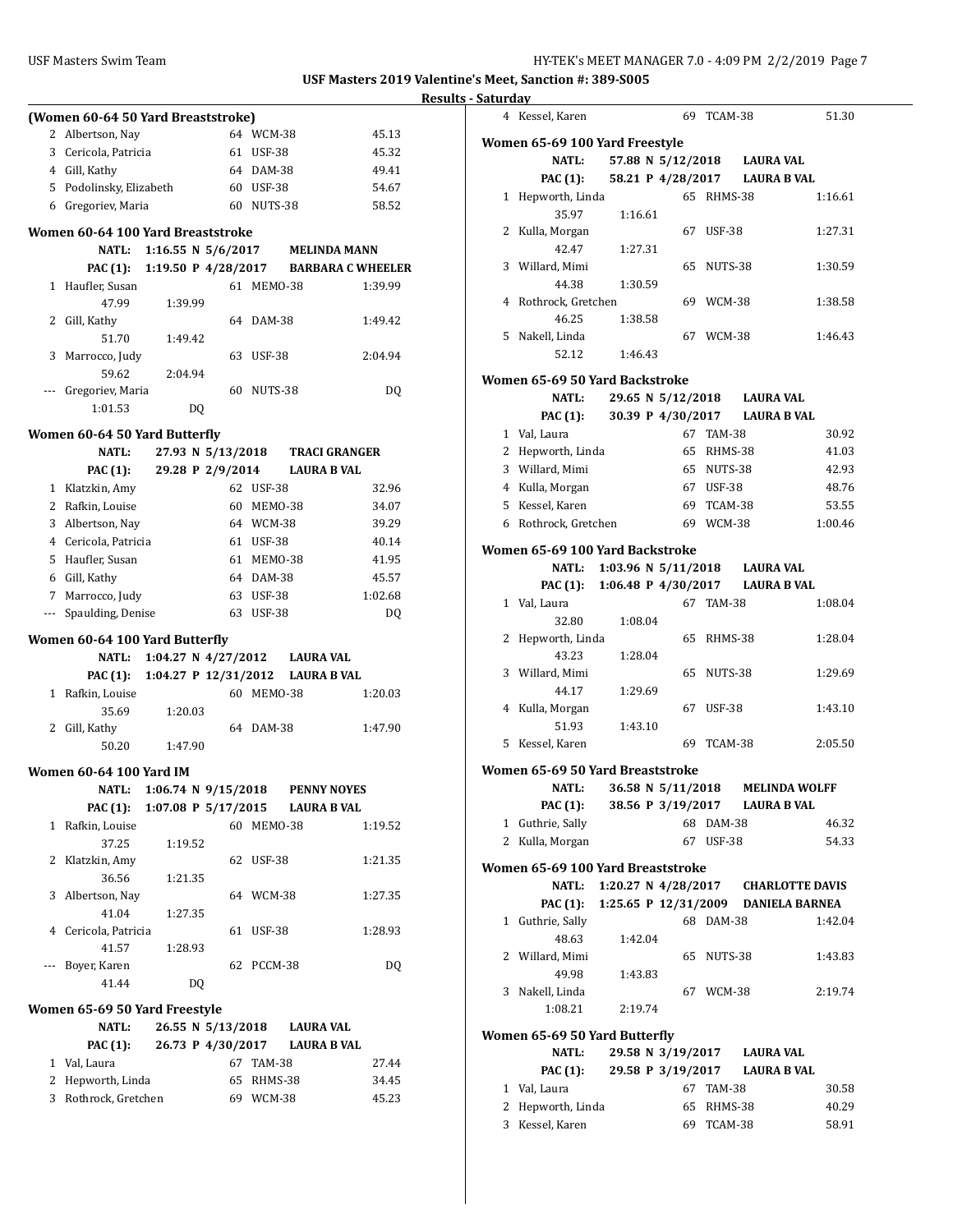|   | (Women 65-69 50 Yard Butterfly)          |                                       |                               |            |                                    |
|---|------------------------------------------|---------------------------------------|-------------------------------|------------|------------------------------------|
|   | 4 Nakell, Linda                          |                                       |                               | 67 WCM-38  | 1:04.42                            |
|   | Women 65-69 100 Yard Butterfly           |                                       |                               |            |                                    |
|   |                                          | NATL: 1:06.70 N 4/29/2017 LAURA VAL   |                               |            |                                    |
|   | PAC (1): 1:06.70 P 4/29/2017 LAURA B VAL |                                       |                               |            |                                    |
|   | 1 Val, Laura                             |                                       |                               | 67 TAM-38  | 1:07.66                            |
|   | 31.72                                    | 1:07.66                               |                               |            |                                    |
|   | Women 65-69 100 Yard IM                  |                                       |                               |            |                                    |
|   |                                          | NATL: 1:09.44 N 2/4/2017 LAURA VAL    |                               |            |                                    |
|   | PAC (1): 1:09.39 P 2/11/2017 LAURA B VAL |                                       |                               |            |                                    |
|   | 1 Guthrie, Sally                         |                                       |                               | 68 DAM-38  | 1:27.24                            |
|   | 40.59                                    | 1:27.24                               |                               |            |                                    |
|   | 2 Willard, Mimi                          |                                       |                               | 65 NUTS-38 | 1:30.56                            |
|   | 44.00                                    | 1:30.56                               |                               |            |                                    |
|   | 3 Kessel, Karen                          |                                       |                               | 69 TCAM-38 | 2:09.66                            |
|   | 59.28                                    | 2:09.66                               |                               |            |                                    |
|   |                                          |                                       |                               |            |                                    |
|   | Women 70-74 50 Yard Freestyle            |                                       |                               |            |                                    |
|   | NATL:                                    |                                       |                               |            | 28.72 N 5/11/2018 MARGARET TOPPEL  |
|   | <b>PAC (1):</b>                          |                                       | 31.05 P 12/31/2000 GAIL ROPER |            |                                    |
|   | 1 Tevis, Maggie                          |                                       |                               | 71 RHMS-38 | 38.51                              |
|   | 2 Coholan, Annette                       |                                       |                               | 70 RHMS-38 | 41.70                              |
|   | 3 Hewitt, Susan M                        |                                       |                               | 70 USF-38  | 51.47                              |
|   | Women 70-74 100 Yard Freestyle           |                                       |                               |            |                                    |
|   |                                          | NATL: 1:06.41 N 5/7/2017 DIANN UUSTAL |                               |            |                                    |
|   | PAC (1): 1:09.79 P 12/31/2000 GAIL ROPER |                                       |                               |            |                                    |
|   | 1 Coholan, Annette                       |                                       |                               | 70 RHMS-38 | 1:30.35                            |
|   | 43.59                                    | 1:30.35                               |                               |            |                                    |
|   | 2 Campbell, Martha C                     |                                       |                               | 70 USF-38  | 2:07.05                            |
|   | 1:01.73                                  | 2:07.05                               |                               |            |                                    |
|   | Women 70-74 50 Yard Backstroke           |                                       |                               |            |                                    |
|   | NATL:                                    |                                       |                               |            | 34.60 N 5/12/2018 MARGARET TOPPEL  |
|   | PAC (1):                                 |                                       | 40.21 P 12/31/2000 GAIL ROPER |            |                                    |
|   | 1 Tevis, Maggie                          |                                       |                               | 71 RHMS-38 | 48.40                              |
|   | 2 Hornof, Kristine                       |                                       |                               | 71 DAM-38  | 51.78                              |
|   | 3 Coholan, Annette                       |                                       |                               | 70 RHMS-38 | 55.64                              |
|   | 4 Campbell, Martha C                     |                                       |                               | 70 USF-38  | 56.78                              |
|   | 5 Hewitt, Susan M                        |                                       |                               | 70 USF-38  | 1:00.15                            |
|   | Women 70-74 100 Yard Backstroke          |                                       |                               |            |                                    |
|   | <b>NATL:</b>                             |                                       | 1:14.57 N $5/11/2018$         |            | <b>MARGARET TOPPEL</b>             |
|   | <b>PAC (1):</b>                          |                                       |                               |            | 1:32.99 P 12/31/1994 MARGERY MEYER |
| 1 | Hornof, Kristine                         |                                       |                               | 71 DAM-38  | 1:53.50                            |
|   | 55.05                                    |                                       |                               |            |                                    |
|   |                                          | 1:53.50                               |                               |            |                                    |
|   | Women 70-74 50 Yard Breaststroke         |                                       |                               |            |                                    |
|   | <b>NATL:</b>                             |                                       | 39.44 N 9/16/2017             |            | <b>DALE BARNHARD</b>               |
|   | <b>PAC (1):</b>                          |                                       | 40.45 P 4/24/2015             |            | <b>DANIELA BARNEA</b>              |
|   | 1 Caso, Susie                            |                                       |                               | 72 MAM-38  | 49.91                              |
|   | 2 Coholan, Annette                       |                                       |                               | 70 RHMS-38 | 53.69                              |
|   | 3 Hornof, Kristine                       |                                       |                               | 71 DAM-38  | 53.95                              |
|   | 4 Tevis, Maggie                          |                                       |                               | 71 RHMS-38 | 54.36                              |
|   |                                          |                                       |                               |            |                                    |

| Women 70-74 100 Yard Breaststroke     |                    |  |            |                                                        |  |
|---------------------------------------|--------------------|--|------------|--------------------------------------------------------|--|
|                                       |                    |  |            | NATL: 1:25.63 N 5/13/2018 DANA BROWN                   |  |
|                                       |                    |  |            | PAC (1): 1:31.44 P 7/9/2015 DANIELA BARNEA             |  |
| 1 Hornof, Kristine                    |                    |  | 71 DAM-38  | 1:55.16                                                |  |
| 53.28                                 | 1:55.16            |  |            |                                                        |  |
| 2 Caso, Susie                         |                    |  | 72 MAM-38  | 1:55.20                                                |  |
| 54.19                                 | 1:55.20            |  |            |                                                        |  |
| 3 Coholan, Annette                    |                    |  | 70 RHMS-38 | 1:55.34                                                |  |
| 54.67                                 | 1:55.34            |  |            |                                                        |  |
| Women 70-74 50 Yard Butterfly         |                    |  |            |                                                        |  |
| NATL:                                 |                    |  |            | 32.41 N 5/5/2017 DIANN UUSTAL                          |  |
|                                       |                    |  |            | PAC (1): 35.06 P 12/31/2000 GAIL ROPER                 |  |
| 1 Tevis, Maggie                       |                    |  | 71 RHMS-38 | 50.41                                                  |  |
|                                       |                    |  |            |                                                        |  |
| <b>Women 70-74 100 Yard IM</b>        |                    |  |            |                                                        |  |
|                                       |                    |  |            | NATL: 1:14.73 N 6/9/2018 MARGARET TOPPEL               |  |
|                                       |                    |  |            | PAC (1): 1:21.97 P 12/31/2000 GAIL ROPER               |  |
| 1 Hornof, Kristine                    |                    |  | 71 DAM-38  | 1:51.58                                                |  |
| 54.66                                 | 1:51.58            |  |            |                                                        |  |
| 2 Caso, Susie                         |                    |  | 72 MAM-38  | 1:51.74                                                |  |
| 55.08                                 | 1:51.74            |  |            |                                                        |  |
| 3 Hewitt, Susan M                     |                    |  | 70 USF-38  | 2:22.30                                                |  |
| 1:04.47                               | 2:22.30            |  |            |                                                        |  |
| Women 75-79 50 Yard Freestyle         |                    |  |            |                                                        |  |
|                                       |                    |  |            | NATL: 33.87 N 4/3/2005 GAIL ROPER                      |  |
|                                       |                    |  |            | PAC (1): 34.68 P 4/30/2017 NANCY J RIDOUT              |  |
| 1 Ridout, Nancy                       |                    |  | 77 TAM-38  | 36.82                                                  |  |
|                                       |                    |  |            |                                                        |  |
| Women 75-79 100 Yard Freestyle        |                    |  |            |                                                        |  |
|                                       |                    |  |            | NATL: 1:16.23 N 4/24/2005 GAIL ROPER                   |  |
| 1 Ridout, Nancy                       |                    |  | 77 TAM-38  | PAC (1): 1:20.83 P 12/31/1998 MARGERY MEYER<br>1:24.58 |  |
|                                       | 39.76 1:24.58      |  |            |                                                        |  |
|                                       |                    |  |            |                                                        |  |
| Women 75-79 100 Yard Backstroke       |                    |  |            |                                                        |  |
|                                       |                    |  |            | NATL: 1:27.70 N 4/15/2011 NANCY BROWN                  |  |
| PAC (1): 1:30.69 P 12/31/2009 ANN KAY |                    |  |            |                                                        |  |
| 1 Stretch, Nancy                      |                    |  | 79 TOC-38  | 1:53.78                                                |  |
| 57.06                                 | 1:53.78            |  |            |                                                        |  |
| Women 75-79 50 Yard Breaststroke      |                    |  |            |                                                        |  |
| NATL:                                 |                    |  |            | 41.53 N 4/13/2014 JOANN LEILICH                        |  |
| <b>PAC (1):</b>                       |                    |  |            | 45.62 P 12/31/2006 ANN M HIRSCH                        |  |
| 1 Stretch, Nancy                      |                    |  | 79 TOC-38  | 55.65                                                  |  |
|                                       |                    |  |            |                                                        |  |
| Women 75-79 100 Yard Breaststroke     |                    |  |            |                                                        |  |
| <b>NATL:</b>                          |                    |  |            |                                                        |  |
| <b>PAC (1):</b>                       |                    |  |            | 1:37.04 P 12/31/2006 ANN M HIRSCH                      |  |
| 1 Stretch, Nancy                      |                    |  | 79 TOC-38  | 2:00.07                                                |  |
| 57.68                                 | 2:00.07            |  |            |                                                        |  |
| Women 75-79 50 Yard Butterfly         |                    |  |            |                                                        |  |
| <b>NATL:</b>                          | 38.05 N 4/26/2015  |  |            | <b>MARY ANN CASE</b>                                   |  |
| <b>PAC</b> (1):                       | 44.32 P 12/31/2009 |  |            | <b>ANN KAY</b>                                         |  |
| 1 Stretch, Nancy                      |                    |  | 79 TOC-38  | 56.29                                                  |  |
|                                       |                    |  |            |                                                        |  |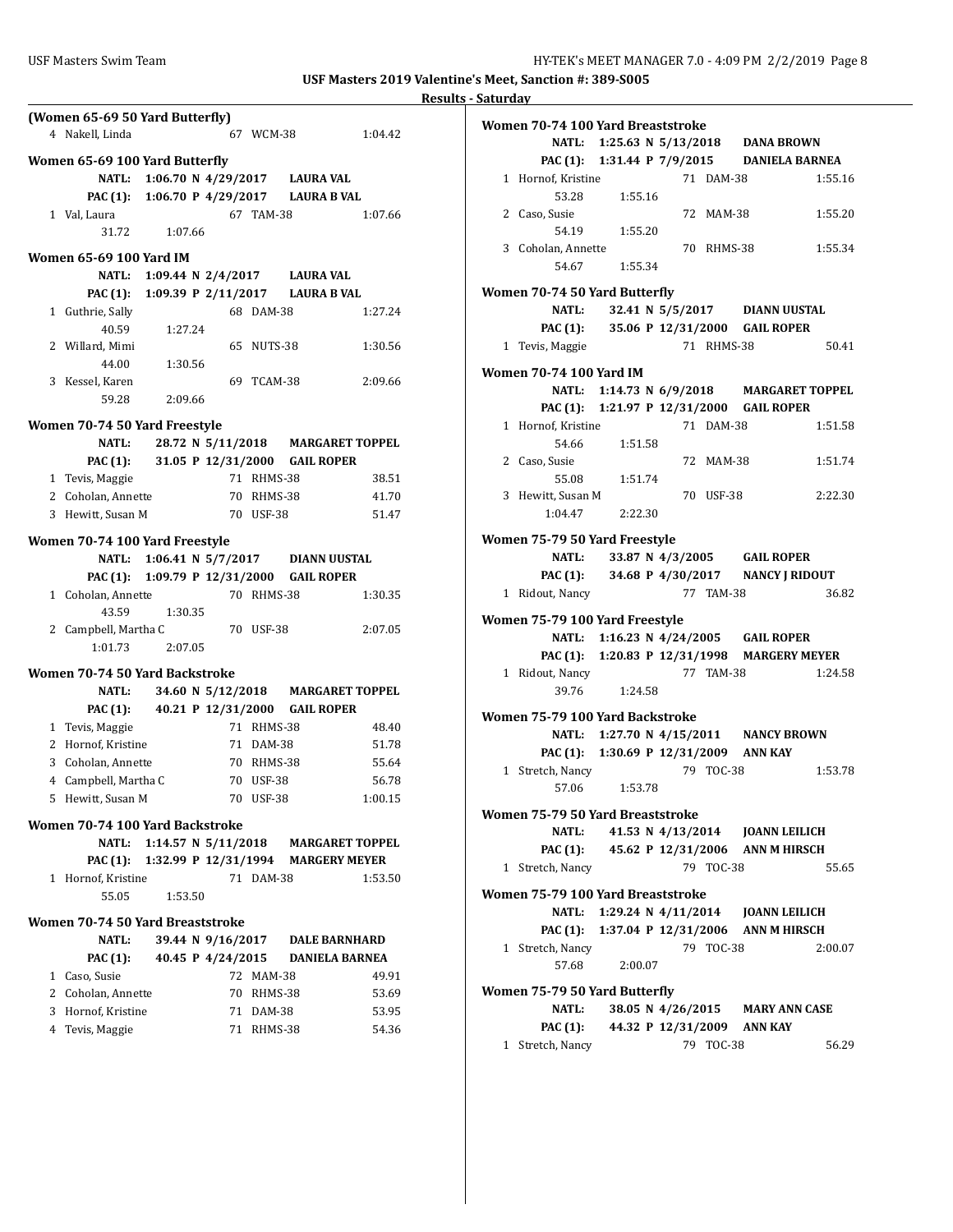|                                               |                           |    |  |            |                                             | Re                       |
|-----------------------------------------------|---------------------------|----|--|------------|---------------------------------------------|--------------------------|
| <b>Women 75-79 100 Yard IM</b>                |                           |    |  |            |                                             |                          |
|                                               |                           |    |  |            | NATL: 1:27.31 N 4/24/2005 GAIL ROPER        |                          |
|                                               |                           |    |  |            | PAC (1): 1:35.11 P 12/31/2009 ANN KAY       |                          |
| 1 Stretch, Nancy                              |                           |    |  | 79 TOC-38  |                                             | 1:55.62                  |
| 56.85                                         | 1:55.62                   |    |  |            |                                             |                          |
|                                               |                           |    |  |            |                                             |                          |
| Women 80-84 50 Yard Freestyle<br><b>NATL:</b> |                           |    |  |            | 34.20 N 12/13/2015 JOHNNIE DETRICK          |                          |
| PAC (1):                                      |                           |    |  |            | 37.11 P 12/31/2003 MARGERY MEYER            |                          |
|                                               |                           |    |  | 82 NUTS-38 |                                             | 48.42                    |
| 1 Flesh, Anice                                |                           |    |  | 84 MELO-38 |                                             | 51.50                    |
| 2 Kay, Ann<br>3 Wivell, Toni M                |                           |    |  |            | 82 TCAM-38 1:04.55                          |                          |
|                                               |                           |    |  |            |                                             |                          |
| Women 80-84 100 Yard Freestyle                |                           |    |  |            |                                             |                          |
|                                               |                           |    |  |            | NATL: 1:22.34 N 12/13/2015 JOHNNIE DETRICK  |                          |
|                                               |                           |    |  |            | PAC (1): 1:24.09 P 12/31/2003 MARGERY MEYER |                          |
| 1 Kay, Ann                                    |                           |    |  | 84 MELO-38 |                                             | 2:01.90                  |
| 56.24                                         | 2:01.90                   |    |  |            |                                             |                          |
| 2 Wivell. Toni M                              |                           |    |  | 82 TCAM-38 |                                             | 2:21.46                  |
| 1:05.09                                       | 2:21.46                   |    |  |            |                                             |                          |
| Women 80-84 50 Yard Backstroke                |                           |    |  |            |                                             |                          |
| NATL:                                         |                           |    |  |            | 43.57 N 4/19/2009 BETTY LORENZI             |                          |
|                                               |                           |    |  |            | PAC (1): 45.16 P 12/31/2003 MARGERY MEYER   |                          |
| 1 Kay, Ann                                    |                           |    |  | 84 MELO-38 |                                             | 56.20                    |
| 2 Wivell. Toni M                              |                           |    |  | 82 TCAM-38 |                                             | 1:19.79                  |
|                                               |                           |    |  |            |                                             |                          |
| Women 80-84 100 Yard Backstroke               |                           |    |  |            |                                             |                          |
|                                               |                           |    |  |            | NATL: 1:32.37 N 4/19/2009 BETTY LORENZI     |                          |
|                                               |                           |    |  |            | PAC (1): 1:42.14 P 12/31/2003 MARGERY MEYER |                          |
| 1 Wivell, Toni M                              |                           |    |  | 82 TCAM-38 |                                             | 2:47.16                  |
| 1:22.16<br>--- Kay, Ann                       | 2:47.16                   |    |  | 84 MELO-38 |                                             |                          |
| 1:02.54                                       |                           | DQ |  |            |                                             | DQ                       |
|                                               |                           |    |  |            |                                             |                          |
| Women 80-84 50 Yard Breaststroke              |                           |    |  |            |                                             |                          |
| NATL:                                         |                           |    |  |            | 47.35 N 9/23/2018 ANNE WILLIAMS             |                          |
|                                               |                           |    |  |            | PAC (1): 48.29 P 2/12/2011 ANN M HIRSCH     |                          |
| 1 Flesh, Anice                                |                           |    |  | 82 NUTS-38 |                                             | 1:02.89                  |
| Women 80-84 100 Yard Breaststroke             |                           |    |  |            |                                             |                          |
| NATL:                                         | 1:41.18 N 9/23/2018       |    |  |            | <b>ANNE WILLIAMS</b>                        |                          |
|                                               |                           |    |  |            | PAC (1): 1:46.69 P 3/12/2011 ANN M HIRSCH   |                          |
| 1 Flesh, Anice                                |                           |    |  | 82 NUTS-38 |                                             | 2:16.21                  |
|                                               |                           |    |  |            |                                             |                          |
| Women 80-84 50 Yard Butterfly                 |                           |    |  |            |                                             |                          |
| <b>NATL:</b>                                  |                           |    |  |            | 50.10 N 4/15/2007 LOIS KIVI NOCHMAN         |                          |
| PAC (1):                                      |                           |    |  |            | 52.26 P 4/3/2011 ANN M HIRSCH               |                          |
| 1 Flesh, Anice                                |                           |    |  | 82 NUTS-38 |                                             | 1:04.80                  |
| <b>Women 80-84 100 Yard IM</b>                |                           |    |  |            |                                             |                          |
|                                               | NATL: 1:42.51 N 4/29/2016 |    |  |            | <b>JOHNNIE DETRICK</b>                      |                          |
| PAC (1): 1:46.52 P 3/27/2011                  |                           |    |  |            | ANN M HIRSCH                                |                          |
| 1 Flesh, Anice                                |                           |    |  | 82 NUTS-38 |                                             | 2:06.97                  |
| 1:04.81                                       | 2:06.97                   |    |  |            |                                             |                          |
| Men 18-24 50 Yard Freestyle                   |                           |    |  |            |                                             |                          |
| <b>NATL:</b>                                  | 19.36 N 4/28/2012         |    |  |            | <b>JOSH SCHNEIDER</b>                       |                          |
| PAC (1):                                      | 19.97 P 5/2/2014          |    |  |            |                                             | <b>CHRISTOPHER PETER</b> |
| 1 Palabrica, Juan Pablo                       |                           |    |  | 21 USF-38  |                                             | 23.81                    |
| 2 Tang, Allen Y                               |                           |    |  | 22 MELO-38 |                                             | 24.98                    |
| 3 Vu, Erin                                    |                           |    |  | 24 USF-38  |                                             | 25.21                    |
|                                               |                           |    |  |            |                                             |                          |

|              | 4 Tavares, Gerard                       |         |       | 19 UC38-38 | 31.25                                 |
|--------------|-----------------------------------------|---------|-------|------------|---------------------------------------|
|              | Men 18-24 100 Yard Freestyle            |         |       |            |                                       |
|              |                                         |         |       |            | NATL: 42.59 N 12/1/2012 EUGENE GODSOE |
|              | PAC (1): 43.77 P 12/31/2010 ANDY GRANT  |         |       |            |                                       |
|              | 1 Svoboda, Pavel                        |         |       | 22 CSTS-38 | 54.48                                 |
|              | 25.66                                   |         | 54.48 |            |                                       |
|              | 2 Kosminskii, Maksim                    |         |       | 21 LAMV-38 | 54.94                                 |
|              | 26.27                                   |         | 54.94 |            |                                       |
|              | 3 Vu, Erin                              |         |       | 24 USF-38  | 56.19                                 |
|              | 26.82                                   |         | 56.19 |            |                                       |
|              | 4 Kassianik, Paul                       |         |       | 19 USF-38  | 56.49                                 |
|              | 26.92                                   |         | 56.49 |            |                                       |
|              | 5 Liberman, David                       |         |       | 24 USF-38  | 59.31                                 |
|              | 27.93                                   |         | 59.31 |            |                                       |
|              | --- Chan, Fidel                         |         |       | 24 UC38-38 | DQ                                    |
|              | 38.91                                   |         | DQ    |            |                                       |
|              | Men 18-24 50 Yard Backstroke            |         |       |            |                                       |
|              | NATL:                                   |         |       |            | 22.33 N 5/10/2013 ANDREW ELLIOTT      |
|              | PAC (1): 22.85 P 4/26/2015 ANDREW SAETA |         |       |            |                                       |
|              | 1 Mefford, Jake                         |         |       | 24 WCM-38  | 26.43                                 |
|              | 2 Kassianik, Paul                       |         |       | 19 USF-38  | 29.60                                 |
|              | 3 Tavares, Gerard                       |         |       | 19 UC38-38 | 39.80                                 |
|              |                                         |         |       |            |                                       |
|              | Men 18-24 100 Yard Backstroke           |         |       |            |                                       |
|              | NATL:                                   |         |       |            | 45.36 N 11/30/2012 EUGENE GODSOE      |
|              | <b>PAC (1):</b>                         |         |       |            | 50.01 P 4/30/2016 MATTHEW R MURRAY    |
|              | 1 Mefford, Jake<br>27.98                |         | 57.08 | 24 WCM-38  | 57.08                                 |
|              | 2 Palabrica, Juan Pablo                 |         |       | 21 USF-38  | 1:01.52                               |
|              | 29.16                                   | 1:01.52 |       |            |                                       |
|              | 3 Svoboda, Pavel                        |         |       | 22 CSTS-38 | 1:02.57                               |
|              | 29.76                                   | 1:02.57 |       |            |                                       |
|              | Men 18-24 50 Yard Breaststroke          |         |       |            |                                       |
|              | NATL:                                   |         |       |            | 24.53 N 2/1/2015 ROSTYSLAV FEDYNA     |
|              | PAC (1): 24.98 P 12/31/2009 RICK EDDY   |         |       |            |                                       |
|              | 1 Vu, Jared                             |         |       | 23 USF-38  | 28.44                                 |
|              | 2 Tang, Allen Y                         |         |       | 22 MELO-38 | 29.95                                 |
|              | 3 Kosminskii, Maksim                    |         |       | 21 LAMV-38 | 30.64                                 |
|              | 4 Byers, Neil C                         |         |       | 24 USF-38  | 30.70                                 |
|              | 5 Tavares, Gerard                       |         |       | 19 UC38-38 | 39.21                                 |
|              | 6 Vu, Erin                              |         |       | 24 USF-38  | 39.28                                 |
|              |                                         |         |       |            |                                       |
|              | Men 18-24 100 Yard Breaststroke         |         |       |            |                                       |
|              | <b>NATL:</b>                            |         |       |            | 52.63 N 2/3/2018 JOSH PRENOT          |
|              | <b>PAC (1):</b>                         |         |       |            | 54.07 P 4/25/2015 COLIN B BABCOCK     |
|              | 1 Palabrica, Juan Pablo                 |         |       | 21 USF-38  | 1:05.73                               |
|              | 30.00                                   | 1:05.73 |       |            |                                       |
| 2            | Tang, Allen Y                           |         |       | 22 MELO-38 | 1:05.76                               |
|              | 30.62                                   | 1:05.76 |       |            |                                       |
| 3            | Kosminskii, Maksim                      |         |       | 21 LAMV-38 | 1:07.40                               |
|              | 31.28                                   | 1:07.40 |       |            |                                       |
|              | 4 Liberman, David                       |         |       | 24 USF-38  | 1:18.34                               |
|              | 36.29                                   | 1:18.34 |       |            |                                       |
|              | Men 18-24 50 Yard Butterfly             |         |       |            |                                       |
|              | <b>NATL:</b>                            |         |       |            | 21.13 N 4/26/2015 HENRIK LINDAU       |
|              | PAC (1): 22.50 P 5/4/2014 NOLAN KOON    |         |       |            |                                       |
| $\mathbf{1}$ | Vu, Jared                               |         |       | 23 USF-38  | 22.78                                 |
|              |                                         |         |       |            |                                       |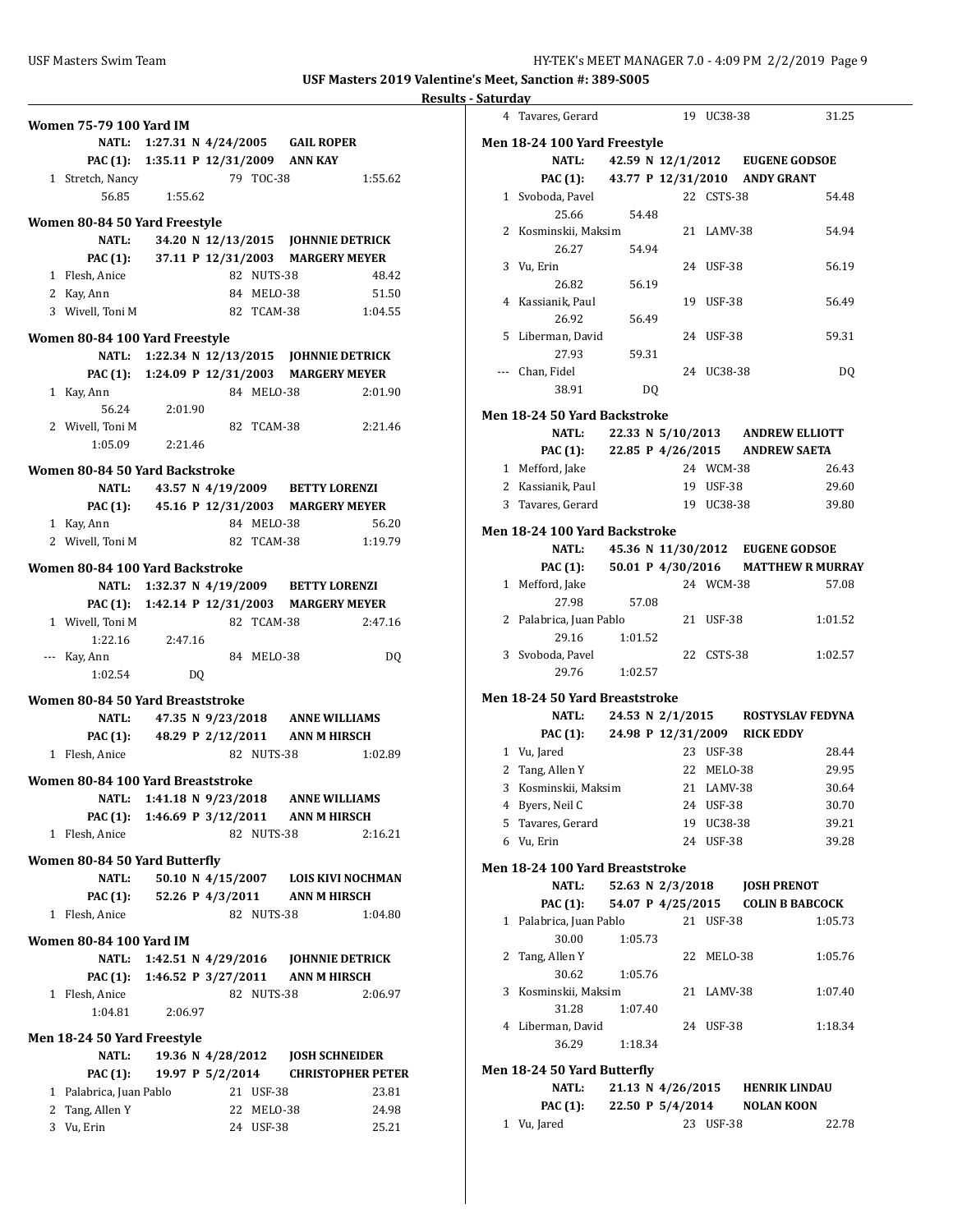|       | (Men 18-24 50 Yard Butterfly)                |         |       |                    |               |                                                       |  |
|-------|----------------------------------------------|---------|-------|--------------------|---------------|-------------------------------------------------------|--|
| 2     | Mefford, Jake                                |         |       |                    | 24 WCM-38     | 26.26                                                 |  |
|       | 3 Tang, Allen Y                              |         |       | 22                 | MELO-38       | 26.79                                                 |  |
|       | 4 Byers, Neil C                              |         |       |                    | 24 USF-38     | 26.87                                                 |  |
|       | 5 Vu, Erin                                   |         |       |                    | 24 USF-38     | 26.99                                                 |  |
|       | 6 Svoboda, Pavel                             |         |       |                    | 22 CSTS-38    | 27.41                                                 |  |
|       | 7 Liberman, David                            |         |       |                    | 24 USF-38     | 29.26                                                 |  |
|       | 8 Tavares, Gerard                            |         |       |                    | 19 UC38-38    | 35.55                                                 |  |
|       |                                              |         |       |                    |               |                                                       |  |
|       | Men 18-24 100 Yard Butterfly<br><b>NATL:</b> |         |       |                    |               |                                                       |  |
|       |                                              |         |       |                    |               | 46.65 N 11/30/2012 EUGENE GODSOE<br><b>ANDY GRANT</b> |  |
|       | <b>PAC</b> (1):<br>1 Vu, Erin                |         |       | 49.03 P 12/31/2010 | 24 USF-38     | 1:04.25                                               |  |
|       | 29.55                                        | 1:04.25 |       |                    |               |                                                       |  |
|       |                                              |         |       |                    |               |                                                       |  |
|       | Men 18-24 100 Yard IM                        |         |       |                    |               |                                                       |  |
|       | <b>NATL:</b>                                 |         |       | 49.23 N 4/15/2018  |               | <b>LUCAS BUREAU</b>                                   |  |
|       | <b>PAC (1):</b>                              |         |       | 49.52 P 4/25/2015  |               | <b>COLIN B BABCOCK</b>                                |  |
| $1\,$ | Byers, Neil C                                |         |       |                    | 24 USF-38     | 59.79                                                 |  |
|       | 27.44                                        |         | 59.79 |                    |               |                                                       |  |
| 2     | Palabrica, Juan Pablo                        |         |       | 21                 | <b>USF-38</b> | 1:00.51                                               |  |
|       | 27.74                                        | 1:00.51 |       |                    |               |                                                       |  |
| 3     | Tang, Allen Y                                |         |       | 22                 | MELO-38       | 1:02.93                                               |  |
|       | 31.42                                        | 1:02.93 |       |                    |               |                                                       |  |
| 4     | Kosminskii, Maksim                           |         |       | 21                 | LAMV-38       | 1:08.17                                               |  |
| 5     | 32.96<br>Tavares, Gerard                     | 1:08.17 |       |                    | 19 UC38-38    |                                                       |  |
|       | 37.99                                        | 1:18.83 |       |                    |               | 1:18.83                                               |  |
|       |                                              |         |       |                    |               |                                                       |  |
|       | Men 25-29 50 Yard Freestyle                  |         |       |                    |               |                                                       |  |
|       |                                              |         |       |                    |               |                                                       |  |
|       | <b>NATL:</b>                                 |         |       |                    |               | 18.67 N 12/20/2014 BOUSQUET\ADRIAN                    |  |
|       | PAC (1):                                     |         |       | 18.67 P 12/20/2014 |               | <b>NATHAN ADRIAN</b>                                  |  |
|       | 1 Davis, Cole                                |         |       |                    | 26 TOC-38     | 21.66                                                 |  |
|       | 2 Korman, Matt                               |         |       |                    | 26 TOC-38     | 22.49                                                 |  |
|       | 3 Cocol, Vadim                               |         |       |                    | 25 SCSC-38    | 23.13                                                 |  |
|       | 4 MacKay, Ian                                |         |       |                    | 26 TOC-38     | 23.20                                                 |  |
|       | 5 Frederick, Aaron                           |         |       |                    | 25 STAN-38    | 23.99                                                 |  |
|       | 6 Witt, Tucker                               |         |       |                    | 29 CSTS-38    | 24.97                                                 |  |
|       | 7 Ladanyi, Jakob C                           |         |       |                    | 27 USF-38     | 26.15                                                 |  |
|       | 8 Bardales, Christopher A                    |         |       | 28                 | TSUN-38       | 27.06                                                 |  |
|       | Men 25-29 100 Yard Freestyle                 |         |       |                    |               |                                                       |  |
|       | NATL:                                        |         |       | 41.13 N 5/3/2014   |               | <b>NATHAN ADRIAN</b>                                  |  |
|       | <b>PAC</b> (1):                              |         |       |                    |               | 41.13 P 5/3/2014 NATHAN ADRIAN                        |  |
| 1     | Scheid, Trevor                               |         |       |                    | 29 TOC-38     | 47.38                                                 |  |
|       | 22.90                                        |         | 47.38 |                    |               |                                                       |  |
| 2     | Babcock, Colin                               |         |       | 26                 | TOC-38        | 48.14                                                 |  |
|       | 23.08                                        |         | 48.14 |                    |               |                                                       |  |
| 3     | Offutt, Bryan                                |         |       | 27                 | TOC-38        | 48.83                                                 |  |
|       | 23.44                                        |         | 48.83 |                    |               |                                                       |  |
| 4     | Ferguson, Kevin                              |         |       | 28                 | <b>TOC-38</b> | 48.96                                                 |  |
|       | 23.41                                        |         | 48.96 |                    |               |                                                       |  |
| 5     | Hinshaw, Benjamin                            |         |       | 27                 | <b>TOC-38</b> | 49.00                                                 |  |
|       | 23.96                                        |         | 49.00 |                    |               |                                                       |  |
| 6     | Saeta, Andrew                                |         |       | 27                 | TOC-38        | 50.33                                                 |  |
|       | 24.46                                        |         | 50.33 |                    |               |                                                       |  |
| 7     | Cocol, Vadim<br>24.24                        |         | 50.75 | 25                 | SCSC-38       | 50.75                                                 |  |

| 8            | Frederick, Aaron                |         | 25                 | STAN-38       | 52.16                    |
|--------------|---------------------------------|---------|--------------------|---------------|--------------------------|
|              | 25.32                           | 52.16   |                    |               |                          |
| 9            | Gerry, Benjie M                 |         |                    | 28 USF-38     | 55.72                    |
|              | 26.61                           | 55.72   |                    |               |                          |
| 10           | Witt, Tucker                    |         | 29                 | CSTS-38       | 55.84                    |
|              | 26.28                           | 55.84   |                    |               |                          |
|              |                                 |         |                    |               |                          |
| 11           | Rossbach, Alexander             |         |                    | 28 ALB-38     | 55.87                    |
|              | 26.71                           | 55.87   |                    |               |                          |
| 12           | Lung, Leo                       |         |                    | 28 USF-38     | 56.12                    |
|              | 26.87                           | 56.12   |                    |               |                          |
| 13           | Thomas, Michael                 |         |                    | 26 MVM-38     | 57.17                    |
|              | 27.26                           | 57.17   |                    |               |                          |
| 14           | Ladanyi, Jakob C                |         |                    | 27 USF-38     | 58.69                    |
|              | 28.23                           | 58.69   |                    |               |                          |
|              |                                 |         |                    |               |                          |
|              | Men 25-29 50 Yard Backstroke    |         |                    |               |                          |
|              | <b>NATL:</b>                    |         | 21.46 N 4/16/2010  |               | ADAM MANIA               |
|              | <b>PAC (1):</b>                 |         | 21.98 P 5/1/2016   |               | <b>ANDREW SAETA</b>      |
|              | 1 Saeta, Andrew                 |         |                    | 27 TOC-38     | 24.37                    |
|              | 2 Ferguson, Kevin               |         | 28                 | <b>TOC-38</b> | 25.19                    |
|              | 3 Presswood, Brandon            |         |                    | 26 UC38-38    | 25.64                    |
|              | 4 Babcock, Colin                |         |                    | 26 TOC-38     | 26.35                    |
|              | 5 Davis, Cole                   |         |                    | 26 TOC-38     | 26.66                    |
|              | 6 MacKay, Ian                   |         |                    | 26 TOC-38     | 26.96                    |
|              | 7 Bardales, Christopher A       |         |                    | 28 TSUN-38    | 30.75                    |
|              |                                 |         |                    |               |                          |
|              | 8 Green, Zachary Y              |         |                    | 29 MVM-38     | 32.28                    |
|              | Men 25-29 100 Yard Backstroke   |         |                    |               |                          |
|              | <b>NATL:</b>                    |         | 45.95 N 4/15/2010  |               | <b>ADAM MANIA</b>        |
|              | <b>PAC (1):</b>                 |         | 48.50 P 4/30/2016  |               | <b>ANDREW SAETA</b>      |
|              | 1 MacKay, Ian                   |         |                    | 26 TOC-38     | 58.40                    |
|              | 28.63                           | 58.40   |                    |               |                          |
| 2            | Thomas, Michael                 |         |                    | 26 MVM-38     | 1:06.93                  |
|              | 32.89                           | 1:06.93 |                    |               |                          |
| 3            | Green, Zachary Y                |         |                    | 29 MVM-38     | 1:09.98                  |
|              | 34.73                           | 1:09.98 |                    |               |                          |
|              |                                 |         |                    |               |                          |
|              | Men 25-29 50 Yard Breaststroke  |         |                    |               |                          |
|              | <b>NATL:</b>                    |         | 23.87 N 5/21/2010  |               | <b>MARK GANGLOFF</b>     |
|              | <b>PAC (1):</b>                 |         | 24.86 P 4/30/2016  |               | <b>CHRISTOPHER BURCK</b> |
|              | 1 Korman, Matt                  |         |                    | 26 TOC-38     | 27.14                    |
| 2            | Davis, Cole                     |         |                    | 26 TOC-38     | 29.23                    |
| 3            | Talmadge, Matthew               |         | 29                 | TOC-38        | 29.95                    |
| 4            | Presswood, Brandon              |         |                    | 26 UC38-38    | 32.30                    |
| 5            | Green, Zachary Y                |         |                    | 29 MVM-38     | 33.83                    |
|              |                                 |         |                    |               |                          |
|              | Men 25-29 100 Yard Breaststroke |         |                    |               |                          |
|              | <b>NATL:</b>                    |         | 51.57 N 4/25/2015  |               | <b>MARCUS TITUS</b>      |
|              | <b>PAC</b> (1):                 |         | 52.68 P 12/19/2014 |               | <b>BJ JOHNSON</b>        |
| $\mathbf{1}$ | Korman, Matt                    |         |                    | 26 TOC-38     | 58.18                    |
|              | 27.31                           | 58.18   |                    |               |                          |
| 2            | Babcock, Colin                  |         | 26                 | TOC-38        | 59.84                    |
|              | 27.62                           | 59.84   |                    |               |                          |
| 3            |                                 |         | 27                 |               |                          |
|              | Hinshaw, Benjamin               |         |                    | TOC-38        | 1:02.96                  |
|              | 29.78                           | 1:02.96 |                    |               |                          |
| 4            | Offutt, Bryan                   |         | 27                 | TOC-38        | 1:04.58                  |
|              | 30.34                           | 1:04.58 |                    |               |                          |
| 5            | Saeta, Andrew                   |         | 27                 | TOC-38        | 1:04.97                  |
|              | 29.69                           | 1:04.97 |                    |               |                          |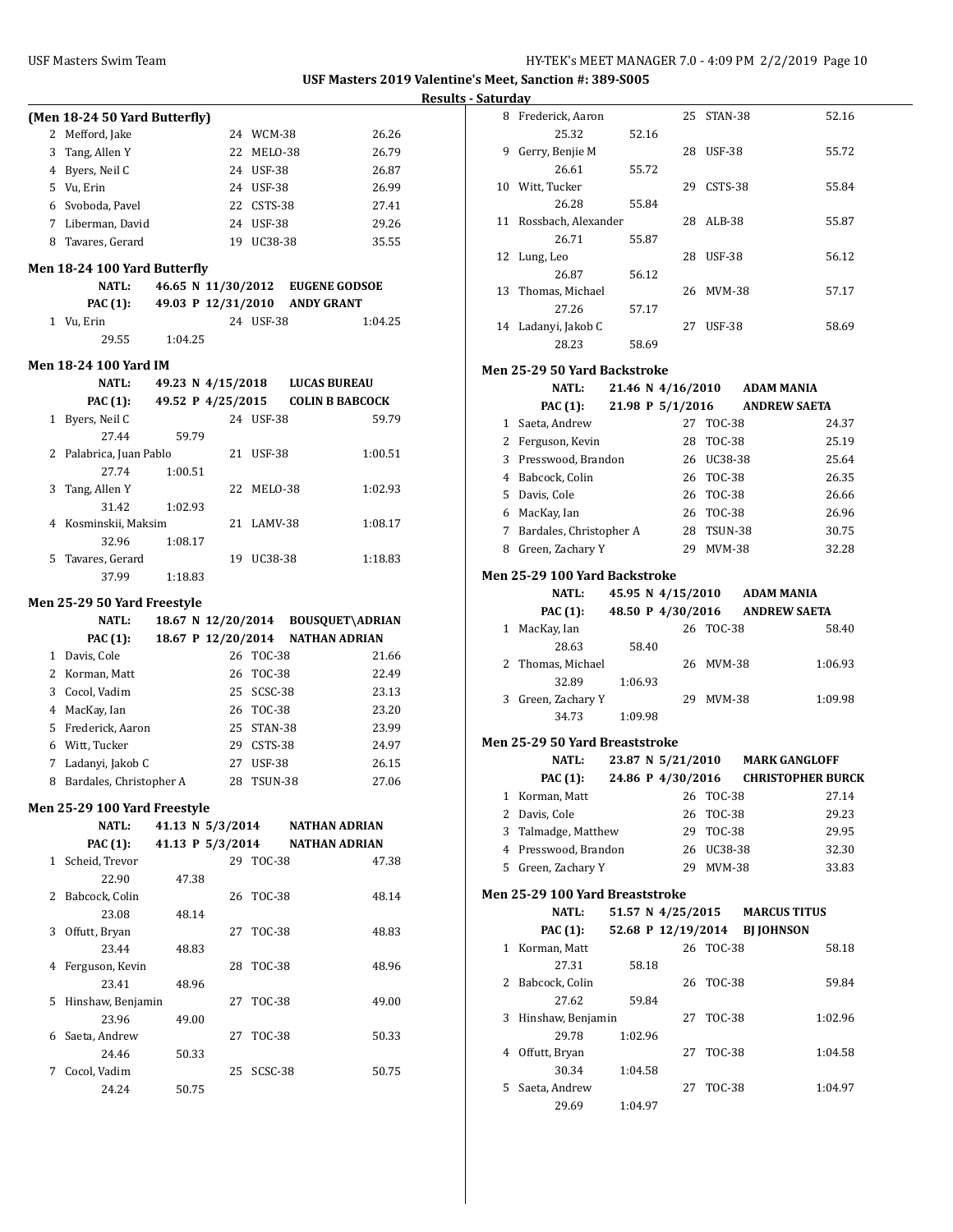÷,

|              | (Men 25-29 100 Yard Breaststroke)                |                    |    |               |                                 |
|--------------|--------------------------------------------------|--------------------|----|---------------|---------------------------------|
| 6            | Ferguson, Kevin                                  |                    | 28 | TOC-38        | 1:05.08                         |
|              | 29.86                                            | 1:05.08            |    |               |                                 |
| 7            | Witt, Tucker                                     |                    | 29 | CSTS-38       | 1:10.98                         |
|              | 33.03                                            | 1:10.98            |    |               |                                 |
| 8            | Green, Zachary Y                                 |                    | 29 | <b>MVM-38</b> | 1:13.65                         |
|              | 35.37                                            | 1:13.65            |    |               |                                 |
| 9            | Lung, Leo                                        |                    | 28 | <b>USF-38</b> | 1:13.82                         |
|              | 34.93                                            | 1:13.82            |    |               |                                 |
| 10           | Thomas, Michael                                  |                    | 26 | <b>MVM-38</b> | 1:14.92                         |
|              | 35.02                                            | 1:14.92            |    |               |                                 |
|              | Men 25-29 50 Yard Butterfly                      |                    |    |               |                                 |
|              | <b>NATL:</b>                                     | 21.11 N 11/30/2012 |    |               | <b>DAVIS TARWATER</b>           |
|              | PAC (1):                                         | 21.73 P 5/4/2014   |    |               | <b>WILLIAM COPELAND</b>         |
| $\mathbf{1}$ | Scheid, Trevor                                   |                    | 29 | <b>TOC-38</b> | 23.42                           |
|              | 2 Davis, Cole                                    |                    | 26 | <b>TOC-38</b> | 23.80                           |
|              | 3 Babcock, Colin                                 |                    | 26 | <b>TOC-38</b> | 23.88                           |
|              | 4 Hinshaw, Benjamin                              |                    |    | 27 TOC-38     | 23.93                           |
|              | 5 Cocol, Vadim                                   |                    | 25 | SCSC-38       | 24.16                           |
|              | 6 Ferguson, Kevin                                |                    |    | 28 TOC-38     | 24.38                           |
|              | 7 Offutt, Bryan                                  |                    |    | 27 TOC-38     | 24.86                           |
|              | 8 Presswood, Brandon                             |                    |    |               | 24.88                           |
|              |                                                  |                    |    | 26 UC38-38    |                                 |
|              | 9 Saeta, Andrew                                  |                    |    | 27 TOC-38     | 25.12                           |
|              | 10 Gerry, Benjie M<br>11 Bardales, Christopher A |                    |    | 28 USF-38     | 28.19                           |
| 12           |                                                  |                    | 27 | 28 TSUN-38    | 29.02                           |
|              | Ladanyi, Jakob C                                 |                    |    | <b>USF-38</b> | 31.62                           |
|              | Men 25-29 100 Yard Butterfly                     |                    |    |               |                                 |
|              |                                                  |                    |    |               |                                 |
|              | <b>NATL:</b>                                     | 45.32 N 11/30/2012 |    |               | <b>DAVIS TARWATER</b>           |
|              | PAC (1):                                         | 48.06 P 4/29/2017  |    |               | <b>NATHAN ADRIAN</b>            |
| 1            | Scheid, Trevor                                   |                    | 29 | <b>TOC-38</b> | 52.13                           |
|              | 24.79                                            | 52.13              |    |               |                                 |
| 2            | Cocol, Vadim                                     |                    | 25 | SCSC-38       | 54.41                           |
|              | 25.09                                            | 54.41              |    |               |                                 |
| 3            | MacKay, Ian                                      |                    | 26 | TOC-38        | 55.93                           |
|              | 26.63                                            | 55.93              |    |               |                                 |
| 4            | Frederick, Aaron                                 |                    | 25 | STAN-38       | 56.79                           |
|              | 26.74                                            | 56.79              |    |               |                                 |
| 5            | Talmadge, Matthew                                |                    | 29 | TOC-38        | 1:01.37                         |
|              | 28.01                                            | 1:01.37            |    |               |                                 |
|              | 6 Rossbach, Alexander                            |                    |    | 28 ALB-38     | 1:01.65                         |
|              | 28.90                                            | 1:01.65            |    |               |                                 |
| 7            | Thomas, Michael                                  |                    |    | 26 MVM-38     | 1:03.79                         |
|              | 28.89                                            | 1:03.79            |    |               |                                 |
|              | Men 25-29 100 Yard IM                            |                    |    |               |                                 |
|              | <b>NATL:</b>                                     | 47.77 N 5/3/2014   |    |               | <b>DARIAN TOWNSEND</b>          |
|              | <b>PAC (1):</b>                                  |                    |    |               | 48.99 P 4/29/2017 NATHAN ADRIAN |
|              | 1 Frederick, Aaron                               |                    |    | 25 STAN-38    | 58.12                           |
|              | 27.11                                            | 58.12              |    |               |                                 |
| 2            | Talmadge, Matthew                                |                    | 29 | <b>TOC-38</b> | 1:02.64                         |
|              | 29.38                                            | 1:02.64            |    |               |                                 |
| 3            | MacKay, Ian                                      |                    | 26 | TOC-38        | 1:03.53                         |
|              | 27.81                                            | 1:03.53            |    |               |                                 |
|              | 4 Rossbach, Alexander                            |                    |    | 28 ALB-38     | 1:03.63                         |

| aturday |                                             |                    |    |            |                                     |
|---------|---------------------------------------------|--------------------|----|------------|-------------------------------------|
|         | 5 Witt, Tucker                              |                    |    | 29 CSTS-38 | 1:03.66                             |
|         | 29.98                                       | 1:03.66            |    |            |                                     |
| 6       | Thomas, Michael                             |                    |    | 26 MVM-38  | 1:05.12                             |
|         | 30.26                                       | 1:05.12            |    |            |                                     |
|         | 7 Green, Zachary Y<br>33.49                 | 1:08.98            |    | 29 MVM-38  | 1:08.98                             |
|         | 8 Bardales, Christopher A                   |                    |    | 28 TSUN-38 | 1:10.19                             |
|         | 31.64                                       | 1:10.19            |    |            |                                     |
|         |                                             |                    |    |            |                                     |
|         | Men 30-34 50 Yard Freestyle<br><b>NATL:</b> | 19.33 N 5/3/2014   |    |            | <b>ERVIN\ERVIN</b>                  |
|         |                                             |                    |    |            |                                     |
|         | PAC (1):                                    | 19.33 P 5/4/2014   |    |            | <b>ANTHONY L ERVIN</b>              |
|         | 1 Vizcarra, Nathan                          |                    |    | 31 USF-38  | 22.92                               |
|         | 2 Stinson, Ian C                            |                    |    | 32 MVM-38  | 23.41                               |
| 3       | Singh, Jason                                |                    |    | 30 TSUN-38 | 23.75                               |
|         | 4 Kokubo, Kei                               |                    |    | 33 EBAT-38 | 24.72                               |
|         | 5 Kononov, Dmitri                           |                    |    | 33 USF-38  | 26.69                               |
|         | 6 Marcic, Dean                              |                    |    | 32 UC38-38 | 27.21                               |
|         | 7 Sennhenn, Alexander                       |                    |    | 33 TAM-38  | 28.13                               |
|         | Men 30-34 100 Yard Freestyle                |                    |    |            |                                     |
|         | <b>NATL:</b>                                |                    |    |            | 42.75 N 12/21/2014 DARIAN TOWNSEND  |
|         | PAC (1): 43.18 P $5/3/2014$                 |                    |    |            | <b>ANTHONY L ERVIN</b>              |
|         | 1 Fischer, Brandon J                        |                    |    | 30 UC38-38 | 47.38                               |
|         | 22.81                                       | 47.38              |    |            |                                     |
| 2       | Talbott, Christopher                        |                    |    | 32 TOC-38  | 49.85                               |
|         | 24.21                                       | 49.85              |    |            |                                     |
| 3       | Singh, Jason                                |                    |    | 30 TSUN-38 | 51.51                               |
|         | 24.73                                       | 51.51              |    |            |                                     |
| 4       | Kokubo, Kei                                 |                    |    | 33 EBAT-38 | 54.76                               |
|         | 26.24                                       | 54.76              |    |            |                                     |
| 5       | Law, David                                  |                    |    | 33 MAM-38  | 55.82                               |
| 6       | 26.71<br>Pereira, Eduardo                   | 55.82              |    | 33 MVM-38  | 57.70                               |
|         | 28.20                                       | 57.70              |    |            |                                     |
|         | 7 Kononov, Dmitri                           |                    | 33 | USF-38     | 59.88                               |
|         | 27.41                                       | 59.88              |    |            |                                     |
| 8       | Marcic, Dean                                |                    |    | 32 UC38-38 | 1:01.75                             |
|         | 29.32                                       | 1:01.75            |    |            |                                     |
| 9       | Sennhenn, Alexander                         |                    |    | 33 TAM-38  | 1:05.35                             |
|         | 31.16                                       | 1:05.35            |    |            |                                     |
|         | Men 30-34 50 Yard Backstroke                |                    |    |            |                                     |
|         | <b>NATL:</b>                                | 21.51 N 4/26/2015  |    |            | <b>MATT GREVERS</b>                 |
|         | PAC (1):                                    |                    |    |            | 23.10 P 4/30/2017 MATTHEW T MARSHAL |
|         | 1 Wang, Jackson                             |                    |    | 31 TOC-38  | 26.26                               |
|         | 2 Talbott, Christopher                      |                    |    | 32 TOC-38  | 27.18                               |
|         | 3 Pereira, Eduardo                          |                    |    | 33 MVM-38  | 29.91                               |
|         | 4 Kononov, Dmitri                           |                    |    | 33 USF-38  | 34.26                               |
|         | Men 30-34 100 Yard Backstroke               |                    |    |            |                                     |
|         | <b>NATL:</b>                                | 46.34 N 12/21/2013 |    |            | <b>ADAM MANIA</b>                   |
|         |                                             |                    |    |            |                                     |
|         | <b>PAC (1):</b>                             | 49.02 P 4/24/2015  |    |            | <b>ANTHONY L ERVIN</b>              |
|         | 1 Singh, Jason<br>28.25                     |                    |    | 30 TSUN-38 | 58.55                               |
|         |                                             | 58.55              |    |            |                                     |
| 2       | Pereira, Eduardo                            |                    |    | 33 MVM-38  | 1:05.85                             |
| 3       | 32.87<br>Law, David                         | 1:05.85            |    | 33 MAM-38  | 1:13.97                             |
|         | 35.51                                       | 1:13.97            |    |            |                                     |
|         |                                             |                    |    |            |                                     |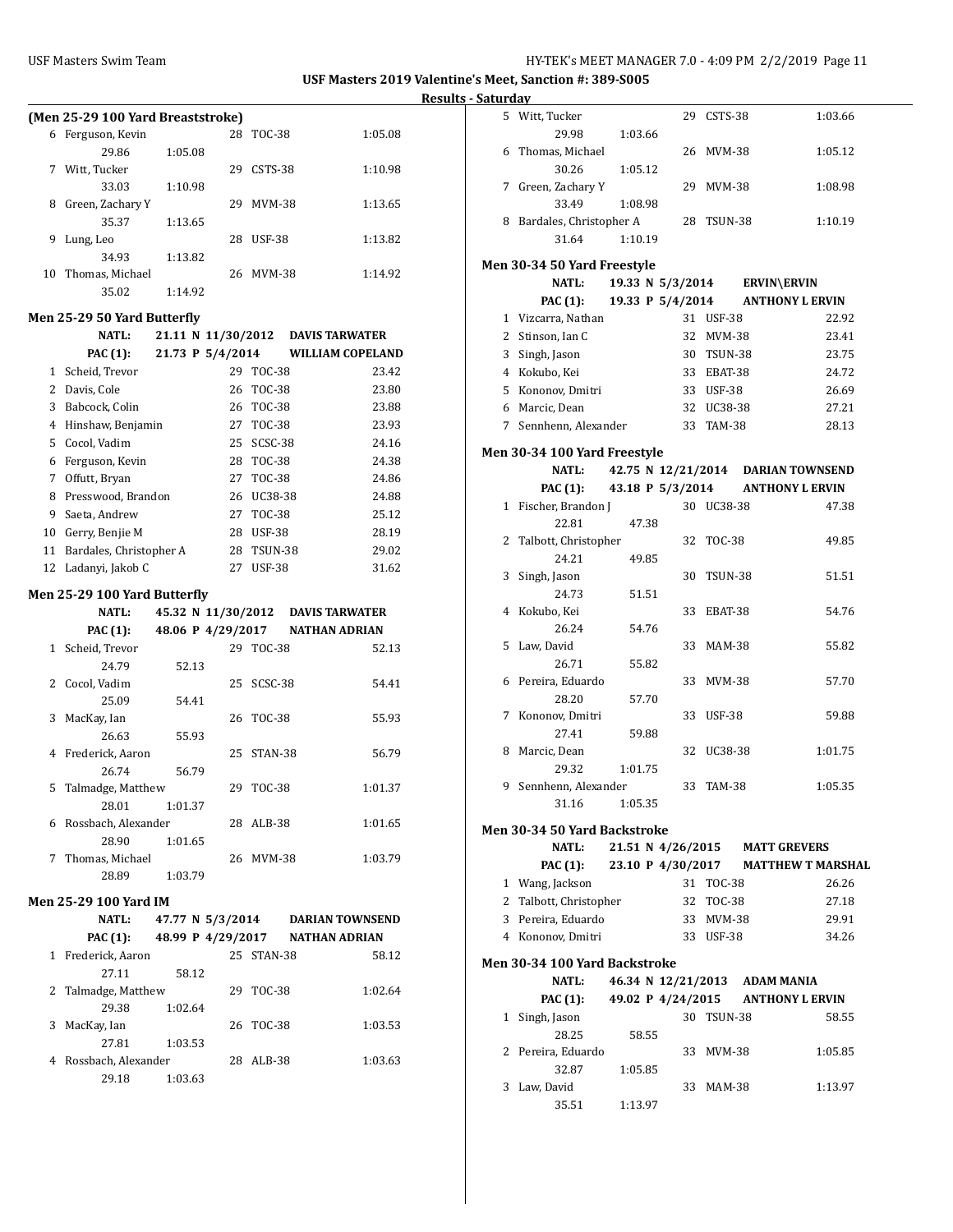|                |                                       |         |       |                                |               |                 | Rε                                |
|----------------|---------------------------------------|---------|-------|--------------------------------|---------------|-----------------|-----------------------------------|
|                | (Men 30-34 100 Yard Backstroke)       |         |       |                                |               |                 |                                   |
|                | 4 Kononov, Dmitri                     |         |       |                                | 33 USF-38     |                 | 1:17.12                           |
|                | 37.47                                 | 1:17.12 |       |                                |               |                 |                                   |
|                | <b>Men 30-34 50 Yard Breaststroke</b> |         |       |                                |               |                 |                                   |
|                | <b>NATL:</b>                          |         |       |                                |               |                 |                                   |
|                |                                       |         |       |                                |               |                 | 24.35 N 4/24/2015 MATT GREVERS    |
|                | <b>PAC (1):</b>                       |         |       |                                | 31 USF-38     |                 | 25.78 P 5/20/2007 JEFF COMMINGS   |
|                | 1 Ganiyev, Doston                     |         |       |                                |               |                 | 31.32                             |
|                | 2 Vizcarra, Nathan                    |         |       |                                | 31 USF-38     |                 | 31.52                             |
|                | 3 Marcic, Dean                        |         |       |                                | 32 UC38-38    |                 | 35.21                             |
|                | --- Kononov, Dmitri                   |         |       |                                | 33 USF-38     |                 | DQ                                |
|                | Men 30-34 100 Yard Breaststroke       |         |       |                                |               |                 |                                   |
|                | <b>NATL:</b>                          |         |       | 53.44 N 4/29/2011              |               | <b>ED MOSES</b> |                                   |
|                | <b>PAC (1):</b>                       |         |       | 54.91 P 5/2/2014               |               |                 | <b>GARY N MARSHALL</b>            |
|                | 1 Fischer, Brandon J                  |         |       |                                | 30 UC38-38    |                 | 54.59P                            |
|                | 25.98                                 |         | 54.59 |                                |               |                 |                                   |
| 2              | Ganiyev, Doston                       |         |       |                                | 31 USF-38     |                 | 1:09.87                           |
|                | 33.51                                 | 1:09.87 |       |                                |               |                 |                                   |
| 3              | Law. David                            |         |       |                                | 33 MAM-38     |                 | 1:11.40                           |
|                | 33.60                                 | 1:11.40 |       |                                |               |                 |                                   |
|                | 4 Kokubo, Kei                         |         |       |                                | 33 EBAT-38    |                 | 1:13.69                           |
|                | 34.51                                 | 1:13.69 |       |                                |               |                 |                                   |
|                | Men 30-34 50 Yard Butterfly           |         |       |                                |               |                 |                                   |
|                | <b>NATL:</b>                          |         |       | 21.11 N 4/26/2015              |               |                 | <b>MATT GREVERS</b>               |
|                | <b>PAC (1):</b>                       |         |       | 21.90 P 4/28/2017              |               |                 | <b>MATTHEW T MARSHAL</b>          |
|                | 1 Wang, Jackson                       |         |       |                                | 31 TOC-38     |                 | 23.65                             |
|                | 2 Talbott, Christopher                |         |       |                                | 32 TOC-38     |                 | 25.03                             |
|                | 3 Vizcarra, Nathan                    |         |       |                                | 31 USF-38     |                 | 25.34                             |
|                | 4 Ganiyev, Doston                     |         |       |                                | 31 USF-38     |                 | 27.84                             |
|                | 5 Sennhenn, Alexander                 |         |       |                                | 33 TAM-38     |                 | 31.48                             |
|                |                                       |         |       |                                |               |                 |                                   |
|                | Men 30-34 100 Yard Butterfly          |         |       |                                |               |                 |                                   |
|                | NATL:                                 |         |       | 47.28 N 12/20/2013             |               |                 | ADAM MANIA                        |
|                | PAC (1): 49.03 P 4/29/2017            |         |       |                                |               |                 | <b>MATTHEW T MARSHAL</b>          |
|                | 1 Fischer, Brandon J                  |         |       |                                | 30 UC38-38    |                 | 52.16                             |
| 2              | 24.69                                 |         | 52.16 | 31                             | <b>USF-38</b> |                 | 1:03.19                           |
|                | Ganiyev, Doston<br>29.29              | 1:03.19 |       |                                |               |                 |                                   |
|                | 3 Pereira, Eduardo                    |         |       |                                | 33 MVM-38     |                 | 1:04.32                           |
|                | 30.04                                 | 1:04.32 |       |                                |               |                 |                                   |
|                | 4 Law, David                          |         |       |                                | 33 MAM-38     |                 | 1:07.03                           |
|                | 29.93                                 | 1:07.03 |       |                                |               |                 |                                   |
|                |                                       |         |       |                                |               |                 |                                   |
|                | Men 30-34 100 Yard IM                 |         |       |                                |               |                 |                                   |
|                | <b>NATL:</b>                          |         |       | 47.71 N 4/29/2017              |               |                 | <b>RYAN LOCHTE</b>                |
|                | <b>PAC (1):</b>                       |         |       |                                |               |                 | 49.23 P 4/25/2015 ANTHONY L ERVIN |
| 1              | Singh, Jason                          |         |       |                                | 30 TSUN-38    |                 | 58.98                             |
|                | 28.05                                 |         | 58.98 |                                |               |                 |                                   |
| 2              | Kokubo, Kei                           |         |       |                                | 33 EBAT-38    |                 | 1:03.70                           |
|                | 30.00                                 | 1:03.70 |       |                                |               |                 |                                   |
|                | 3 Pereira, Eduardo                    |         |       |                                | 33 MVM-38     |                 | 1:06.98                           |
|                | 30.25                                 | 1:06.98 |       |                                |               |                 |                                   |
|                | Men 35-39 50 Yard Freestyle           |         |       |                                |               |                 |                                   |
|                | <b>NATL:</b>                          |         |       | 20.01 N 3/25/2018              |               |                 | <b>ROLAND SCHOEMAN</b>            |
|                | PAC (1):                              |         |       | 20.81 P 12/31/2009 LEE G WANIE |               |                 |                                   |
|                | 1 Samotyj, John                       |         |       |                                | 37 USF-38     |                 | 23.15                             |
| $\overline{2}$ | Coughlan, Conor                       |         |       | 35                             | <b>BC-38</b>  |                 | 23.86                             |

| aturday      |                               |         |                    |                |                                  |
|--------------|-------------------------------|---------|--------------------|----------------|----------------------------------|
|              | 3 Wans, David                 |         | 38                 | SCSC-38        | 26.26                            |
|              | 4 Tofanelli, Chris            |         | 37                 | HTUB-38        | 26.58                            |
|              | 5 Song, Jimmy                 |         | 35                 | MEMO-38        | 27.75                            |
|              | 6 Perrone, Paul               |         |                    | 36 HTUB-38     | 34.93                            |
|              |                               |         |                    |                |                                  |
|              | Men 35-39 100 Yard Freestyle  |         |                    |                |                                  |
|              | <b>NATL:</b>                  |         |                    |                | 44.24 N 4/20/2009 VLAD PYSHNENKO |
|              | <b>PAC (1):</b>               |         | 45.61 P 4/9/2017   |                | <b>TAMAS KEREKJARTO</b>          |
|              | 1 Samotyj, John               |         |                    | 37 USF-38      | 50.16                            |
|              | 24.28                         |         | 50.16              |                |                                  |
|              | 2 Valdivieso, Juan P          |         | 37                 | TOC-38         | 52.22                            |
|              | 25.02                         |         | 52.22              |                |                                  |
| 3            | Gawlick, Craig                |         | 37                 | UC38-38        | 52.32                            |
|              | 24.86                         |         | 52.32              |                |                                  |
| 4            | Coughlan, Conor               |         | 35                 | <b>BC-38</b>   | 52.94                            |
|              | 24.98                         |         | 52.94              |                |                                  |
| 5            | Roper, Matt                   |         | 37                 | DAM-38         | 53.18                            |
|              | 25.44                         |         | 53.18              |                |                                  |
|              | 6 Winfield, Matthew           |         | 37                 | <b>TSUN-38</b> | 53.97                            |
|              | 25.77                         |         | 53.97              |                |                                  |
|              | 7 Walker, Martin              |         | 39                 | <b>DAM-38</b>  | 59.18                            |
|              | 28.33                         |         | 59.18              |                |                                  |
| 8            | Treacy, Jamie                 |         | 38                 | TEME-38        | 59.47                            |
|              | 28.57                         |         | 59.47              |                |                                  |
| 9            | Reid, Justin                  |         | 36                 | GOOG-38        | 59.73                            |
|              | 27.95                         |         | 59.73              |                |                                  |
|              | 10 Wans, David                |         | 38                 | SCSC-38        | 1:00.02                          |
|              | 28.45                         | 1:00.02 |                    |                |                                  |
| 11           | Song, Jimmy                   |         | 35                 | MEMO-38        | 1:00.27                          |
|              | 29.30                         | 1:00.27 |                    |                |                                  |
| 12           | Waterson, Kevin               |         | 39                 | DAM-38         | 1:00.71                          |
|              | 29.05                         | 1:00.71 |                    |                |                                  |
| 13           | Perrone, Paul                 |         | 36                 | HTUB-38        | 1:18.04                          |
|              | 38.38                         | 1:18.04 |                    |                |                                  |
|              | Men 35-39 50 Yard Backstroke  |         |                    |                |                                  |
|              | <b>NATL:</b>                  |         |                    |                | 22.62 N 4/29/2017 JEFF NATALIZIO |
|              | <b>PAC</b> (1):               |         | 24.58 P 5/20/2007  |                | <b>LANCE BOHLMAN</b>             |
|              | 1 Fuzellier, Matthieu         |         |                    | 38 USF-38      | 26.61                            |
|              | 2 San Pedro, Baldomero        |         |                    | 37 UC38-38     | 30.62                            |
| 3            | Waterson, Kevin               |         | 39                 | DAM-38         | 33.04                            |
|              | 4 Wang, Hai                   |         | 39                 | ALB-38         | 1:03.62                          |
|              | --- Wans, David               |         | 38                 | SCSC-38        | DQ                               |
|              | Men 35-39 100 Yard Backstroke |         |                    |                |                                  |
|              | <b>NATL:</b>                  |         | 47.86 N 4/30/2017  |                | <b>JEFF NATALIZIO</b>            |
|              | PAC (1):                      |         | 51.81 P 12/31/2002 |                | <b>JOHN KEPPELER</b>             |
| $\mathbf{1}$ | Fuzellier, Matthieu           |         |                    | 38 USF-38      | 57.26                            |
|              | 27.73                         |         | 57.26              |                |                                  |
| 2            | Roper, Matt                   |         | 37                 | DAM-38         | 1:02.00                          |
|              | 29.95                         | 1:02.00 |                    |                |                                  |
| 3            | San Pedro, Baldomero          |         | 37                 | UC38-38        | 1:05.87                          |
|              | 31.85                         | 1:05.87 |                    |                |                                  |
| 4            | Waterson, Kevin               |         | 39                 | DAM-38         | 1:09.75                          |
|              | 34.09                         | 1:09.75 |                    |                |                                  |

5 Wans, David 38 SCSC-38 1:13.10

35.84 1:13.10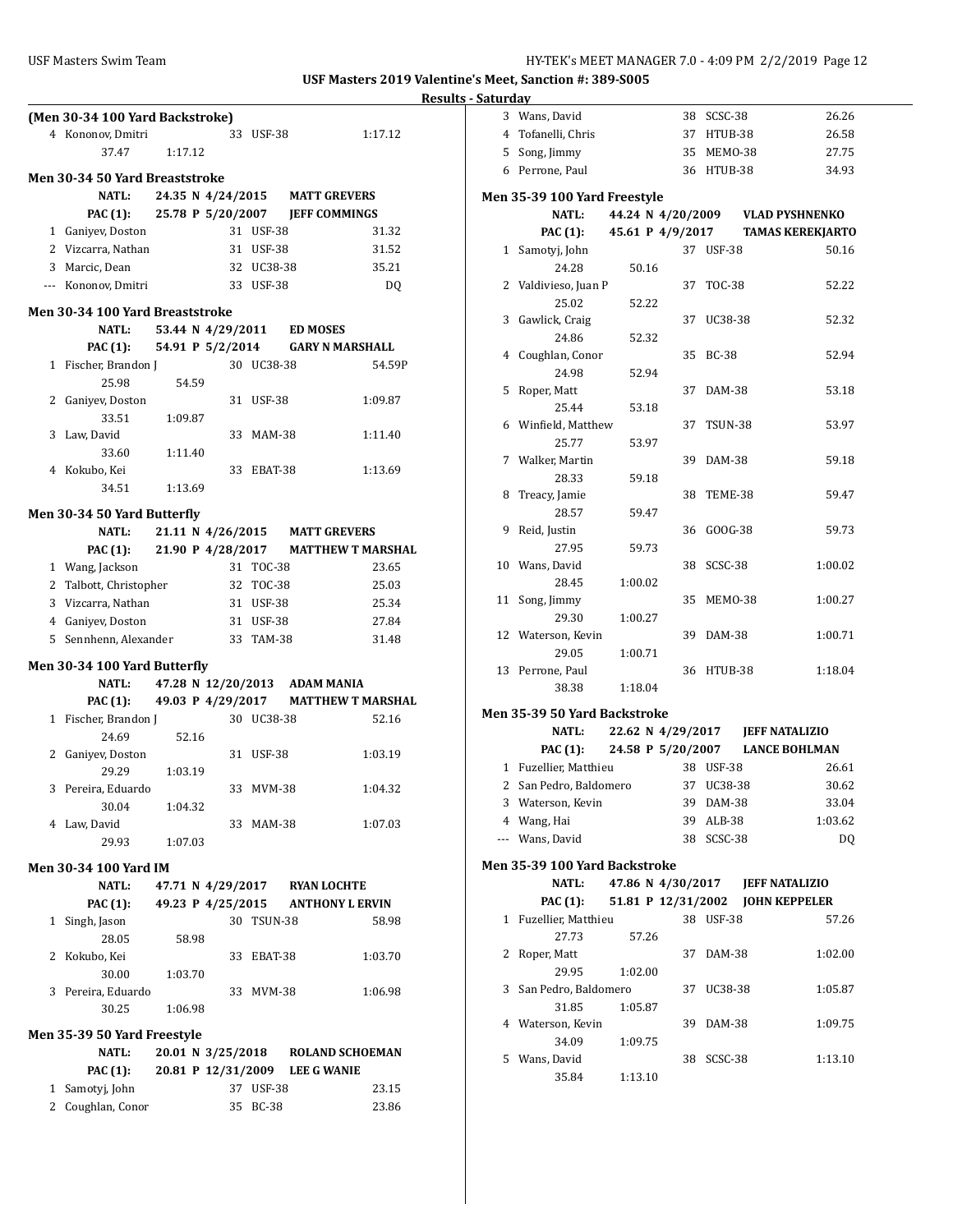|              | Men 35-39 50 Yard Breaststroke  |         |                                |              |                   |                                      |
|--------------|---------------------------------|---------|--------------------------------|--------------|-------------------|--------------------------------------|
|              | <b>NATL:</b>                    |         | 25.35 N 5/21/2010              |              | <b>STEVE WEST</b> |                                      |
|              | PAC (1):                        |         |                                |              |                   | 26.99 P 12/31/2000 BRIAN P SCOTTOLIN |
|              | 1 Winfield, Matthew             |         |                                | 37 TSUN-38   |                   | 28.95                                |
|              | 2 Ignatov, Alex                 |         |                                | 37 TEME-38   |                   | 29.49                                |
|              | 3 Walker, Martin                |         |                                | 39 DAM-38    |                   | 32.79                                |
|              | 4 Song, Jimmy                   |         |                                | 35 MEM0-38   |                   | 33.77                                |
|              | 5 Wang, Hai                     |         |                                | 39 ALB-38    |                   | 1:21.04                              |
|              |                                 |         |                                |              |                   |                                      |
|              | Men 35-39 100 Yard Breaststroke |         |                                |              |                   |                                      |
|              | <b>NATL:</b>                    |         |                                |              |                   |                                      |
|              | PAC (1):                        |         | 55.29 P 4/28/2017              |              |                   | <b>GARY N MARSHALL</b>               |
| $\mathbf{1}$ | Gawlick, Craig                  |         |                                | 37 UC38-38   |                   | 1:07.07                              |
|              | 32.15                           | 1:07.07 |                                |              |                   |                                      |
|              | 2 Coughlan, Conor               |         | 35                             | <b>BC-38</b> |                   | 1:08.75                              |
|              | 32.74                           | 1:08.75 |                                |              |                   |                                      |
| 3            | Roper, Matt                     |         | 37                             | DAM-38       |                   | 1:09.62                              |
|              | 31.92                           | 1:09.62 |                                |              |                   |                                      |
| 4            | Daene, Markus                   |         | 39                             | TVM-38       |                   | 1:09.87                              |
|              | 32.85                           | 1:09.87 |                                |              |                   |                                      |
| 5            | Song, Jimmy                     |         | 35                             | MEMO-38      |                   | 1:12.09                              |
|              | 34.18                           | 1:12.09 |                                |              |                   |                                      |
|              | 6 Walker, Martin                |         | 39                             | DAM-38       |                   | 1:12.21                              |
|              | 35.06                           | 1:12.21 |                                |              |                   |                                      |
|              | 7 Waterson, Kevin               |         |                                | 39 DAM-38    |                   | 1:21.45                              |
|              | 38.90                           | 1:21.45 |                                |              |                   |                                      |
|              | Men 35-39 50 Yard Butterfly     |         |                                |              |                   |                                      |
|              | <b>NATL:</b>                    |         | 21.24 N 3/25/2018              |              |                   | <b>ROLAND SCHOEMAN</b>               |
|              | <b>PAC (1):</b>                 |         | 22.90 P 5/4/2014               |              |                   | <b>ADAM M CONWAY</b>                 |
|              | 1 Samotyj, John                 |         |                                | 37 USF-38    |                   | 24.88                                |
|              | 2 Valdivieso, Juan P            |         |                                | 37 TOC-38    |                   | 25.02                                |
|              | 3 Fuzellier, Matthieu           |         |                                | 38 USF-38    |                   | 25.07                                |
|              | 4 Ignatov, Alex                 |         |                                | 37 TEME-38   |                   | 26.09                                |
|              | 5 Reid, Justin                  |         |                                | 36 GOOG-38   |                   | 27.65                                |
|              | 6 Comiran, Fernando             |         |                                | 35 USF-38    |                   | 28.16                                |
| 7            | San Pedro, Baldomero            |         |                                | 37 UC38-38   |                   | 28.48                                |
| 8            | Tofanelli, Chris                |         | 37                             | HTUB-38      |                   | 28.64                                |
| 9.           | Daene, Markus                   |         |                                | 39 TVM-38    |                   | 29.31                                |
|              |                                 |         |                                |              |                   |                                      |
|              | Men 35-39 100 Yard Butterfly    |         |                                |              |                   |                                      |
|              | <b>NATL:</b>                    |         | 47.62 N 3/25/2018              |              |                   | <b>ROLAND SCHOEMAN</b>               |
|              | <b>PAC</b> (1):                 |         | 50.20 P 3/11/2017              |              |                   | <b>TAMAS KEREKJARTO</b>              |
| $\mathbf{1}$ | Samotyj, John                   |         |                                | 37 USF-38    |                   | 56.20                                |
|              | 26.11                           | 56.20   |                                |              |                   |                                      |
| 2            | Gawlick, Craig                  |         | 37                             | UC38-38      |                   | 58.75                                |
|              | 27.33                           | 58.75   |                                |              |                   |                                      |
| 3            | Roper, Matt                     |         | 37                             | DAM-38       |                   | 59.75                                |
|              | 27.40                           | 59.75   |                                |              |                   |                                      |
| 4            | Treacy, Jamie                   |         | 38                             | TEME-38      |                   | 1:06.03                              |
|              | 31.10                           | 1:06.03 |                                |              |                   |                                      |
|              |                                 |         |                                |              |                   |                                      |
|              | Men 35-39 100 Yard IM           |         |                                |              |                   |                                      |
|              | <b>NATL:</b>                    |         | 49.01 N 4/29/2017              |              |                   | <b>JEFF NATALIZIO</b>                |
|              | <b>PAC (1):</b>                 |         | 51.78 P 12/31/2009 LEE G WANIE |              |                   |                                      |
|              | 1 Ignatov, Alex                 |         | 37                             | TEME-38      |                   | 59.14                                |
|              | 27.11                           | 59.14   |                                |              |                   |                                      |
|              |                                 |         |                                |              |                   |                                      |
| 2            | Roper, Matt<br>28.24            | 1:01.28 | 37                             | DAM-38       |                   | 1:01.28                              |

| utui uu y |                                    |                   |       |    |                    |                                               |         |
|-----------|------------------------------------|-------------------|-------|----|--------------------|-----------------------------------------------|---------|
|           | 3 San Pedro, Baldomero             |                   |       |    | 37 UC38-38         |                                               | 1:04.52 |
|           | 29.01                              | 1:04.52           |       |    |                    |                                               |         |
|           | 4 Daene, Markus                    |                   |       |    | 39 TVM-38          |                                               | 1:05.52 |
|           | 31.14                              | 1:05.52           |       |    |                    |                                               |         |
|           | 5 Walker, Martin                   |                   |       |    | 39 DAM-38          |                                               | 1:08.33 |
|           | 34.23                              | 1:08.33           |       |    |                    |                                               |         |
|           | 6 Tofanelli, Chris                 |                   |       |    | 37 HTUB-38         |                                               | 1:09.59 |
|           | 31.36                              | 1:09.59           |       |    |                    |                                               |         |
|           | 7 Waterson, Kevin                  |                   |       |    | 39 DAM-38          |                                               | 1:10.90 |
|           | 32.67                              | 1:10.90           |       |    |                    |                                               |         |
|           | 8 Song, Jimmy                      |                   |       |    | 35 MEM0-38         |                                               | 1:11.97 |
|           | 36.19                              | 1:11.97           |       |    |                    |                                               |         |
|           |                                    |                   |       |    |                    |                                               |         |
|           | <b>Men 40-44 50 Yard Freestyle</b> |                   |       |    |                    |                                               |         |
|           | <b>NATL:</b>                       |                   |       |    |                    | 20.67 N 12/20/2014 JOSH DAVIS                 |         |
|           | <b>PAC (1):</b>                    |                   |       |    |                    | 21.51 P 4/30/2016 DAVID C COLE                |         |
|           | 1 Donlon, Kevin                    |                   |       |    | 40 USF-38          |                                               | 25.79   |
|           | 2 Bolz, Brian                      |                   |       |    | 41 DAM-38          |                                               | 26.35   |
|           | 3 Weiner, Jonathon                 |                   |       |    | 42 NBA-38          |                                               | 27.12   |
|           | 4 Bucy, John                       |                   |       |    | 40 USF-38          |                                               | 29.32   |
|           | Men 40-44 100 Yard Freestyle       |                   |       |    |                    |                                               |         |
|           | <b>NATL:</b>                       |                   |       |    |                    | 45.15 N 5/3/2014 JOSH DAVIS                   |         |
|           |                                    |                   |       |    |                    | PAC (1): 47.36 P 12/31/2002 DAVID E BOATWRIGH |         |
|           | 1 Greene, Brett                    |                   |       |    | 41 HTUB-38         |                                               | 55.33   |
|           | 26.74                              |                   | 55.33 |    |                    |                                               |         |
| 2         | Rodriguez, Sergio A                |                   |       |    | 41 SACMA-38        |                                               | 56.64   |
|           | 26.87                              | 56.64             |       |    |                    |                                               |         |
| 3         | Bolz, Brian                        |                   |       |    | 41 DAM-38          |                                               | 57.76   |
|           | 27.97                              | 57.76             |       |    |                    |                                               |         |
|           | 4 Donlon, Kevin                    |                   |       |    | 40 USF-38          |                                               | 58.39   |
|           | 27.88                              | 58.39             |       |    |                    |                                               |         |
|           | 5 Kellenback, Michael              |                   |       |    | 43 TEME-38         |                                               | 1:05.49 |
|           | 31.79                              | 1:05.49           |       |    |                    |                                               |         |
| 6         | Bucy, John                         |                   |       |    | 40 USF-38          |                                               | 1:06.45 |
|           | 32.55                              | 1:06.45           |       |    |                    |                                               |         |
|           |                                    |                   |       |    |                    |                                               |         |
|           | Men 40-44 50 Yard Backstroke       |                   |       |    |                    |                                               |         |
|           | <b>NATL:</b>                       | 22.77 N 4/26/2009 |       |    |                    | <b>MICHAEL ROSS</b>                           |         |
|           |                                    |                   |       |    |                    | PAC (1): 23.93 P 12/31/2009 RICK GOULD        |         |
|           | Kellenback, Michael                |                   |       |    | 43 TEME-38         |                                               | DQ      |
|           | Men 40-44 50 Yard Breaststroke     |                   |       |    |                    |                                               |         |
|           | <b>NATL:</b>                       | 25.02 N 3/12/2016 |       |    |                    | <b>JARROD MARRS</b>                           |         |
|           | <b>PAC (1):</b>                    |                   |       |    | 26.67 P 12/31/2010 | <b>ROQUE J SANTOS</b>                         |         |
|           | 1 Menna, Greg                      |                   |       |    | 41 DAM-38          |                                               | 29.27   |
|           | 2 Weiner, Jonathon                 |                   |       |    | 42 NBA-38          |                                               | 33.40   |
|           | 3 Sabatini, Greg                   |                   |       |    | 43 RPM-38          |                                               | 35.36   |
|           | 4 Bolz, Brian                      |                   |       |    | 41 DAM-38          |                                               | 36.33   |
|           |                                    |                   |       |    |                    |                                               |         |
|           | Men 40-44 100 Yard Breaststroke    |                   |       |    |                    |                                               |         |
|           | <b>NATL:</b>                       | 55.37 N 4/25/2015 |       |    |                    | <b>JEFF COMMINGS</b>                          |         |
|           | PAC (1):                           |                   |       |    | 57.23 P 12/31/2010 | <b>ROQUE J SANTOS</b>                         |         |
|           | 1 Weiner, Jonathon                 |                   |       |    | 42 NBA-38          |                                               | 1:12.59 |
|           | 34.25                              | 1:12.59           |       |    |                    |                                               |         |
| 2         | Greene, Brett                      |                   |       | 41 | HTUB-38            |                                               | 1:17.14 |
|           | 36.23                              | 1:17.14           |       |    |                    |                                               |         |
| 3         | Sabatini, Greg                     |                   |       |    | 43 RPM-38          |                                               | 1:19.90 |
|           |                                    |                   |       |    |                    |                                               |         |
|           | 38.94                              | 1:19.90           |       |    |                    |                                               |         |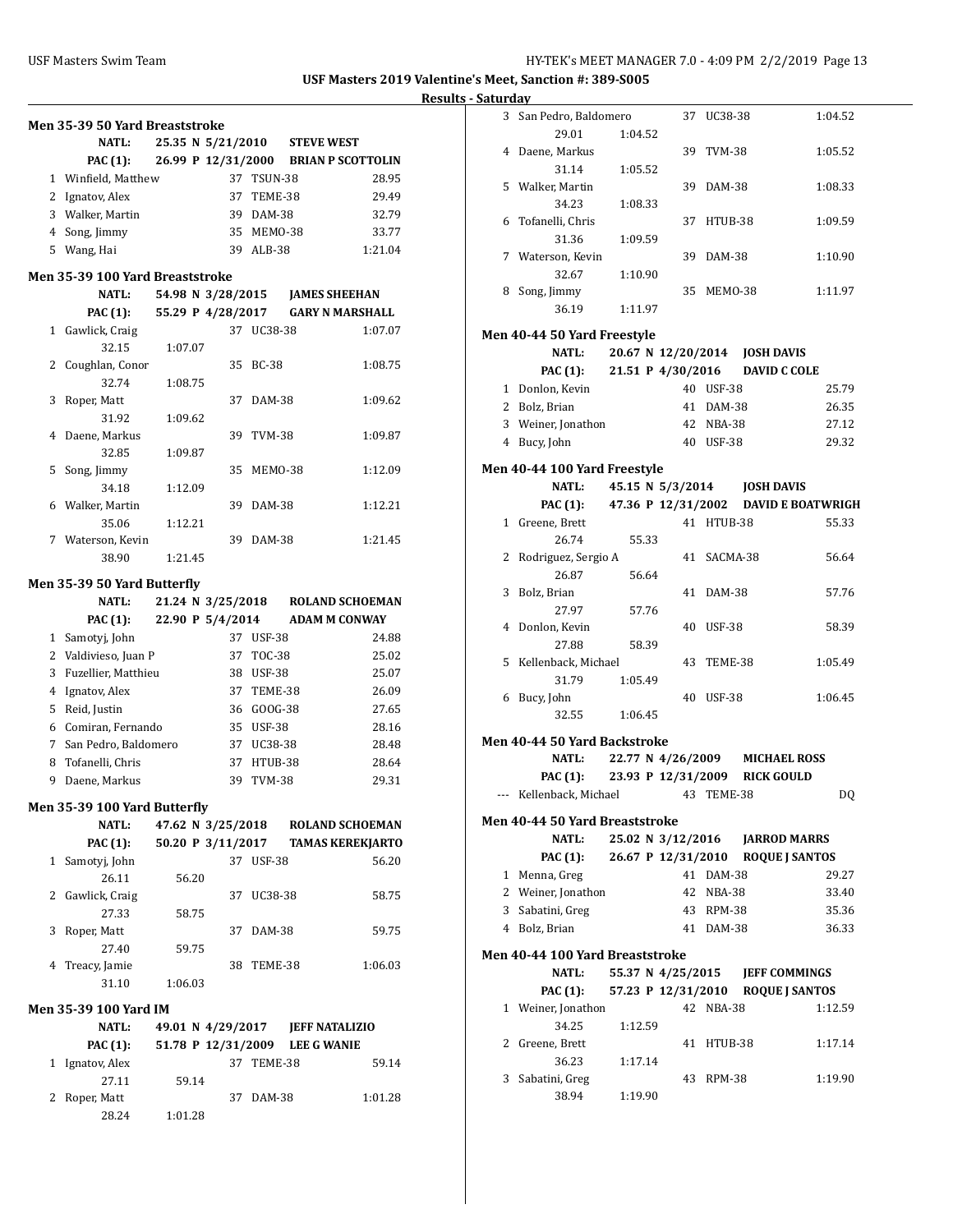|   | (Men 40-44 100 Yard Breaststroke)  |                                            |    |            |                   |                                               |
|---|------------------------------------|--------------------------------------------|----|------------|-------------------|-----------------------------------------------|
|   | 4 Kellenback, Michael              |                                            | 43 | TEME-38    |                   | 1:23.37                                       |
|   | 39.33                              | 1:23.37                                    |    |            |                   |                                               |
|   | Men 40-44 50 Yard Butterfly        |                                            |    |            |                   |                                               |
|   | <b>NATL:</b>                       | 22.60 N 4/14/2018 JAMES ZENYUH             |    |            |                   |                                               |
|   | <b>PAC</b> (1):                    | 23.69 P 12/31/2010                         |    |            | <b>MATT JONES</b> |                                               |
|   | 1 Greene, Brett                    |                                            |    | 41 HTUB-38 |                   | 26.93                                         |
|   | 2 Rodriguez, Sergio A              |                                            | 41 | SACMA-38   |                   | 27.25                                         |
|   | 3 Bolz, Brian                      |                                            |    | 41 DAM-38  |                   | 28.59                                         |
|   | 4 Donlon, Kevin                    |                                            |    | 40 USF-38  |                   | 29.66                                         |
|   | 5 Bucy, John                       |                                            |    | 40 USF-38  |                   | 31.24                                         |
|   | 6 Kellenback, Michael              |                                            |    | 43 TEME-38 |                   | 35.91                                         |
|   | Men 40-44 100 Yard Butterfly       |                                            |    |            |                   |                                               |
|   | NATL:                              | 49.27 N 5/4/2008 MICHAEL ROSS              |    |            |                   |                                               |
|   |                                    |                                            |    |            |                   | PAC (1): 52.33 P 4/10/2016 TEDDER P STEVENSO  |
|   | 1 Bolz, Brian                      |                                            | 41 | DAM-38     |                   | 1:03.33                                       |
|   | 30.11                              | 1:03.33                                    |    |            |                   |                                               |
|   | 2 Bucy, John                       |                                            |    | 40 USF-38  |                   | 1:25.97                                       |
|   | 39.62                              | 1:25.97                                    |    |            |                   |                                               |
|   |                                    |                                            |    |            |                   |                                               |
|   | Men 40-44 100 Yard IM              |                                            |    |            |                   |                                               |
|   | <b>NATL:</b>                       | 51.07 N 4/25/2015 JEFF COMMINGS            |    |            |                   |                                               |
|   |                                    | PAC (1): 52.58 P 12/31/2010 ROQUE J SANTOS |    |            |                   |                                               |
|   | 1 Menna, Greg                      |                                            |    | 41 DAM-38  |                   | 57.68                                         |
|   | 27.26<br>2 Greene, Brett           | 57.68                                      | 41 | HTUB-38    |                   | 1:03.00                                       |
|   | 28.74                              | 1:03.00                                    |    |            |                   |                                               |
| 3 | Bucy, John                         |                                            | 40 | USF-38     |                   | 1:22.04                                       |
|   | 38.66                              | 1:22.04                                    |    |            |                   |                                               |
|   |                                    |                                            |    |            |                   |                                               |
|   | <b>Men 45-49 50 Yard Freestyle</b> |                                            |    |            |                   |                                               |
|   | <b>NATL:</b>                       |                                            |    |            |                   | 21.06 N 5/21/2010 RICHARD HUGHEY              |
|   |                                    |                                            |    |            |                   | PAC (1): 21.87 P 12/31/2009 DAVID E BOATWRIGH |
|   | 1 Wood, Brent                      |                                            |    | 49 ASCP-38 |                   | 24.39                                         |
|   | 2 Niemi, Matthew                   |                                            |    | 45 USF-38  |                   | 24.47                                         |
|   | 3 Erickson, Douglas                |                                            |    | 47 RHMS-38 |                   | 25.50                                         |
|   | 4 Low, Don                         |                                            |    | 47 NCA-38  |                   | 26.27                                         |
|   | 5 Ishaug, Brian                    |                                            |    | 49 HTUB-38 |                   | 26.64                                         |
|   | 6 Lehnert. Ahren                   |                                            |    | 45 MEMO-38 |                   | 29.65                                         |
| 7 | Mai, Ping                          |                                            |    | 49 USF-38  |                   | 32.88                                         |
|   | Men 45-49 100 Yard Freestyle       |                                            |    |            |                   |                                               |
|   | NATL:                              |                                            |    |            |                   | 46.21 N 4/26/2015 NICOLAS GRANGER             |
|   | <b>PAC (1):</b>                    | 46.72 P 12/31/2009 RICH SAEGER             |    |            |                   |                                               |
|   | 1 Madigan, Joe                     |                                            |    | 45 NVM-38  |                   | 52.58                                         |
|   | 24.96                              | 52.58                                      |    |            |                   |                                               |
| 2 | Low, Don                           |                                            |    | 47 NCA-38  |                   | 57.11                                         |
|   | 27.44                              | 57.11                                      |    |            |                   |                                               |
| 3 | Harrington, Matt                   |                                            |    | 47 USF-38  |                   | 57.83                                         |
|   | 27.97                              | 57.83                                      |    |            |                   |                                               |
|   | Page, Chris<br>4                   |                                            |    | 46 NVM-38  |                   | 58.38                                         |
|   | 28.20                              | 58.38                                      |    |            |                   |                                               |
|   | 5 Ishaug, Brian                    |                                            | 49 | HTUB-38    |                   | 1:00.18                                       |
|   | 28.25                              | 1:00.18                                    |    |            |                   |                                               |
| 6 | Zajonc, Jason M                    |                                            | 45 | ASCP-38    |                   | 1:00.30                                       |
|   | 28.84                              | 1:00.30                                    |    |            |                   |                                               |

| aturday                         |                    |    |                                           |                   |
|---------------------------------|--------------------|----|-------------------------------------------|-------------------|
| 7<br>Mc Bride, Patrick<br>29.19 | 1:02.63            |    | 49 USF-38                                 | 1:02.63           |
| 8 Lehnert, Ahren                |                    | 45 | MEMO-38                                   | 1:05.85           |
| 32.06                           | 1:05.85            |    |                                           |                   |
| 9 Dowd, Joe<br>33.09            | 1:07.78            | 47 | SMST-38                                   | 1:07.78           |
| Men 45-49 50 Yard Backstroke    |                    |    |                                           |                   |
| <b>NATL:</b>                    |                    |    | 23.58 N 4/26/2015 MICHAEL ROSS            |                   |
| <b>PAC (1):</b>                 |                    |    | 24.34 P 5/4/2014 RICK GOULD               |                   |
| 1 Madigan, Joe                  |                    |    | 45 NVM-38                                 | 27.15             |
| 2 Niemi, Matthew                |                    |    | 45 USF-38                                 | 28.67             |
| 3 Page, Chris                   |                    |    | 46 NVM-38                                 | 30.62             |
| 4 Low, Don                      |                    |    | 47 NCA-38                                 | 33.51             |
| 5 Mai, Ping                     |                    |    | 49 USF-38                                 | 38.71             |
| Men 45-49 100 Yard Backstroke   |                    |    |                                           |                   |
| <b>NATL:</b>                    |                    |    | 51.55 N 4/30/2011 CHRIS STEVENSON         |                   |
| <b>PAC (1):</b>                 |                    |    | 52.84 P 5/4/2014 RICK GOULD               |                   |
| 1 Madigan, Joe                  |                    |    | 45 NVM-38                                 | 1:00.77           |
| 30.03                           | 1:00.77            |    |                                           |                   |
| 2 Harrington, Matt<br>35.23     | 1:12.14            |    | 47 USF-38                                 | 1:12.14           |
|                                 |                    |    |                                           |                   |
| Men 45-49 50 Yard Breaststroke  |                    |    |                                           |                   |
| NATL:                           |                    |    | 26.05 N 4/30/2017 STEVE WEST              |                   |
|                                 |                    |    | PAC (1): 27.65 P 12/31/2002 LEE A RIDER   |                   |
| 1 Collazos, Daniel              |                    |    | 49 MEMO-38                                | 29.45             |
| 2 Wood, Brent                   |                    |    | 49 ASCP-38                                | 30.23             |
| 3 Erickson, Douglas             |                    |    | 47 RHMS-38                                | 31.25             |
| 4 Niemi, Matthew                |                    |    | 45 USF-38                                 | 31.73             |
| 5 Mc Bride, Patrick             |                    |    | 49 USF-38                                 | 34.77             |
| 6 Lehnert, Ahren                |                    |    | 45 MEMO-38                                | 36.47             |
| 7 Mai, Ping                     |                    |    | 49 USF-38                                 | 41.79             |
| Men 45-49 100 Yard Breaststroke |                    |    |                                           |                   |
| <b>NATL:</b>                    |                    |    | 55.69 N 5/13/2018 STEVE WEST              |                   |
|                                 |                    |    | PAC (1): 1:00.65 P 12/31/2003 LEE A RIDER |                   |
| 1 Collazos, Daniel              |                    |    | 49 MEMO-38                                | 1:05.12           |
| 30.97                           | 1:05.12            |    |                                           |                   |
| 2<br>Wood, Brent<br>31.50       |                    | 49 | ASCP-38                                   | 1:07.59           |
| Erickson, Douglas<br>3          | 1:07.59            | 47 | RHMS-38                                   |                   |
| 34.02                           | 1:11.08            |    |                                           | 1:11.08           |
| 4<br>Harrington, Matt           |                    | 47 | USF-38                                    | 1:14.02           |
| 34.86                           | 1:14.02            |    |                                           |                   |
| 5<br>Mc Bride, Patrick          |                    | 49 | USF-38                                    | 1:14.91           |
| 35.46                           | 1:14.91            |    |                                           |                   |
| 6 Lehnert, Ahren                |                    | 45 | MEMO-38                                   | 1:23.26           |
| 39.51                           | 1:23.26            |    |                                           |                   |
| Men 45-49 50 Yard Butterfly     |                    |    |                                           |                   |
| <b>NATL:</b>                    | 22.67 N 5/4/2008   |    |                                           | <b>PAUL SMITH</b> |
| <b>PAC</b> (1):                 | 24.00 P 12/31/2012 |    |                                           | <b>MATT JONES</b> |
| 1 Wood, Brent                   |                    |    | 49 ASCP-38                                | 27.66             |
| 2 Page, Chris                   |                    |    | 46 NVM-38                                 | 28.10             |
| Ishaug, Brian<br>3              |                    |    | 49 HTUB-38                                | 28.89             |
| 4 Erickson, Douglas             |                    | 47 | RHMS-38                                   | 29.33             |
| Mc Bride, Patrick<br>5          |                    | 49 | <b>USF-38</b>                             | 29.75             |
| 6 Dowd, Joe                     |                    | 47 | SMST-38                                   | 34.76             |
|                                 |                    |    |                                           |                   |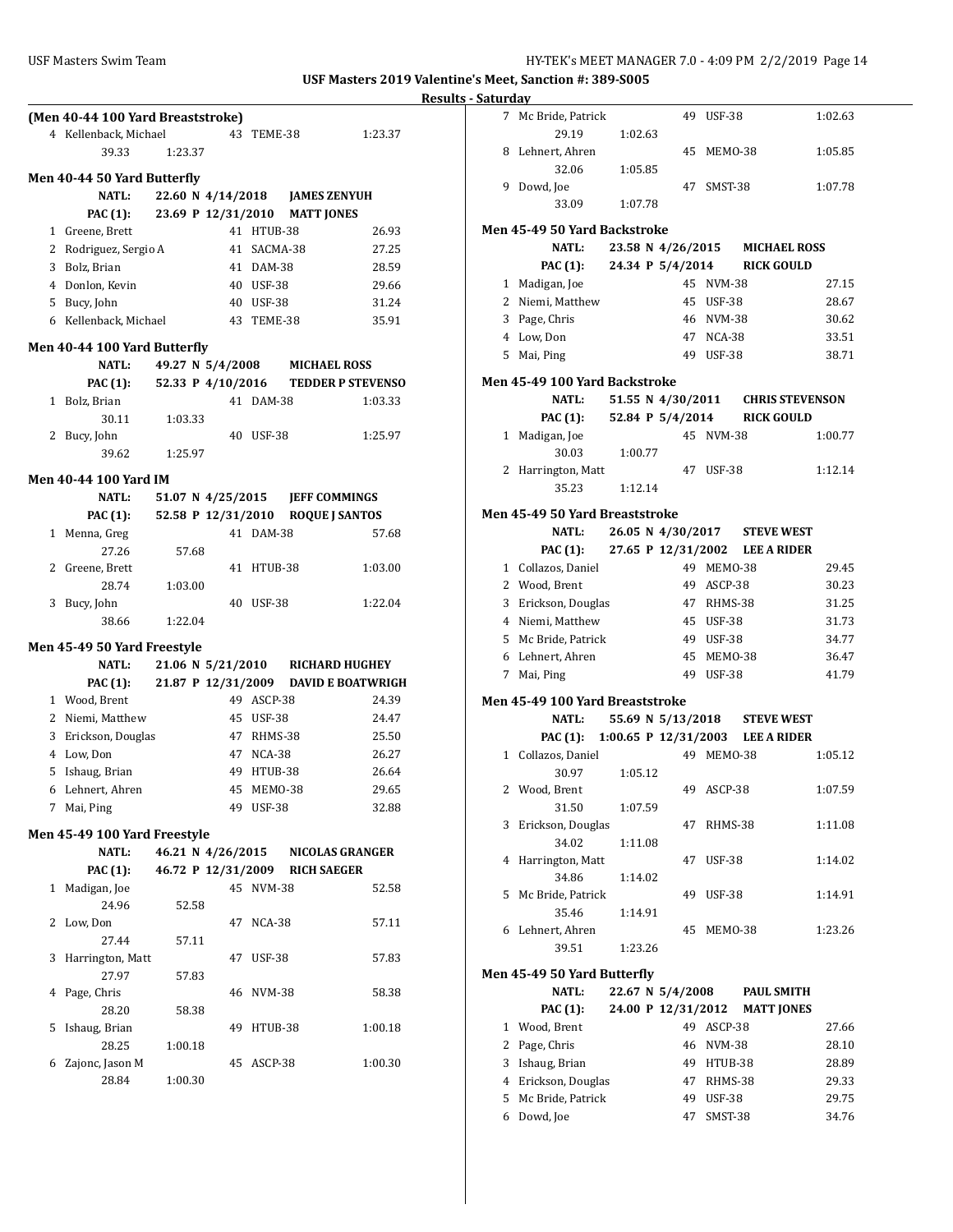|                       | (Men 45-49 50 Yard Butterfly) |         |       |                    |               |                   |                          |  |  |
|-----------------------|-------------------------------|---------|-------|--------------------|---------------|-------------------|--------------------------|--|--|
| 7                     | Mai, Ping                     |         |       |                    | 49 USF-38     |                   | 40.40                    |  |  |
|                       | Men 45-49 100 Yard Butterfly  |         |       |                    |               |                   |                          |  |  |
|                       | <b>NATL:</b>                  |         |       | 50.90 N 5/21/2010  |               | <b>DAVID SIMS</b> |                          |  |  |
|                       | PAC (1):                      |         |       | 52.96 P 12/31/2012 |               | <b>MATT JONES</b> |                          |  |  |
|                       | 1 Collazos, Daniel            |         |       |                    | 49 MEMO-38    |                   | 57.61                    |  |  |
|                       | 26.85                         |         | 57.61 |                    |               |                   |                          |  |  |
|                       | 2 Harrington, Matt            |         |       | 47                 | <b>USF-38</b> |                   | 1:02.99                  |  |  |
|                       | 30.03                         | 1:02.99 |       |                    |               |                   |                          |  |  |
|                       | 3 Mc Bride, Patrick           |         |       | 49                 | <b>USF-38</b> |                   | 1:07.50                  |  |  |
|                       | 32.39                         | 1:07.50 |       |                    |               |                   |                          |  |  |
|                       | 4 Dowd, Joe                   |         |       | 47                 | SMST-38       |                   | 1:18.93                  |  |  |
|                       | 36.45                         | 1:18.93 |       |                    |               |                   |                          |  |  |
| Men 45-49 100 Yard IM |                               |         |       |                    |               |                   |                          |  |  |
|                       | <b>NATL:</b>                  |         |       | 52.14 N 5/23/2010  |               |                   | <b>RICHARD HUGHEY</b>    |  |  |
|                       | PAC (1):                      |         |       | 55.47 P 5/3/2014   |               |                   | <b>MICHAEL W DE BOIS</b> |  |  |
|                       | 1 Niemi, Matthew              |         |       |                    | 45 USF-38     |                   | 1:00.52                  |  |  |
|                       | 27.93                         | 1:00.52 |       |                    |               |                   |                          |  |  |
|                       | 2 Wood, Brent                 |         |       |                    | 49 ASCP-38    |                   | 1:03.44                  |  |  |
|                       | 31.03                         | 1:03.44 |       |                    |               |                   |                          |  |  |
| 3                     | Harrington, Matt              |         |       | 47                 | <b>USF-38</b> |                   | 1:06.32                  |  |  |
|                       | 30.66                         | 1:06.32 |       |                    |               |                   |                          |  |  |
|                       | 4 Dowd, Joe                   |         |       | 47                 | SMST-38       |                   | 1:15.54                  |  |  |
|                       | 38.20                         | 1:15.54 |       |                    |               |                   |                          |  |  |
| 5                     | Lehnert, Ahren                |         |       | 45                 | MEMO-38       |                   | 1:21.33                  |  |  |
|                       | 41.55                         | 1:21.33 |       |                    |               |                   |                          |  |  |
|                       | 6 Mai, Ping                   |         |       | 49                 | USF-38        |                   | 1:27.09                  |  |  |
|                       | 42.47                         | 1:27.09 |       |                    |               |                   |                          |  |  |
|                       | Men 50-54 50 Yard Freestyle   |         |       |                    |               |                   |                          |  |  |
|                       | <b>NATL:</b>                  |         |       | 21.36 N 4/29/2011  |               |                   | <b>ROWDY GAINES</b>      |  |  |
|                       | PAC (1):                      |         |       | 22.45 P 12/31/2009 |               |                   | <b>JOHN OBERTO</b>       |  |  |
|                       | 1 Roepke, Frank               |         |       |                    | 53 ARM-38     |                   | 23.80                    |  |  |
|                       | 2 Hamilton, Rick              |         |       |                    | 51 MAM-38     |                   | 24.69                    |  |  |
|                       | 3 Vollstedt, Mark             |         |       |                    | 51 ARM-38     |                   | 24.77                    |  |  |
|                       | 4 Glasnapp, James             |         |       |                    | 51 STAN-38    |                   | 26.11                    |  |  |
|                       | 5 Neidhoefer, Charles         |         |       |                    | 52 NCA-38     |                   | 26.19                    |  |  |
|                       | 6 O'Rourke, Rick              |         |       |                    | 54 USF-38     |                   | 26.64                    |  |  |
|                       | 7 Rombold, Joseph             |         |       |                    | 53 ARM-38     |                   | 27.38                    |  |  |
| 8                     | Sperka, Daniel                |         |       | 53                 | DAM-38        |                   | 27.87                    |  |  |
| 9                     | Dowd, Mike                    |         |       | 54                 | SMST-38       |                   | 29.73                    |  |  |
| 10                    | Davis, Joe                    |         |       |                    | 54 ARM-38     |                   | 30.60                    |  |  |
| 11                    | Mikatarian, Doug              |         |       | 54                 | HTUB-38       |                   | 31.63                    |  |  |
| 12                    | Frushtick, Jairon             |         |       | 53                 | <b>USF-38</b> |                   | 32.94                    |  |  |
| 13                    | Barnard, Thomas M             |         |       | 52                 | TSUN-38       |                   | 33.03                    |  |  |
| 14                    | Wu, Long                      |         |       | 53                 | MEMO-38       |                   | 36.17                    |  |  |
| 15                    | Carter, Paul                  |         |       | 50                 | WCM-38        |                   | 38.31                    |  |  |
|                       |                               |         |       |                    |               |                   |                          |  |  |
|                       | Men 50-54 100 Yard Freestyle  |         |       |                    |               |                   |                          |  |  |
|                       | NATL:                         |         |       | 46.59 N 5/10/2009  |               |                   | <b>ROWDY GAINES</b>      |  |  |

|   | <b>PAC</b> (1):   | 49.08 P 12/31/2008 |    |               | PETER NUNAN |       |
|---|-------------------|--------------------|----|---------------|-------------|-------|
|   | Hamilton, Rick    |                    | 51 | <b>MAM-38</b> |             | 54.21 |
|   | 26.45             | 54.21              |    |               |             |       |
|   | 2 Vollstedt, Mark |                    |    | 51 ARM-38     |             | 54.53 |
|   | 27.13             | 54.53              |    |               |             |       |
| 3 | Frappia, Robert   |                    |    | 54 NCA-38     |             | 57.38 |
|   | 27.85             | 57.38              |    |               |             |       |

|    | 4 Smith, Stephen     |         |    | 52 SACMA-38 | 57.53   |
|----|----------------------|---------|----|-------------|---------|
|    | 28.53                | 57.53   |    |             |         |
|    | 5 Chambers, Mark     |         |    | 54 USF-38   | 59.89   |
|    | 27.86                | 59.89   |    |             |         |
|    | 6 O'Rourke, Rick     |         |    | 54 USF-38   | 59.95   |
|    | 29.62                | 59.95   |    |             |         |
|    | 7 Woehl, Bradley     |         | 50 | CSTS-38     | 1:01.01 |
|    | 28.57                | 1:01.01 |    |             |         |
| 8  | Glasnapp, James      |         |    | 51 STAN-38  | 1:01.48 |
|    | 29.35                | 1:01.48 |    |             |         |
|    | 9 Rombold, Joseph    |         |    | 53 ARM-38   | 1:02.20 |
|    | 29.67                | 1:02.20 |    |             |         |
|    | 10 Sperka, Daniel    |         | 53 | DAM-38      | 1:03.95 |
|    | 30.88                | 1:03.95 |    |             |         |
| 11 | Dowd, Mike           |         |    | 54 SMST-38  | 1:06.00 |
|    | 32.80                | 1:06.00 |    |             |         |
|    | 12 Davis, Joe        |         |    | 54 ARM-38   | 1:08.24 |
|    | 32.83                | 1:08.24 |    |             |         |
|    | 13 Reed, Doug        |         | 50 | CSTS-38     | 1:08.40 |
|    | 14 Frushtick, Jairon |         |    | 53 USF-38   | 1:11.22 |
|    | 34.44                | 1:11.22 |    |             |         |
|    | 15 Mikatarian, Doug  |         |    | 54 HTUB-38  | 1:12.09 |
|    | 34.77                | 1:12.09 |    |             |         |
|    | 16 Barnard, Thomas M |         | 52 | TSUN-38     | 1:15.60 |
|    | 35.02                | 1:15.60 |    |             |         |
| 17 | Robinson, John S     |         |    | 53 USF-38   | 1:33.04 |
|    | 43.93                | 1:33.04 |    |             |         |
|    |                      |         |    |             |         |

#### **Men 50-54 50 Yard Backstroke**

|   | <b>NATL:</b>      |  | 24.57 N 5/4/2014   |               | <b>FRITZ BEDFORD</b> |
|---|-------------------|--|--------------------|---------------|----------------------|
|   | PAC (1):          |  | 26.37 P 12/31/1998 |               | <b>DICK W THOMAS</b> |
|   | Hamilton, Rick    |  | 51                 | <b>MAM-38</b> | 28.46                |
| 2 | Woehl, Bradley    |  | 50                 | CSTS-38       | 30.60                |
| 3 | Frappia, Robert   |  |                    | 54 NCA-38     | 32.72                |
| 4 | Chambers, Mark    |  | 54                 | <b>USF-38</b> | 33.84                |
| 5 | Glasnapp, James   |  | 51                 | STAN-38       | 34.23                |
| 6 | Davis, Joe        |  |                    | 54 ARM-38     | 38.27                |
|   | Frushtick, Jairon |  | 53                 | <b>USF-38</b> | 43.05                |
| 8 | Robinson, John S  |  | 53                 | <b>USF-38</b> | 50.99                |

#### **Men 50-54 100 Yard Backstroke**

|   | <b>NATL:</b>      | 52.72 N 3/21/2015  |     |               | <b>FRITZ BEDFORD</b> |
|---|-------------------|--------------------|-----|---------------|----------------------|
|   | PAC (1):          | 57.26 P 12/31/2007 |     |               | <b>PHILIPP DJANG</b> |
| 1 | Hamilton, Rick    |                    | 51  | <b>MAM-38</b> | 1:00.89              |
|   | 29.81             | 1:00.89            |     |               |                      |
|   | 2 Smith, Stephen  |                    |     | 52 SACMA-38   | 1:05.14              |
|   | 32.59             | 1:05.14            |     |               |                      |
| 3 | Frappia, Robert   |                    | 54. | NCA-38        | 1:11.57              |
|   | 34.94             | 1:11.57            |     |               |                      |
| 4 | Frushtick, Jairon |                    | 53  | <b>USF-38</b> | 1:38.29              |
|   | 47.60             | 1:38.29            |     |               |                      |

#### **Men 50-54 50 Yard Breaststroke**

| <b>NATL:</b>          | 26.45 N 3/30/2014  |            | <b>DAVID GUTHRIE</b>    |       |
|-----------------------|--------------------|------------|-------------------------|-------|
| PAC (1):              | 27.82 P 12/31/2010 |            | <b>GARY L PATTERSON</b> |       |
| 1 Vollstedt, Mark     |                    | 51 ARM-38  |                         | 32.49 |
| 2 Neidhoefer, Charles |                    | 52 NCA-38  |                         | 32.55 |
| 3 Rombold, Joseph     |                    | 53 ARM-38  |                         | 35.85 |
| 4 Wu, Long            |                    | 53 MEM0-38 |                         | 38.08 |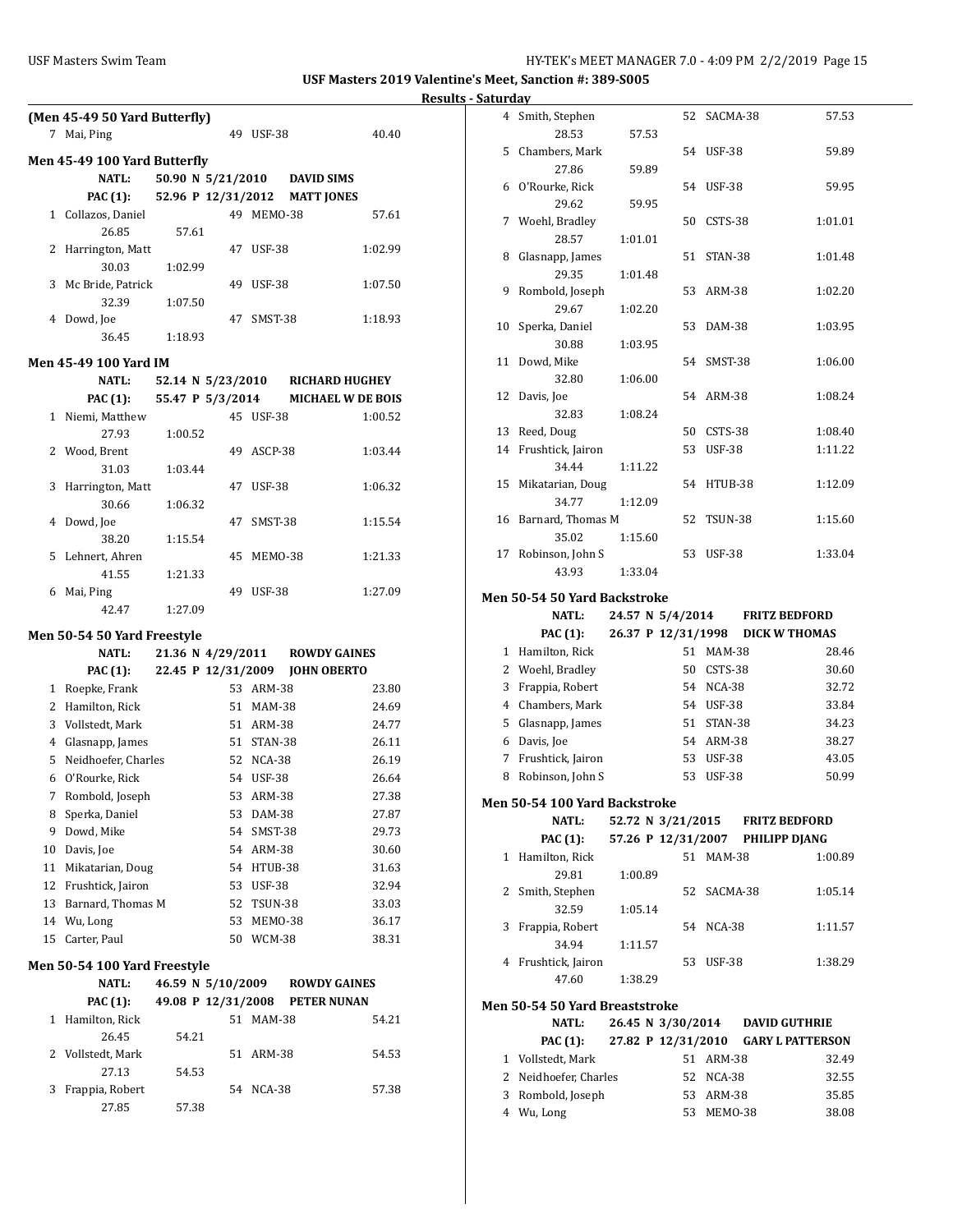## **Results - Saturday (Men 50-54 50 Yard Breaststroke)** 5 Carter, Paul 50 WCM-38 38.38 6 Levin, Alexander 52 USF-38 41.70 7 Mikatarian, Doug 54 HTUB-38 42.76 **Men 50-54 100 Yard Breaststroke NATL: 58.41 N 3/29/2014 DAVID GUTHRIE PAC (1): 1:00.76 P 12/31/2010 GARY L PATTERSON** 1 Neidhoefer, Charles 52 NCA-38 1:10.55 33.60 1:10.55 2 Smith, Stephen 52 SACMA-38 1:12.15 34.71 1:12.15 3 Wu, Long 53 MEMO-38 1:21.59 39.46 1:21.59 4 Levin, Alexander 52 USF-38 1:33.91 44.35 1:33.91 --- Robinson, John S 53 USF-38 DQ 48.13 DQ **Men 50-54 50 Yard Butterfly NATL: 23.19 N 4/25/2004 TRIP HEDRICK PAC (1): 23.52 P 12/31/2009 JOHN OBERTO** 1 Roepke, Frank 53 ARM-38 26.81 2 Glasnapp, James 51 STAN-38 29.34 3 Chambers, Mark 54 USF-38 32.19 4 Sperka, Daniel 53 DAM-38 32.50 5 Carter, Paul 50 WCM-38 33.54 6 Mikatarian, Doug 54 HTUB-38 33.87 7 Reed, Doug 50 CSTS-38 36.08 8 Barnard, Thomas M 52 TSUN-38 36.09 **Men 50-54 100 Yard Butterfly NATL: 51.73 N 5/12/2013 DAVID SIMS PAC (1): 51.93 P 12/31/2008 PAUL V CARTER** 1 Smith, Stephen 52 SACMA-38 1:01.06 29.01 1:01.06 2 Canepa, Mark 54 MAM-38 1:05.22 30.58 1:05.22 **Men 50-54 100 Yard IM NATL: 53.60 N 4/29/2017 MIKE IRVIN PAC (1): 55.82 P 12/31/2009 JOHN OBERTO** 1 Glasnapp, James 51 STAN-38 1:10.16 32.29 1:10.16 2 Rombold, Joseph 53 ARM-38 1:13.42 34.06 1:13.42 3 Carter, Paul 50 WCM-38 1:18.97 37.99 1:18.97 4 Dowd, Mike 54 SMST-38 1:20.34 38.68 1:20.34 5 Mikatarian, Doug 54 HTUB-38 1:21.08 37.79 1:21.08 6 Levin, Alexander 52 USF-38 1:30.64 1:30.94 1:30.64 7 Barnard, Thomas M 52 TSUN-38 1:34.58 44.36 1:34.58

|    | Men 55-59 50 Yard Freestyle                   |         |                    |               |                |                         |
|----|-----------------------------------------------|---------|--------------------|---------------|----------------|-------------------------|
|    | <b>NATL:</b>                                  |         | 21.82 N 4/30/2000  |               |                | <b>RICHARD ABRAHAMS</b> |
|    | <b>PAC (1):</b>                               |         | 22.79 P 5/4/2008   |               |                | <b>JIM GRIFFITH</b>     |
|    | 1 Woolf, Marlon I                             |         |                    | 55 NUTS-38    |                | 25.66                   |
|    | 2 Gjerde, Anders                              |         |                    | 56 HTUB-38    |                | 26.75                   |
|    | 3 Flegel, Michael                             |         |                    | 55 LVTC-38    |                | 27.25                   |
|    | 4 Gilliland, John                             |         |                    | 58 TSUN-38    |                | 28.26                   |
|    | 5 Hess, Bart                                  |         |                    | 57 MAM-38     |                | 31.91                   |
|    | --- Mulligan, Neale L                         |         |                    | 57 NCA-38     |                | DQ                      |
|    | <b>Men 55-59 100 Yard Freestyle</b>           |         |                    |               |                |                         |
|    | <b>NATL:</b>                                  |         | 48.37 N 4/30/2000  |               |                | <b>RICHARD ABRAHAMS</b> |
|    | <b>PAC (1):</b>                               |         | 50.21 P 12/31/2008 |               |                | <b>JIM GRIFFITH</b>     |
|    | 1 Riblet, Jean-Philippe                       |         |                    | 55 SRM-38     |                | 53.07                   |
|    | 25.46                                         | 53.07   |                    |               |                |                         |
| 2  | Keighley, Tim D                               |         | 57                 |               | QSSSJ-38       | 55.96                   |
|    | 27.34                                         | 55.96   |                    |               |                |                         |
| 3  | Gregor, Eugene C                              |         | 58                 | USF-38        |                | 58.99                   |
|    | 28.44                                         | 58.99   |                    |               |                |                         |
| 4  | Laudenslager, Greg                            |         | 57                 |               | RHMS-38        | 59.08                   |
|    | 28.59                                         | 59.08   |                    |               |                |                         |
| 5  | Taylor, Ron                                   |         | 58                 | <b>RPM-38</b> |                | 59.35                   |
|    | 29.13                                         | 59.35   |                    |               |                |                         |
| 6  | Gjerde, Anders                                |         | 56                 |               | HTUB-38        | 59.73                   |
|    | 29.02                                         | 59.73   |                    |               |                |                         |
| 7  | Hayes, Kevin                                  |         | 55                 |               | ECYM-38        | 1:00.45                 |
|    | 28.45                                         | 1:00.45 |                    |               |                |                         |
| 8  | Thomas, Ken                                   |         | 57                 | CSTS-38       |                | 1:01.20                 |
|    | 29.36                                         | 1:01.20 |                    |               |                |                         |
| 9  | Adams, Brian R                                |         | 55                 |               | UC38-38        | 1:02.53                 |
|    | 30.06                                         | 1:02.53 |                    |               |                |                         |
| 10 | Hamza, Alex                                   |         | 59                 | LVTC-38       |                | 1:02.95                 |
|    | 30.36                                         | 1:02.95 |                    |               |                |                         |
|    | 11 Hess, Bart                                 |         | 57                 |               | <b>MAM-38</b>  | 1:10.74                 |
|    | 33.62                                         | 1:10.74 |                    |               |                |                         |
|    | --- Gilliland, John                           |         |                    | 58 TSUN-38    |                | DQ                      |
|    |                                               |         |                    |               |                |                         |
|    | Men 55-59 50 Yard Backstroke                  |         |                    |               |                |                         |
|    | <b>NATL:</b>                                  |         | 25.66 N 4/10/2016  |               |                | <b>STEVE WOOD</b>       |
|    | PAC (1):                                      |         | 26.62 P 6/30/2011  |               |                | PHILIPP DJANG           |
| 1  | Riblet, Jean-Philippe                         |         | 55                 | SRM-38        |                | 28.60                   |
| 2  | Taylor, Ron                                   |         | 58                 | <b>RPM-38</b> |                | 29.36                   |
| 3  | Woolf, Marlon I                               |         | 55                 |               | NUTS-38        | 31.94                   |
|    | 4 Laudenslager, Greg                          |         | 57                 |               | RHMS-38        | 32.61                   |
|    | 5 Adams, Brian R                              |         | 55                 |               | UC38-38        | 34.15                   |
|    | 6 Gilliland, John                             |         | 58                 |               | <b>TSUN-38</b> | 37.42                   |
| 7  | Hess, Bart                                    |         | 57                 |               | MAM-38         | 42.79                   |
|    |                                               |         |                    |               |                |                         |
|    | Men 55-59 100 Yard Backstroke<br><b>NATL:</b> |         | 53.81 N 2/25/2017  |               |                | <b>STEVE WOOD</b>       |
|    | PAC (1):                                      |         | 58.01 P 6/30/2011  |               |                | PHILIPP DJANG           |
| 1  | Riblet, Jean-Philippe                         |         | 55                 | <b>SRM-38</b> |                | 1:00.60                 |
|    | 29.89                                         | 1:00.60 |                    |               |                |                         |
| 2  |                                               |         | 58                 |               |                |                         |
|    | Taylor, Ron                                   |         |                    | RPM-38        |                | 1:04.56                 |
|    | 31.76                                         | 1:04.56 |                    |               |                |                         |
| 3  | Keighley, Tim D                               |         | 57                 |               | QSSSJ-38       | 1:05.95                 |
|    | 33.09                                         | 1:05.95 |                    |               |                |                         |
| 4  | Laudenslager, Greg                            |         | 57                 |               | RHMS-38        | 1:10.22                 |
|    | 34.96                                         | 1:10.22 |                    |               |                |                         |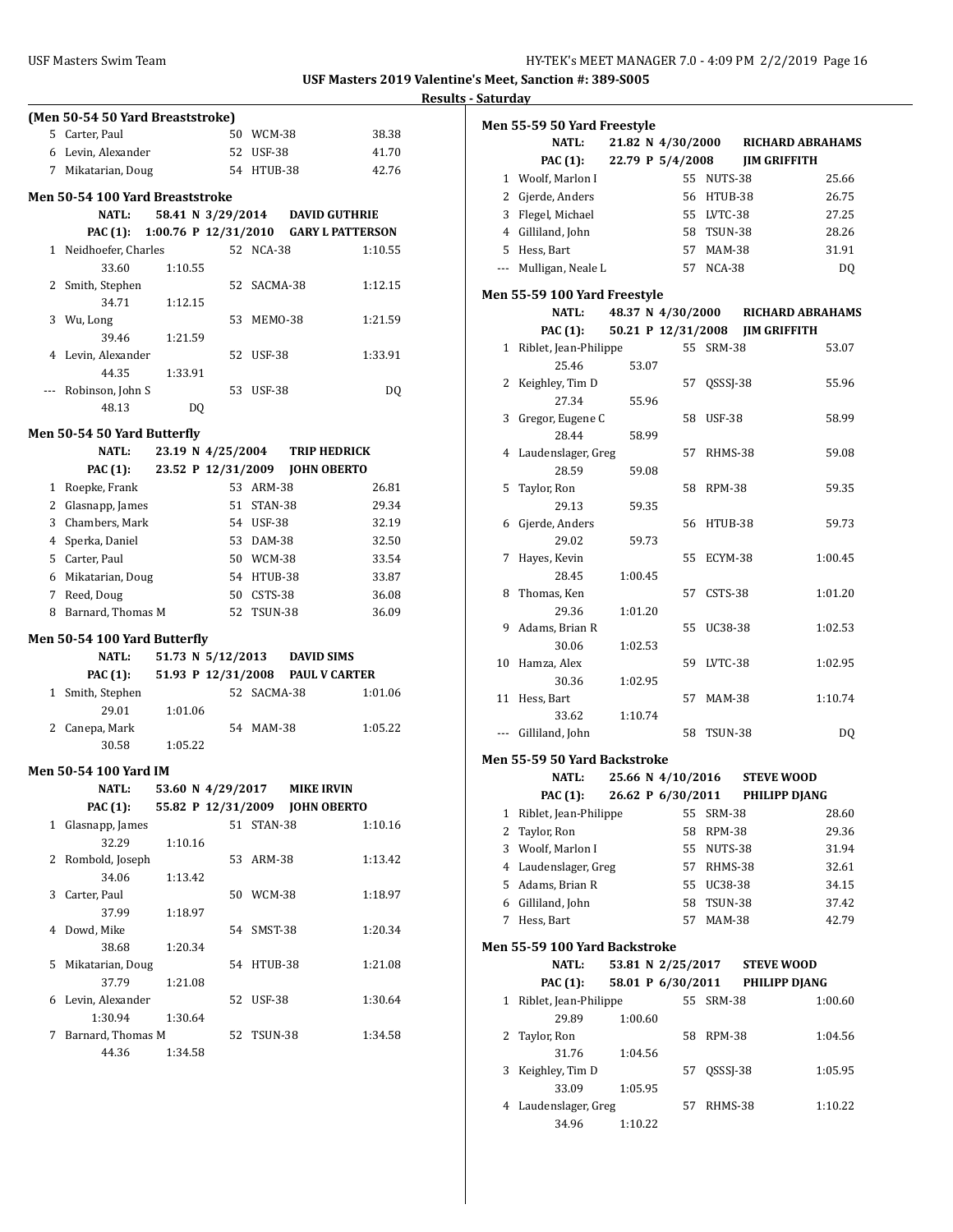÷,

|   | (Men 55-59 100 Yard Backstroke)             |                                  |     |                |                   |                      |
|---|---------------------------------------------|----------------------------------|-----|----------------|-------------------|----------------------|
|   | 5 Gregor, Eugene C                          |                                  |     | 58 USF-38      |                   | 1:11.15              |
|   | 34.89                                       | 1:11.15                          |     |                |                   |                      |
|   | 6 Hern, Steve                               |                                  | 59. | SMST-38        |                   | 1:27.47              |
|   | 42.73                                       | 1:27.47                          |     |                |                   |                      |
|   |                                             |                                  |     |                |                   |                      |
|   | Men 55-59 50 Yard Breaststroke              |                                  |     |                |                   |                      |
|   | <b>NATL:</b>                                | 26.72 N 5/11/2018 CARLO TRAVAINI |     |                |                   |                      |
|   | <b>PAC (1):</b>                             | 28.71 P 12/31/2003               |     |                |                   | <b>DON MC KENZIE</b> |
|   | 1 Laudenslager, Greg                        |                                  |     | 57 RHMS-38     |                   | 32.47                |
|   | 2 Flegel, Michael                           |                                  |     | 55 LVTC-38     |                   | 33.64                |
|   | 3 Ewing, Jack                               |                                  |     | 58 USF-38      |                   | 34.68                |
|   | 4 Yuen, Matt                                |                                  |     | 59 QSSSJ-38    |                   | 35.11                |
|   | 5 Adams, Brian R                            |                                  |     | 55 UC38-38     |                   | 36.08                |
|   | 6 Kazek, Michael S                          |                                  |     | 57 CMAM-38     |                   | 36.14                |
|   | 7 Woolf, Marlon I                           |                                  |     | 55 NUTS-38     |                   | 36.63                |
|   | 8 Hess, Bart                                |                                  |     | 57 MAM-38      |                   | 42.92                |
|   | Men 55-59 100 Yard Breaststroke             |                                  |     |                |                   |                      |
|   | <b>NATL:</b>                                | 57.95 N 5/13/2018 CARLO TRAVAINI |     |                |                   |                      |
|   | PAC (1): 1:03.22 P 12/31/2001 ROBERT STRAND |                                  |     |                |                   |                      |
|   | 1 Laudenslager, Greg                        |                                  |     | 57 RHMS-38     |                   | 1:11.72              |
|   | 33.98                                       | 1:11.72                          |     |                |                   |                      |
|   | 2 Keighley, Tim D                           |                                  |     | 57 QSSSJ-38    |                   | 1:12.43              |
|   | 34.27                                       | 1:12.43                          |     |                |                   |                      |
| 3 | Flegel, Michael                             |                                  |     | 55 LVTC-38     |                   | 1:13.06              |
|   | 34.44                                       | 1:13.06                          |     |                |                   |                      |
|   | 4 Gregor, Eugene C                          |                                  | 58  | <b>USF-38</b>  |                   | 1:16.48              |
|   | 36.27                                       | 1:16.48                          |     |                |                   |                      |
|   | 5 Ewing, Jack                               |                                  | 58  | <b>USF-38</b>  |                   | 1:17.59              |
|   | 36.40                                       | 1:17.59                          |     |                |                   |                      |
|   | 6 Yuen, Matt                                |                                  | 59  | QSSSJ-38       |                   | 1:18.66              |
|   | 36.74                                       | 1:18.66                          |     |                |                   |                      |
| 7 | Hamza, Alex                                 |                                  | 59  | LVTC-38        |                   | 1:19.62              |
|   | 37.75                                       | 1:19.62                          |     |                |                   |                      |
| 8 | Thomas, Ken                                 |                                  | 57  | CSTS-38        |                   | 1:19.72              |
|   | 38.52                                       | 1:19.72                          |     |                |                   |                      |
|   | <b>Men 55-59 50 Yard Butterfly</b>          |                                  |     |                |                   |                      |
|   | <b>NATL:</b>                                | 24.00 N 5/1/2016                 |     |                | <b>BRUCE KONE</b> |                      |
|   | PAC (1): 24.39 P $5/1/2016$                 |                                  |     |                |                   | <b>PAUL V CARTER</b> |
| 1 | Woolf, Marlon I                             |                                  | 55  | NUTS-38        |                   | 28.53                |
| 2 | Flegel, Michael                             |                                  |     | 55 LVTC-38     |                   | 30.61                |
|   | 3 Hayes, Kevin                              |                                  |     | 55 ECYM-38     |                   | 30.94                |
|   | 4 Kazek, Michael S                          |                                  |     | 57 CMAM-38     |                   | 31.67                |
|   | 5 Gilliland, John                           |                                  | 58  | <b>TSUN-38</b> |                   | 33.34                |
| 6 | Hern, Steve                                 |                                  | 59  | SMST-38        |                   | 40.18                |
|   |                                             |                                  |     |                |                   |                      |
|   | Men 55-59 100 Yard Butterfly                |                                  |     |                |                   |                      |
|   | <b>NATL:</b>                                | 53.68 N 5/11/2018                |     |                | <b>DAVID SIMS</b> |                      |
|   | PAC (1):                                    | 53.90 P 5/12/2013                |     |                |                   | <b>PAUL V CARTER</b> |
| 1 | Riblet, Jean-Philippe                       |                                  | 55  | <b>SRM-38</b>  |                   | 59.85                |
|   | 28.12                                       | 59.85                            |     |                |                   |                      |
| 2 | Keighley, Tim D                             |                                  | 57  | QSSSJ-38       |                   | 1:01.22              |
|   | 29.17                                       | 1:01.22                          |     |                |                   |                      |
|   |                                             |                                  |     |                |                   |                      |

| <u>sataraay</u> | <b>Men 55-59 100 Yard IM</b> |         |       |                   |               |                                    |         |
|-----------------|------------------------------|---------|-------|-------------------|---------------|------------------------------------|---------|
|                 | <b>NATL:</b>                 |         |       |                   |               | 55.85 N 4/9/2016 STEVE WOOD        |         |
|                 | <b>PAC (1):</b>              |         |       |                   |               | 58.23 P 4/29/2017 PAUL V CARTER    |         |
|                 | 1 Keighley, Tim D            |         |       |                   | 57 QSSSJ-38   |                                    | 1:04.46 |
|                 | 29.88                        | 1:04.46 |       |                   |               |                                    |         |
|                 | 2 Gregor, Eugene C           |         |       | 58                | USF-38        |                                    | 1:08.81 |
|                 | 32.05                        | 1:08.81 |       |                   |               |                                    |         |
| 3               | Yuen, Matt                   |         |       |                   | 59 QSSSJ-38   |                                    | 1:09.05 |
|                 | 31.38                        | 1:09.05 |       |                   |               |                                    |         |
| 4               | Flegel, Michael              |         |       | 55                | LVTC-38       |                                    | 1:09.62 |
|                 | 33.55                        | 1:09.62 |       |                   |               |                                    |         |
| 5               | Adams, Brian R               |         |       | 55                | UC38-38       |                                    | 1:11.29 |
|                 | 33.78                        | 1:11.29 |       |                   |               |                                    |         |
|                 | 6 Kazek, Michael S           |         |       | 57                | CMAM-38       |                                    | 1:14.02 |
|                 | 35.87                        |         |       |                   |               |                                    |         |
|                 |                              | 1:14.02 |       |                   |               |                                    |         |
|                 | 7 Ewing, Jack                |         |       | 58                | USF-38        |                                    | 1:19.37 |
|                 | 38.24                        | 1:19.37 |       |                   |               |                                    |         |
| 8               | Hern, Steve                  |         |       | 59                | SMST-38       |                                    | 1:23.37 |
|                 | 40.53                        | 1:23.37 |       |                   |               |                                    |         |
|                 | Men 60-64 50 Yard Freestyle  |         |       |                   |               |                                    |         |
|                 | <b>NATL:</b>                 |         |       | 22.30 N 5/22/2005 |               | RICHARD ABRAHAMS                   |         |
|                 | <b>PAC</b> (1):              |         |       | 23.74 P 5/2/2014  |               | <b>JAMES M GRIFFITH</b>            |         |
|                 | 1 Heath, Robert              |         |       |                   | 62 MAM-38     |                                    | 26.28   |
|                 |                              |         |       |                   |               |                                    |         |
|                 | 2 Van Boer, Eric             |         |       |                   | 64 RHMS-38    |                                    | 26.49   |
|                 | 3 Coad, David                |         |       |                   | 60 USF-38     |                                    | 28.33   |
|                 | 4 Lloyd, John R              |         |       |                   | 64 UC38-38    |                                    | 28.34   |
|                 | 5 Gass, Matthew E            |         |       |                   | 61 TCAM-38    |                                    | 28.59   |
|                 | 6 Hektner, Eric              |         |       |                   | 61 TVM-38     |                                    | 30.58   |
| 7               | McCormick, Andrew            |         |       |                   | 61 SRM-38     |                                    | 30.72   |
|                 | *8 Freeman, Richard          |         |       |                   | 60 MVM-38     |                                    | 32.63   |
|                 | *8 Shafer, Richard           |         |       |                   | 61 CSTS-38    |                                    | 32.63   |
|                 | 10 Conroy, Michael           |         |       |                   | 62 NVM-38     |                                    | 34.69   |
|                 | 11 Diers, Phil               |         |       | 61                | TSUN-38       |                                    | 43.75   |
|                 |                              |         |       |                   |               |                                    |         |
|                 | Men 60-64 100 Yard Freestyle |         |       |                   |               |                                    |         |
|                 | <b>NATL:</b>                 |         |       |                   |               | 49.14 N 5/22/2005 RICHARD ABRAHAMS |         |
|                 | <b>PAC</b> (1):              |         |       | 53.05 P 4/10/2016 |               | <b>JIM HELM</b>                    |         |
|                 | 1 Cutting, Steve             |         |       |                   | 61 MAM-38     |                                    | 55.40   |
|                 | 27.32                        |         | 55.40 |                   |               |                                    |         |
|                 | 2 Justeson, Jeff             |         |       | 60                | HTUB-38       |                                    | 1:02.16 |
|                 | 30.27                        | 1:02.16 |       |                   |               |                                    |         |
|                 | 3 Coad, David                |         |       | 60                | USF-38        |                                    | 1:03.23 |
|                 | 30.09                        | 1:03.23 |       |                   |               |                                    |         |
| 4               | Maritzen, Michael            |         |       | 62                | RHMS-38       |                                    | 1:04.16 |
|                 | 31.29                        | 1:04.16 |       |                   |               |                                    |         |
|                 |                              |         |       |                   |               |                                    | 1:05.25 |
| 5               | Anderson, Robert             |         |       | 63                | PCCM-38       |                                    |         |
|                 | 32.08                        | 1:05.25 |       |                   |               |                                    |         |
| 6               | Hektner, Eric                |         |       | 61                | <b>TVM-38</b> |                                    | 1:07.54 |
|                 | 32.34                        | 1:07.54 |       |                   |               |                                    |         |
| 7               | Pinto, Harlan                |         |       | 61                | MELO-38       |                                    | 1:08.82 |
|                 | 33.33                        | 1:08.82 |       |                   |               |                                    |         |
| 8               | Freeman, Richard             |         |       | 60                | MVM-38        |                                    | 1:09.88 |
|                 | 33.69                        | 1:09.88 |       |                   |               |                                    |         |
| 9               | Hoag, Scott                  |         |       |                   | 64 CSTS-38    |                                    | 1:11.31 |
|                 | 34.33                        | 1:11.31 |       |                   |               |                                    |         |
| 10              | McCormick, Andrew            |         |       | 61                | SRM-38        |                                    | 1:11.44 |
|                 | 34.50                        | 1:11.44 |       |                   |               |                                    |         |
|                 |                              |         |       |                   |               |                                    |         |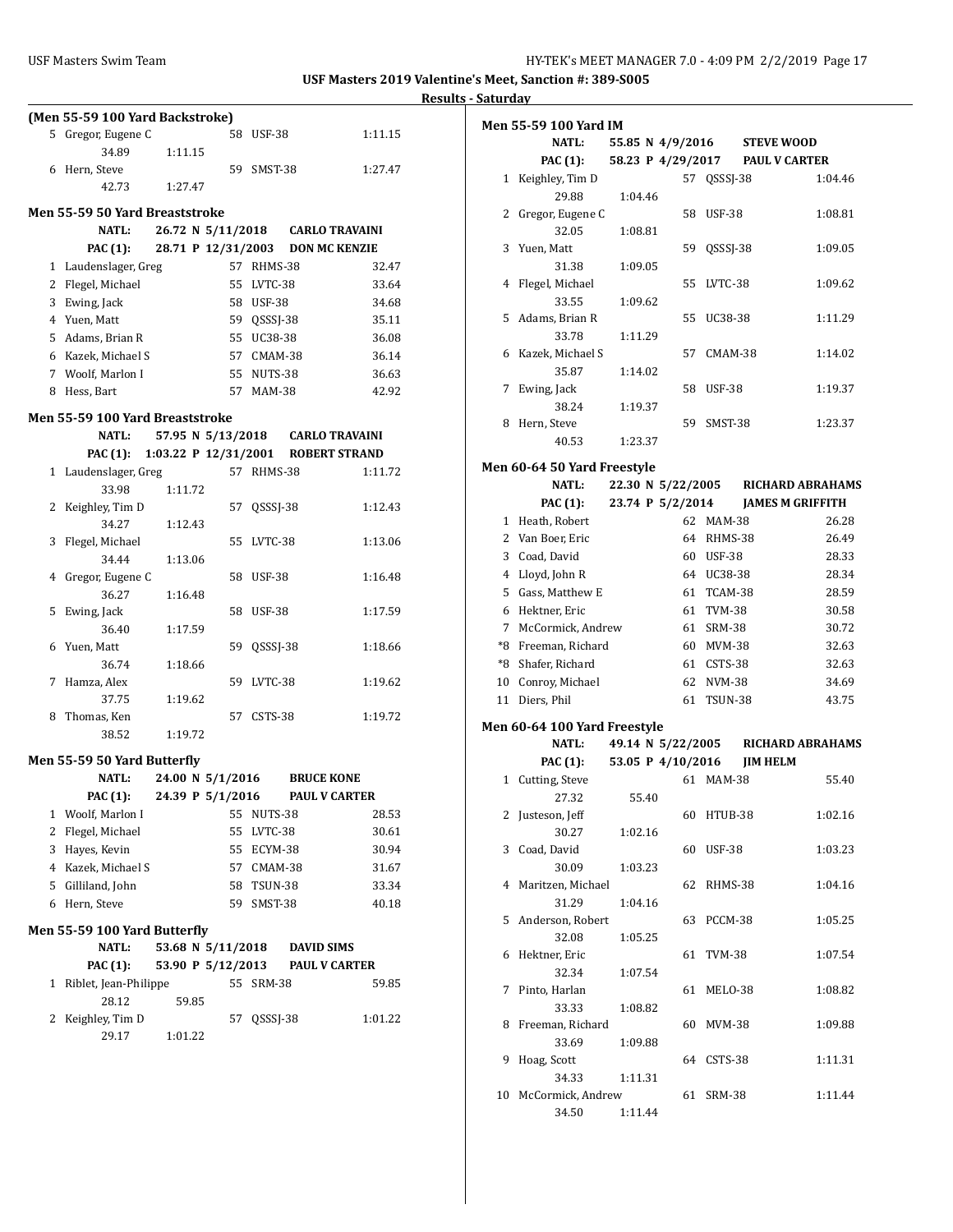|                              | (Men 60-64 100 Yard Freestyle) |                  |    |               |         |  |  |  |
|------------------------------|--------------------------------|------------------|----|---------------|---------|--|--|--|
| 11                           | Gass, Matthew E                |                  |    | 61 TCAM-38    | 1:13.92 |  |  |  |
|                              | 34.18                          | 1:13.92          |    |               |         |  |  |  |
|                              | 12 Shafer, Richard             |                  |    | 61 CSTS-38    | 1:15.24 |  |  |  |
|                              | 35.49                          | 1:15.24          |    |               |         |  |  |  |
|                              | 13 Young, Stephen L            |                  | 60 | <b>USF-38</b> | 1:28.72 |  |  |  |
|                              | 41.75                          | 1:28.72          |    |               |         |  |  |  |
|                              | 14 Diers, Phil                 |                  | 61 | TSUN-38       | 1:38.11 |  |  |  |
|                              | 46.46                          | 1:38.11          |    |               |         |  |  |  |
| Men 60-64 50 Yard Backstroke |                                |                  |    |               |         |  |  |  |
|                              | NATI -                         | 26.60 N 4/7/2018 |    | RRIICE KONF   |         |  |  |  |

|   | IVAL L.            | 40.00 N T/1/4010 |               | DIVAL IVAN P       |
|---|--------------------|------------------|---------------|--------------------|
|   | <b>PAC</b> (1):    | 27.64 P 5/1/2011 |               | <b>HUGH WILDER</b> |
| 1 | Heath, Robert      | 62               | MAM-38        | 30.02              |
|   | 2 Cutting, Steve   | 61               | <b>MAM-38</b> | 30.11              |
|   | 3 Van Boer, Eric   | 64               | RHMS-38       | 32.66              |
|   | 4 Schindler, Tom   |                  | 62 HTUB-38    | 34.24              |
|   | 5 Johanson, Jeff   |                  | 64 TCAM-38    | 38.24              |
| 6 | Shafer, Richard    | 61               | CSTS-38       | 43.64              |
|   | 7 Young, Stephen L | 60               | <b>USF-38</b> | 51.26              |
|   |                    |                  |               |                    |

### **Men 60-64 100 Yard Backstroke**

|   | <b>NATL:</b>     | 57.46 N 4/30/2016      |    |            | <b>TOM BARTON</b>    |         |
|---|------------------|------------------------|----|------------|----------------------|---------|
|   | PAC (1):         | 1:01.40 P $12/31/2004$ |    |            | <b>RICHARD BURNS</b> |         |
| 1 | Cutting, Steve   |                        | 61 | MAM-38     |                      | 1:05.41 |
|   | 32.42            | 1:05.41                |    |            |                      |         |
| 2 | Gass, Matthew E  |                        |    | 61 TCAM-38 |                      | 1:13.50 |
|   | 35.24            | 1:13.50                |    |            |                      |         |
| 3 | Justeson, Jeff   |                        | 60 | HTUB-38    |                      | 1:13.61 |
|   | 35.95            | 1:13.61                |    |            |                      |         |
| 4 | Schindler, Tom   |                        |    | 62 HTUB-38 |                      | 1:17.01 |
|   | 37.31            | 1:17.01                |    |            |                      |         |
|   | 5 Johanson, Jeff |                        |    | 64 TCAM-38 |                      | 1:23.47 |
|   | 41.26            | 1:23.47                |    |            |                      |         |
| 6 | Pinto, Harlan    |                        | 61 | MELO-38    |                      | 1:29.21 |
|   | 44.35            | 1:29.21                |    |            |                      |         |
| 7 | Anderson, Robert |                        | 63 | PCCM-38    |                      | 1:30.30 |
|   | 45.66            | 1:30.30                |    |            |                      |         |

#### **Men 60-64 50 Yard Breaststroke**

|    | <b>NATL:</b>     |  | 28.30 N 2/11/2018  |               | <b>BRUCE KONE</b>    |       |
|----|------------------|--|--------------------|---------------|----------------------|-------|
|    | PAC (1):         |  | 29.32 P 12/31/2006 |               | <b>ROBERT STRAND</b> |       |
|    | 1 Swenor, Gary   |  | 64                 | DAM-38        |                      | 34.07 |
|    | 2 Van Boer, Eric |  | 64                 | RHMS-38       |                      | 34.30 |
| 3  | Coad, David      |  | 60                 | <b>USF-38</b> |                      | 35.70 |
| 4  | Hektner, Eric    |  | 61                 | TVM-38        |                      | 37.11 |
| 5  | Lloyd, John R    |  | 64                 | UC38-38       |                      | 37.44 |
| 6. | Freeman, Richard |  | 60                 | MVM-38        |                      | 38.40 |
|    | Conroy, Michael  |  |                    | 62 NVM-38     |                      | 45.77 |
|    |                  |  |                    |               |                      |       |

#### **Men 60-64 100 Yard Breaststroke**

|   | <b>NATL:</b>       | 1:02.61 N $5/2/2014$ |     |                | <b>RICK COLELLA</b>  |
|---|--------------------|----------------------|-----|----------------|----------------------|
|   | <b>PAC (1):</b>    | 1:05.46 P 12/31/2006 |     |                | <b>ROBERT STRAND</b> |
| 1 | Swenor, Gary       |                      |     | 64 DAM-38      | 1:17.07              |
|   | 36.55              | 1:17.07              |     |                |                      |
|   | 2 Anderson, Robert |                      | 63  | <b>PCCM-38</b> | 1:19.44              |
|   | 37.68              | 1:19.44              |     |                |                      |
|   | 3 Hektner, Eric    |                      | 61. | TVM-38         | 1:21.68              |
|   | 40.43              | 1:21.68              |     |                |                      |

|   | 4 Freeman, Richard                          |         |                   |    | 60 MVM-38     |                                    | 1:23.58 |
|---|---------------------------------------------|---------|-------------------|----|---------------|------------------------------------|---------|
|   | 39.59                                       | 1:23.58 |                   |    |               |                                    |         |
| 5 | Pinto, Harlan                               |         |                   | 61 | MELO-38       |                                    | 1:24.71 |
|   | 39.63                                       | 1:24.71 |                   |    |               |                                    |         |
| 6 | Johanson, Jeff                              |         |                   |    | 64 TCAM-38    |                                    | 1:25.13 |
|   | 39.49                                       | 1:25.13 |                   |    |               |                                    |         |
| 7 | Conroy, Michael                             |         |                   | 62 | <b>NVM-38</b> |                                    | 1:39.75 |
|   | 47.68                                       | 1:39.75 |                   |    |               |                                    |         |
| 8 | Diers, Phil                                 |         |                   | 61 | TSUN-38       |                                    | 2:00.54 |
|   | 56.45                                       | 2:00.54 |                   |    |               |                                    |         |
|   | 9 Young, Stephen L                          |         |                   | 60 | USF-38        |                                    | 2:17.32 |
|   | 1:06.48                                     | 2:17.32 |                   |    |               |                                    |         |
|   |                                             |         |                   |    |               |                                    |         |
|   | Men 60-64 50 Yard Butterfly<br><b>NATL:</b> |         | 24.36 N 2/10/2018 |    |               | <b>BRUCE KONE</b>                  |         |
|   | <b>PAC</b> (1):                             |         | 26.25 P 6/6/2015  |    |               | <b>STEVE BAXTER</b>                |         |
|   | 1 Van Boer, Eric                            |         |                   |    | 64 RHMS-38    |                                    | 29.62   |
|   | 2 Justeson, Jeff                            |         |                   |    | 60 HTUB-38    |                                    | 30.22   |
|   |                                             |         |                   |    |               |                                    | 32.64   |
|   | 3 Gass, Matthew E                           |         |                   |    | 61 TCAM-38    |                                    |         |
|   | 4 Maritzen, Michael                         |         |                   |    | 62 RHMS-38    |                                    | 33.47   |
|   | 5 Shafer, Richard                           |         |                   |    | 61 CSTS-38    |                                    | 41.02   |
|   | 6 Hoag, Scott                               |         |                   |    | 64 CSTS-38    |                                    | 43.99   |
|   | 7 Young, Stephen L                          |         |                   |    | 60 USF-38     |                                    | 1:03.68 |
|   | Men 60-64 100 Yard Butterfly                |         |                   |    |               |                                    |         |
|   | <b>NATL:</b>                                |         |                   |    |               | 54.70 N 5/11/2018 PAUL CARTER      |         |
|   | <b>PAC (1):</b>                             |         | 55.43 P 5/22/2017 |    |               | <b>PAUL V CARTER</b>               |         |
|   | 1 Gass, Matthew E                           |         |                   | 61 | TCAM-38       |                                    | 1:15.50 |
|   | 34.93                                       | 1:15.50 |                   |    |               |                                    |         |
|   | 2 Anderson, Robert                          |         |                   | 63 | PCCM-38       |                                    | 1:18.29 |
|   | 37.34                                       | 1:18.29 |                   |    |               |                                    |         |
| 3 | McCormick, Andrew                           |         |                   | 61 | <b>SRM-38</b> |                                    | 1:23.18 |
|   | 38.46                                       | 1:23.18 |                   |    |               |                                    |         |
|   | 4 Pinto, Harlan                             |         |                   |    | 61 MELO-38    |                                    | 1:30.51 |
|   | 38.23                                       | 1:30.51 |                   |    |               |                                    |         |
|   | Men 60-64 100 Yard IM                       |         |                   |    |               |                                    |         |
|   | <b>NATL:</b>                                |         |                   |    |               | 57.23 N 5/11/2013 RICK COLELLA     |         |
|   | <b>PAC (1):</b>                             |         |                   |    |               | 1:00.10 P 12/31/2008 ROBERT STRAND |         |
|   | 1 Cutting, Steve                            |         |                   |    | 61 MAM-38     |                                    | 1:04.90 |
|   | 29.83                                       | 1:04.90 |                   |    |               |                                    |         |
| 2 | Coad, David                                 |         |                   | 60 | <b>USF-38</b> |                                    | 1:13.68 |
|   | 34.93                                       | 1:13.68 |                   |    |               |                                    |         |
| 3 | Anderson, Robert                            |         |                   | 63 | PCCM-38       |                                    | 1:17.40 |
|   | 38.61                                       | 1:17.40 |                   |    |               |                                    |         |
| 4 | Freeman, Richard                            |         |                   | 60 | MVM-38        |                                    | 1:19.16 |
|   | 38.67                                       | 1:19.16 |                   |    |               |                                    |         |
| 5 | Johanson, Jeff                              |         |                   | 64 | TCAM-38       |                                    | 1:20.45 |
|   | 37.03                                       | 1:20.45 |                   |    |               |                                    |         |
| 6 | Pinto, Harlan                               |         |                   | 61 | MELO-38       |                                    | 1:24.47 |
|   | 41.38                                       | 1:24.47 |                   |    |               |                                    |         |
| 7 | Young, Stephen L                            |         |                   | 60 | <b>USF-38</b> |                                    | 2:00.46 |
|   |                                             |         |                   |    |               |                                    |         |
| 8 | 58.58                                       | 2:00.46 |                   |    |               |                                    |         |
|   | Diers, Phil                                 |         |                   | 61 | TSUN-38       |                                    | 2:06.82 |
|   | 1:08.05                                     | 2:06.82 |                   |    |               |                                    |         |
|   | Swenor, Gary                                |         |                   | 64 | DAM-38        |                                    | DQ      |
|   | 38.32                                       |         | DQ                |    |               |                                    |         |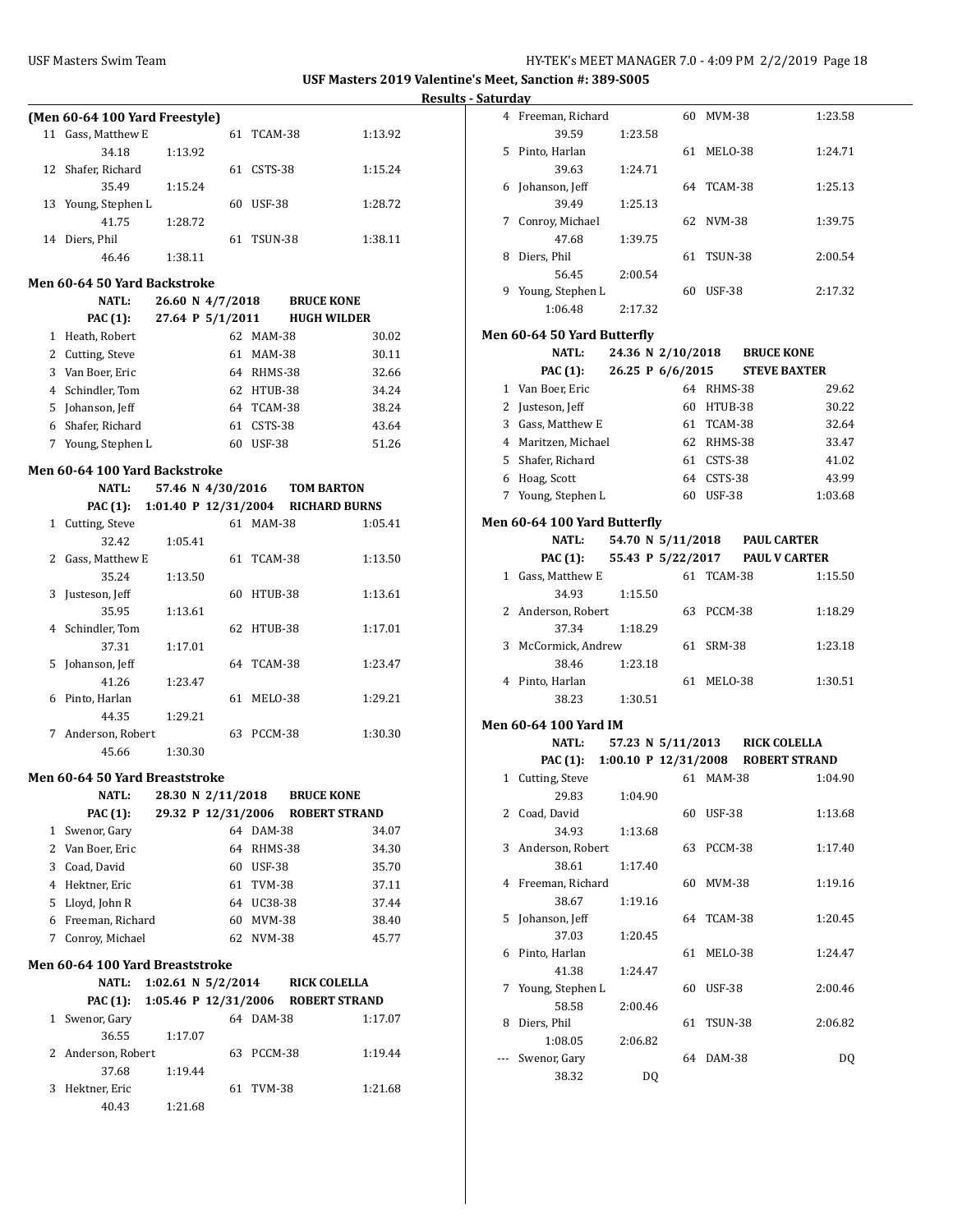| 22.10 N 5/23/2010 RICHARD ABRAHAMS<br><b>NATL:</b><br>PAC (1): 24.01 P 12/31/2009 JAMES E ELDER<br>1 Stanley, Mark<br>68 SRM-38<br>2 Sapirstein, Julian<br>69 USF-38<br>3 Bernard, Alan<br>69 TAM-38<br>4 Pence, Brad<br>67 CSTS-38<br>Men 65-69 100 Yard Freestyle<br>49.42 N 5/22/2010<br><b>NATL:</b><br><b>RICHARD ABRAHAMS</b><br>53.66 P 12/31/2009<br>PAC (1):<br><b>JAMES E ELDER</b><br>1 Stanley, Mark<br>68 SRM-38<br>28.56<br>59.63<br>2 Bernard, Alan<br>69 TAM-38<br>29.26<br>1:00.27<br>3 Sapirstein, Julian<br>69 USF-38<br>1:01.21<br>29.58<br>4 Small, Stephen<br>66 MEM0-38<br>30.97<br>1:04.98<br>Men 65-69 50 Yard Backstroke<br>27.74 N 5/23/2010 RICHARD ABRAHAMS<br><b>NATL:</b><br>PAC (1): 27.84 P 12/31/2009 RICHARD BURNS<br>1 Ford, Kent<br>65 USF-38<br>2 Stoner, Gregory R<br>66 DAM-38<br>Men 65-69 100 Yard Backstroke<br>59.62 N 5/12/2013 HUGH WILDER<br>NATL:<br>59.62 P 5/9/2013 HUGH WILDER<br><b>PAC (1):</b><br>1 Ford, Kent<br>65 USF-38<br>32.76<br>1:06.45<br>2 Bernard, Alan<br>69 TAM-38<br>38.18<br>1:16.74<br>3 Small, Stephen<br>66 MEMO-38<br>40.22<br>1:21.21<br>Men 65-69 100 Yard Breaststroke<br>1:02.75 N 4/28/2017 RICK COLELLA<br><b>NATL:</b><br>1:08.19 P 12/31/2009 DAVID R GILDEA<br>PAC (1):<br>Small, Stephen<br>66 MEMO-38<br>1<br>39.63<br>1:23.17<br>2 Kennedy, James<br>67 CMAM-38<br>42.99<br>1:31.33<br>Men 65-69 50 Yard Butterfly<br><b>NATL:</b><br>24.94 N 5/22/2010 RICHARD ABRAHAMS<br>26.65 P 12/31/2009 JAMES E ELDER<br><b>PAC (1):</b><br>1 Pence, Brad<br>67 CSTS-38<br>Stoner, Gregory R<br>2<br>66 DAM-38<br>Men 65-69 100 Yard Butterfly<br>56.36 N 5/21/2010 RICHARD ABRAHAMS<br><b>NATL:</b><br>1:02.64 P 12/31/2009 RICHARD BURNS<br>PAC (1):<br>Bernard, Alan<br>69 TAM-38<br>1.<br>33.63<br>1:12.32<br>2<br>Stoner, Gregory R<br>66<br>DAM-38 | Men 65-69 50 Yard Freestyle |  |  |         |
|--------------------------------------------------------------------------------------------------------------------------------------------------------------------------------------------------------------------------------------------------------------------------------------------------------------------------------------------------------------------------------------------------------------------------------------------------------------------------------------------------------------------------------------------------------------------------------------------------------------------------------------------------------------------------------------------------------------------------------------------------------------------------------------------------------------------------------------------------------------------------------------------------------------------------------------------------------------------------------------------------------------------------------------------------------------------------------------------------------------------------------------------------------------------------------------------------------------------------------------------------------------------------------------------------------------------------------------------------------------------------------------------------------------------------------------------------------------------------------------------------------------------------------------------------------------------------------------------------------------------------------------------------------------------------------------------------------------------------------------------------------------------------------------------------------------------------------------|-----------------------------|--|--|---------|
|                                                                                                                                                                                                                                                                                                                                                                                                                                                                                                                                                                                                                                                                                                                                                                                                                                                                                                                                                                                                                                                                                                                                                                                                                                                                                                                                                                                                                                                                                                                                                                                                                                                                                                                                                                                                                                      |                             |  |  |         |
|                                                                                                                                                                                                                                                                                                                                                                                                                                                                                                                                                                                                                                                                                                                                                                                                                                                                                                                                                                                                                                                                                                                                                                                                                                                                                                                                                                                                                                                                                                                                                                                                                                                                                                                                                                                                                                      |                             |  |  |         |
|                                                                                                                                                                                                                                                                                                                                                                                                                                                                                                                                                                                                                                                                                                                                                                                                                                                                                                                                                                                                                                                                                                                                                                                                                                                                                                                                                                                                                                                                                                                                                                                                                                                                                                                                                                                                                                      |                             |  |  | 26.38   |
|                                                                                                                                                                                                                                                                                                                                                                                                                                                                                                                                                                                                                                                                                                                                                                                                                                                                                                                                                                                                                                                                                                                                                                                                                                                                                                                                                                                                                                                                                                                                                                                                                                                                                                                                                                                                                                      |                             |  |  | 27.59   |
|                                                                                                                                                                                                                                                                                                                                                                                                                                                                                                                                                                                                                                                                                                                                                                                                                                                                                                                                                                                                                                                                                                                                                                                                                                                                                                                                                                                                                                                                                                                                                                                                                                                                                                                                                                                                                                      |                             |  |  | 27.71   |
|                                                                                                                                                                                                                                                                                                                                                                                                                                                                                                                                                                                                                                                                                                                                                                                                                                                                                                                                                                                                                                                                                                                                                                                                                                                                                                                                                                                                                                                                                                                                                                                                                                                                                                                                                                                                                                      |                             |  |  | 28.69   |
|                                                                                                                                                                                                                                                                                                                                                                                                                                                                                                                                                                                                                                                                                                                                                                                                                                                                                                                                                                                                                                                                                                                                                                                                                                                                                                                                                                                                                                                                                                                                                                                                                                                                                                                                                                                                                                      |                             |  |  |         |
|                                                                                                                                                                                                                                                                                                                                                                                                                                                                                                                                                                                                                                                                                                                                                                                                                                                                                                                                                                                                                                                                                                                                                                                                                                                                                                                                                                                                                                                                                                                                                                                                                                                                                                                                                                                                                                      |                             |  |  |         |
|                                                                                                                                                                                                                                                                                                                                                                                                                                                                                                                                                                                                                                                                                                                                                                                                                                                                                                                                                                                                                                                                                                                                                                                                                                                                                                                                                                                                                                                                                                                                                                                                                                                                                                                                                                                                                                      |                             |  |  |         |
|                                                                                                                                                                                                                                                                                                                                                                                                                                                                                                                                                                                                                                                                                                                                                                                                                                                                                                                                                                                                                                                                                                                                                                                                                                                                                                                                                                                                                                                                                                                                                                                                                                                                                                                                                                                                                                      |                             |  |  | 59.63   |
|                                                                                                                                                                                                                                                                                                                                                                                                                                                                                                                                                                                                                                                                                                                                                                                                                                                                                                                                                                                                                                                                                                                                                                                                                                                                                                                                                                                                                                                                                                                                                                                                                                                                                                                                                                                                                                      |                             |  |  |         |
|                                                                                                                                                                                                                                                                                                                                                                                                                                                                                                                                                                                                                                                                                                                                                                                                                                                                                                                                                                                                                                                                                                                                                                                                                                                                                                                                                                                                                                                                                                                                                                                                                                                                                                                                                                                                                                      |                             |  |  | 1:00.27 |
|                                                                                                                                                                                                                                                                                                                                                                                                                                                                                                                                                                                                                                                                                                                                                                                                                                                                                                                                                                                                                                                                                                                                                                                                                                                                                                                                                                                                                                                                                                                                                                                                                                                                                                                                                                                                                                      |                             |  |  |         |
|                                                                                                                                                                                                                                                                                                                                                                                                                                                                                                                                                                                                                                                                                                                                                                                                                                                                                                                                                                                                                                                                                                                                                                                                                                                                                                                                                                                                                                                                                                                                                                                                                                                                                                                                                                                                                                      |                             |  |  | 1:01.21 |
|                                                                                                                                                                                                                                                                                                                                                                                                                                                                                                                                                                                                                                                                                                                                                                                                                                                                                                                                                                                                                                                                                                                                                                                                                                                                                                                                                                                                                                                                                                                                                                                                                                                                                                                                                                                                                                      |                             |  |  |         |
|                                                                                                                                                                                                                                                                                                                                                                                                                                                                                                                                                                                                                                                                                                                                                                                                                                                                                                                                                                                                                                                                                                                                                                                                                                                                                                                                                                                                                                                                                                                                                                                                                                                                                                                                                                                                                                      |                             |  |  | 1:04.98 |
|                                                                                                                                                                                                                                                                                                                                                                                                                                                                                                                                                                                                                                                                                                                                                                                                                                                                                                                                                                                                                                                                                                                                                                                                                                                                                                                                                                                                                                                                                                                                                                                                                                                                                                                                                                                                                                      |                             |  |  |         |
|                                                                                                                                                                                                                                                                                                                                                                                                                                                                                                                                                                                                                                                                                                                                                                                                                                                                                                                                                                                                                                                                                                                                                                                                                                                                                                                                                                                                                                                                                                                                                                                                                                                                                                                                                                                                                                      |                             |  |  |         |
|                                                                                                                                                                                                                                                                                                                                                                                                                                                                                                                                                                                                                                                                                                                                                                                                                                                                                                                                                                                                                                                                                                                                                                                                                                                                                                                                                                                                                                                                                                                                                                                                                                                                                                                                                                                                                                      |                             |  |  |         |
|                                                                                                                                                                                                                                                                                                                                                                                                                                                                                                                                                                                                                                                                                                                                                                                                                                                                                                                                                                                                                                                                                                                                                                                                                                                                                                                                                                                                                                                                                                                                                                                                                                                                                                                                                                                                                                      |                             |  |  |         |
|                                                                                                                                                                                                                                                                                                                                                                                                                                                                                                                                                                                                                                                                                                                                                                                                                                                                                                                                                                                                                                                                                                                                                                                                                                                                                                                                                                                                                                                                                                                                                                                                                                                                                                                                                                                                                                      |                             |  |  | 30.73   |
|                                                                                                                                                                                                                                                                                                                                                                                                                                                                                                                                                                                                                                                                                                                                                                                                                                                                                                                                                                                                                                                                                                                                                                                                                                                                                                                                                                                                                                                                                                                                                                                                                                                                                                                                                                                                                                      |                             |  |  | 44.38   |
|                                                                                                                                                                                                                                                                                                                                                                                                                                                                                                                                                                                                                                                                                                                                                                                                                                                                                                                                                                                                                                                                                                                                                                                                                                                                                                                                                                                                                                                                                                                                                                                                                                                                                                                                                                                                                                      |                             |  |  |         |
|                                                                                                                                                                                                                                                                                                                                                                                                                                                                                                                                                                                                                                                                                                                                                                                                                                                                                                                                                                                                                                                                                                                                                                                                                                                                                                                                                                                                                                                                                                                                                                                                                                                                                                                                                                                                                                      |                             |  |  |         |
|                                                                                                                                                                                                                                                                                                                                                                                                                                                                                                                                                                                                                                                                                                                                                                                                                                                                                                                                                                                                                                                                                                                                                                                                                                                                                                                                                                                                                                                                                                                                                                                                                                                                                                                                                                                                                                      |                             |  |  |         |
|                                                                                                                                                                                                                                                                                                                                                                                                                                                                                                                                                                                                                                                                                                                                                                                                                                                                                                                                                                                                                                                                                                                                                                                                                                                                                                                                                                                                                                                                                                                                                                                                                                                                                                                                                                                                                                      |                             |  |  |         |
|                                                                                                                                                                                                                                                                                                                                                                                                                                                                                                                                                                                                                                                                                                                                                                                                                                                                                                                                                                                                                                                                                                                                                                                                                                                                                                                                                                                                                                                                                                                                                                                                                                                                                                                                                                                                                                      |                             |  |  | 1:06.45 |
|                                                                                                                                                                                                                                                                                                                                                                                                                                                                                                                                                                                                                                                                                                                                                                                                                                                                                                                                                                                                                                                                                                                                                                                                                                                                                                                                                                                                                                                                                                                                                                                                                                                                                                                                                                                                                                      |                             |  |  |         |
|                                                                                                                                                                                                                                                                                                                                                                                                                                                                                                                                                                                                                                                                                                                                                                                                                                                                                                                                                                                                                                                                                                                                                                                                                                                                                                                                                                                                                                                                                                                                                                                                                                                                                                                                                                                                                                      |                             |  |  | 1:16.74 |
|                                                                                                                                                                                                                                                                                                                                                                                                                                                                                                                                                                                                                                                                                                                                                                                                                                                                                                                                                                                                                                                                                                                                                                                                                                                                                                                                                                                                                                                                                                                                                                                                                                                                                                                                                                                                                                      |                             |  |  |         |
|                                                                                                                                                                                                                                                                                                                                                                                                                                                                                                                                                                                                                                                                                                                                                                                                                                                                                                                                                                                                                                                                                                                                                                                                                                                                                                                                                                                                                                                                                                                                                                                                                                                                                                                                                                                                                                      |                             |  |  | 1:21.21 |
|                                                                                                                                                                                                                                                                                                                                                                                                                                                                                                                                                                                                                                                                                                                                                                                                                                                                                                                                                                                                                                                                                                                                                                                                                                                                                                                                                                                                                                                                                                                                                                                                                                                                                                                                                                                                                                      |                             |  |  |         |
|                                                                                                                                                                                                                                                                                                                                                                                                                                                                                                                                                                                                                                                                                                                                                                                                                                                                                                                                                                                                                                                                                                                                                                                                                                                                                                                                                                                                                                                                                                                                                                                                                                                                                                                                                                                                                                      |                             |  |  |         |
|                                                                                                                                                                                                                                                                                                                                                                                                                                                                                                                                                                                                                                                                                                                                                                                                                                                                                                                                                                                                                                                                                                                                                                                                                                                                                                                                                                                                                                                                                                                                                                                                                                                                                                                                                                                                                                      |                             |  |  |         |
|                                                                                                                                                                                                                                                                                                                                                                                                                                                                                                                                                                                                                                                                                                                                                                                                                                                                                                                                                                                                                                                                                                                                                                                                                                                                                                                                                                                                                                                                                                                                                                                                                                                                                                                                                                                                                                      |                             |  |  |         |
|                                                                                                                                                                                                                                                                                                                                                                                                                                                                                                                                                                                                                                                                                                                                                                                                                                                                                                                                                                                                                                                                                                                                                                                                                                                                                                                                                                                                                                                                                                                                                                                                                                                                                                                                                                                                                                      |                             |  |  | 1:23.17 |
|                                                                                                                                                                                                                                                                                                                                                                                                                                                                                                                                                                                                                                                                                                                                                                                                                                                                                                                                                                                                                                                                                                                                                                                                                                                                                                                                                                                                                                                                                                                                                                                                                                                                                                                                                                                                                                      |                             |  |  |         |
|                                                                                                                                                                                                                                                                                                                                                                                                                                                                                                                                                                                                                                                                                                                                                                                                                                                                                                                                                                                                                                                                                                                                                                                                                                                                                                                                                                                                                                                                                                                                                                                                                                                                                                                                                                                                                                      |                             |  |  | 1:31.33 |
|                                                                                                                                                                                                                                                                                                                                                                                                                                                                                                                                                                                                                                                                                                                                                                                                                                                                                                                                                                                                                                                                                                                                                                                                                                                                                                                                                                                                                                                                                                                                                                                                                                                                                                                                                                                                                                      |                             |  |  |         |
|                                                                                                                                                                                                                                                                                                                                                                                                                                                                                                                                                                                                                                                                                                                                                                                                                                                                                                                                                                                                                                                                                                                                                                                                                                                                                                                                                                                                                                                                                                                                                                                                                                                                                                                                                                                                                                      |                             |  |  |         |
|                                                                                                                                                                                                                                                                                                                                                                                                                                                                                                                                                                                                                                                                                                                                                                                                                                                                                                                                                                                                                                                                                                                                                                                                                                                                                                                                                                                                                                                                                                                                                                                                                                                                                                                                                                                                                                      |                             |  |  |         |
|                                                                                                                                                                                                                                                                                                                                                                                                                                                                                                                                                                                                                                                                                                                                                                                                                                                                                                                                                                                                                                                                                                                                                                                                                                                                                                                                                                                                                                                                                                                                                                                                                                                                                                                                                                                                                                      |                             |  |  |         |
|                                                                                                                                                                                                                                                                                                                                                                                                                                                                                                                                                                                                                                                                                                                                                                                                                                                                                                                                                                                                                                                                                                                                                                                                                                                                                                                                                                                                                                                                                                                                                                                                                                                                                                                                                                                                                                      |                             |  |  | 29.84   |
|                                                                                                                                                                                                                                                                                                                                                                                                                                                                                                                                                                                                                                                                                                                                                                                                                                                                                                                                                                                                                                                                                                                                                                                                                                                                                                                                                                                                                                                                                                                                                                                                                                                                                                                                                                                                                                      |                             |  |  | 37.06   |
|                                                                                                                                                                                                                                                                                                                                                                                                                                                                                                                                                                                                                                                                                                                                                                                                                                                                                                                                                                                                                                                                                                                                                                                                                                                                                                                                                                                                                                                                                                                                                                                                                                                                                                                                                                                                                                      |                             |  |  |         |
|                                                                                                                                                                                                                                                                                                                                                                                                                                                                                                                                                                                                                                                                                                                                                                                                                                                                                                                                                                                                                                                                                                                                                                                                                                                                                                                                                                                                                                                                                                                                                                                                                                                                                                                                                                                                                                      |                             |  |  |         |
|                                                                                                                                                                                                                                                                                                                                                                                                                                                                                                                                                                                                                                                                                                                                                                                                                                                                                                                                                                                                                                                                                                                                                                                                                                                                                                                                                                                                                                                                                                                                                                                                                                                                                                                                                                                                                                      |                             |  |  |         |
|                                                                                                                                                                                                                                                                                                                                                                                                                                                                                                                                                                                                                                                                                                                                                                                                                                                                                                                                                                                                                                                                                                                                                                                                                                                                                                                                                                                                                                                                                                                                                                                                                                                                                                                                                                                                                                      |                             |  |  | 1:12.32 |
|                                                                                                                                                                                                                                                                                                                                                                                                                                                                                                                                                                                                                                                                                                                                                                                                                                                                                                                                                                                                                                                                                                                                                                                                                                                                                                                                                                                                                                                                                                                                                                                                                                                                                                                                                                                                                                      |                             |  |  |         |
|                                                                                                                                                                                                                                                                                                                                                                                                                                                                                                                                                                                                                                                                                                                                                                                                                                                                                                                                                                                                                                                                                                                                                                                                                                                                                                                                                                                                                                                                                                                                                                                                                                                                                                                                                                                                                                      |                             |  |  | 1:27.96 |
| 1:27.96                                                                                                                                                                                                                                                                                                                                                                                                                                                                                                                                                                                                                                                                                                                                                                                                                                                                                                                                                                                                                                                                                                                                                                                                                                                                                                                                                                                                                                                                                                                                                                                                                                                                                                                                                                                                                              |                             |  |  |         |
| 3 Kennedy, James<br>67 CMAM-38                                                                                                                                                                                                                                                                                                                                                                                                                                                                                                                                                                                                                                                                                                                                                                                                                                                                                                                                                                                                                                                                                                                                                                                                                                                                                                                                                                                                                                                                                                                                                                                                                                                                                                                                                                                                       |                             |  |  |         |
| 41.01<br>1:29.62                                                                                                                                                                                                                                                                                                                                                                                                                                                                                                                                                                                                                                                                                                                                                                                                                                                                                                                                                                                                                                                                                                                                                                                                                                                                                                                                                                                                                                                                                                                                                                                                                                                                                                                                                                                                                     | 40.26                       |  |  | 1:29.62 |

|           | 4 Small, Stephen                            |                      |  | 66 MEMO-38 |                                    | 1:29.95                            |
|-----------|---------------------------------------------|----------------------|--|------------|------------------------------------|------------------------------------|
|           | 39.19                                       | 1:29.95              |  |            |                                    |                                    |
|           | Men 65-69 100 Yard IM                       |                      |  |            |                                    |                                    |
|           | <b>NATL:</b>                                |                      |  |            | 57.45 N 4/29/2017 RICK COLELLA     |                                    |
|           | PAC (1): 1:02.26 P 12/31/2009 RICHARD BURNS |                      |  |            |                                    |                                    |
|           | 1 Small, Stephen                            |                      |  | 66 MEMO-38 |                                    | 1:16.11                            |
|           | 36.09                                       | 1:16.11              |  |            |                                    |                                    |
|           | 2 Kennedy, James                            |                      |  | 67 CMAM-38 |                                    | 1:26.51                            |
|           | 41.61                                       | 1:26.51              |  |            |                                    |                                    |
|           | 3 Stoner, Gregory R                         |                      |  | 66 DAM-38  |                                    | 1:33.78                            |
|           | 44.73                                       | 1:33.78              |  |            |                                    |                                    |
|           | Men 70-74 50 Yard Freestyle                 |                      |  |            |                                    |                                    |
|           | <b>NATL:</b>                                | 24.13 N 5/4/2008     |  |            | <b>JEFF FARRELL</b>                |                                    |
|           | <b>PAC (1):</b>                             | 24.81 P 5/2/2014     |  |            | <b>JAMES E ELDER</b>               |                                    |
|           |                                             |                      |  | 70 PCCM-38 |                                    |                                    |
|           | 1 Ashford, Wes                              |                      |  |            |                                    | 27.82                              |
|           | 2 Knopf, Thomas H                           |                      |  | 71 TOC-38  |                                    | 28.87                              |
|           | 3 Schiller, Randy S                         |                      |  | 70 USF-38  |                                    | 34.77                              |
|           | 4 Coughlan, Kevin P                         |                      |  | 74 UC38-38 |                                    | 38.03                              |
|           | 5 Notch, John                               |                      |  | 70 MAM-38  |                                    | 40.59                              |
|           | 6 Wingerath, Michael                        |                      |  | 73 CMAM-38 |                                    | 48.51                              |
|           | 7 Gurdin, J. Barry                          |                      |  | 71 USF-38  |                                    | 2:12.55                            |
|           | Men 70-74 100 Yard Freestyle                |                      |  |            |                                    |                                    |
|           | NATL:                                       |                      |  |            |                                    | 54.58 N 4/26/2015 RICHARD ABRAHAMS |
|           | <b>PAC (1):</b>                             | 56.43 P 4/30/2017    |  |            |                                    | <b>ANDREW M MCPHERSO</b>           |
|           | 1 Ashford, Wes                              |                      |  | 70 PCCM-38 |                                    | 1:01.49                            |
|           | 29.44                                       | 1:01.49              |  |            |                                    |                                    |
|           | 2 Rosenberg, Jon                            |                      |  | 70 LNRS-38 |                                    | 1:10.22                            |
|           | 33.65                                       | 1:10.22              |  |            |                                    |                                    |
|           | 3 Olson, Robert                             |                      |  | 74 WCM-38  |                                    | 1:17.98                            |
|           | 4 Coughlan, Kevin P                         |                      |  | 74 UC38-38 |                                    | 1:24.46                            |
|           | 40.43                                       | 1:24.46              |  |            |                                    |                                    |
|           | 5 Schiller, Randy S                         |                      |  | 70 USF-38  |                                    | 1:26.02                            |
|           | 38.07                                       | 1:26.02              |  |            |                                    |                                    |
|           |                                             |                      |  |            |                                    |                                    |
|           | Men 70-74 50 Yard Backstroke                |                      |  |            |                                    |                                    |
|           | NATL:                                       | 29.72 N 4/26/2015    |  |            | <b>RICHARD BURNS</b>               |                                    |
|           | PAC (1): 29.72 P 4/26/2015                  |                      |  |            | <b>RICHARD BURNS</b>               |                                    |
| $1 \quad$ | Knopf, Thomas H                             |                      |  | 71 TOC-38  |                                    | 35.89                              |
|           | 2 Pierce, Donald                            |                      |  | 73 RHMS-38 |                                    | 38.58                              |
|           | Men 70-74 50 Yard Breaststroke              |                      |  |            |                                    |                                    |
|           | <b>NATL:</b>                                | 31.70 N 4/30/2016    |  |            | <b>ROBERT STRAND</b>               |                                    |
|           | <b>PAC (1):</b>                             | 32.86 P 9/29/2013    |  |            | <b>DAVID R GILDEA</b>              |                                    |
|           | 1 Knopf, Thomas H                           |                      |  | 71 TOC-38  |                                    | 38.03                              |
|           | 2 Rosenberg, Jon                            |                      |  | 70 LNRS-38 |                                    | 40.66                              |
|           | 3 Pierce, Donald                            |                      |  |            |                                    |                                    |
|           |                                             |                      |  | 73 RHMS-38 |                                    | 44.19                              |
|           | 4 Schiller, Randy S                         |                      |  | 70 USF-38  |                                    | 45.65                              |
|           | 5 Wingerath, Michael                        |                      |  | 73 CMAM-38 |                                    | 56.94                              |
|           | 6 Coughlan, Kevin P                         |                      |  | 74 UC38-38 |                                    | 59.66                              |
|           | Men 70-74 100 Yard Breaststroke             |                      |  |            |                                    |                                    |
|           | <b>NATL:</b>                                | 1:09.47 N $5/1/2016$ |  |            | <b>ROBERT STRAND</b>               |                                    |
|           | <b>PAC (1):</b>                             |                      |  |            | 1:11.75 P 9/29/2013 DAVID R GILDEA |                                    |
| 1         | Rosenberg, Jon                              |                      |  | 70 LNRS-38 |                                    | 1:29.62                            |
|           | 42.05                                       | 1:29.62              |  |            |                                    |                                    |
| 2         | Schiller, Randy S                           |                      |  | 70 USF-38  |                                    | 1:54.09                            |
|           | 49.94                                       | 1:54.09              |  |            |                                    |                                    |
|           |                                             |                      |  |            |                                    |                                    |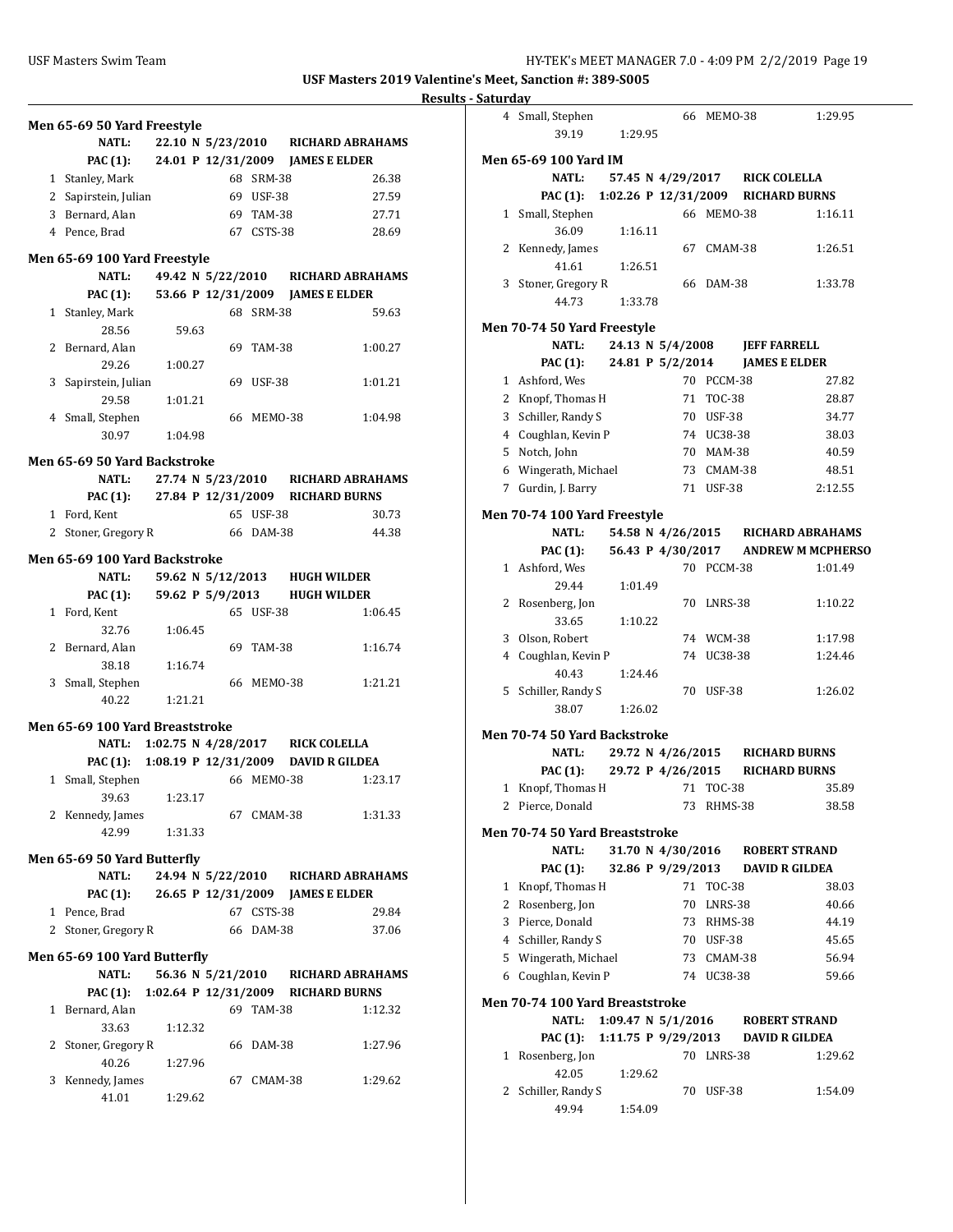|                                                                        |               |                  |            |                                                | Results - Saturday |          |
|------------------------------------------------------------------------|---------------|------------------|------------|------------------------------------------------|--------------------|----------|
| (Men 70-74 100 Yard Breaststroke)<br>3 Wingerath, Michael<br>59.82     | 2:07.09       |                  |            | 73 CMAM-38 2:07.09                             | Men 75-79          |          |
|                                                                        |               |                  |            |                                                |                    | P        |
| Men 70-74 50 Yard Butterfly                                            |               |                  |            |                                                |                    | 1 Burns  |
| NATL:                                                                  |               |                  |            | 26.92 N 4/26/2015 RICHARD ABRAHAMS             |                    |          |
| PAC (1): 27.81 P 5/4/2014 JAMES E ELDER<br>1 Knopf, Thomas H 71 TOC-38 |               |                  |            |                                                | Men 75-79          |          |
|                                                                        |               |                  |            | 30.71                                          |                    |          |
| Men 70-74 100 Yard Butterfly                                           |               |                  |            |                                                |                    | P        |
| <b>NATL:</b>                                                           |               |                  |            | 1:00.77 N 4/24/2015 RICHARD ABRAHAMS           |                    | 1 Burns  |
|                                                                        |               |                  |            | PAC (1): 1:02.96 P 4/30/2017 ANDREW M MCPHERSO |                    |          |
| 1 Ashford, Wes                                                         |               |                  | 70 PCCM-38 | 1:31.23                                        | Men 80-84          |          |
|                                                                        | 40.89 1:31.23 |                  |            |                                                |                    |          |
| <b>Men 70-74 100 Yard IM</b>                                           |               |                  |            |                                                |                    | P        |
| <b>NATL:</b>                                                           |               |                  |            | 1:04.77 N 4/29/2017 ANDREW MCPHERSON           |                    | 1 Van H  |
|                                                                        |               |                  |            | PAC (1): 1:04.77 P 4/30/2017 ANDREW M MCPHERSO |                    | 2 Young  |
| 1 Rosenberg, Jon                                                       |               |                  | 70 LNRS-38 | 1:29.40                                        | <b>Men 80-84</b>   |          |
| 47.81                                                                  | 1:29.40       |                  |            |                                                |                    |          |
| 2 Wiscomb, Lance                                                       |               |                  | 73 USF-38  | 1:58.06                                        |                    | P        |
| 57.66                                                                  | 1:58.06       |                  |            |                                                |                    | 1 Young  |
| Men 75-79 100 Yard Freestyle                                           |               |                  |            |                                                |                    |          |
| <b>NATL:</b>                                                           |               |                  |            | 58.68 N 5/10/2009 DAVID RADCLIFF               |                    |          |
|                                                                        |               |                  |            | PAC (1): 1:06.93 P 4/9/2017 RICHARD T TODD     | <b>Men 80-84</b>   |          |
| 1 Gildea, David                                                        |               |                  | 75 MELO-38 | 1:08.22                                        |                    |          |
| 33.52                                                                  | 1:08.22       |                  |            |                                                |                    | P.       |
| 2 Snape, William                                                       |               |                  | 75 USF-38  | 2:26.37                                        |                    | 1 Van H  |
| 1:09.68                                                                | 2:26.37       |                  |            |                                                | Men 80-84          |          |
| Men 75-79 50 Yard Backstroke                                           |               |                  |            |                                                |                    |          |
| <b>NATL:</b>                                                           |               |                  |            | 31.47 N 1/12/2019 RICHARD BURNS                |                    | P.       |
| PAC (1): 34.84 P 12/31/1995 RAY TAFT                                   |               |                  |            |                                                |                    | 1 Van H  |
| 1 Gildea, David                                                        |               |                  | 75 MELO-38 | 39.60                                          | <b>Men 80-84</b>   |          |
| 2 Snape, William                                                       |               |                  | 75 USF-38  | 1:24.25                                        |                    |          |
|                                                                        |               |                  |            |                                                |                    | P        |
| Men 75-79 100 Yard Backstroke<br><b>NATL:</b>                          |               |                  |            |                                                |                    | 1 Van H  |
| PAC (1): 1:17.67 P 12/31/1995 RAY TAFT                                 |               |                  |            | 1:08.55 N 4/19/2009 BURWELL JONES              |                    |          |
| 1 Burns, Richard                                                       |               |                  | 75 TAM-38  | 1:10.02P                                       | <b>Men 80-84</b>   |          |
| 34.33                                                                  | 1:10.02       |                  |            |                                                |                    |          |
|                                                                        |               |                  |            |                                                |                    | P        |
| Men 75-79 50 Yard Breaststroke                                         |               |                  |            |                                                |                    | 1 Van H  |
| <b>NATL:</b>                                                           |               |                  |            | 34.58 N 3/5/2017 MIKE FRESHLEY                 |                    |          |
| <b>PAC (1):</b>                                                        |               | 37.28 P 4/9/2017 |            | RICHARD T TODD                                 |                    |          |
| 1 Gildea, David                                                        |               |                  | 75 MELO-38 | 36.46P                                         | Men 85-89          |          |
| Men 75-79 100 Yard Breaststroke                                        |               |                  |            |                                                |                    |          |
| <b>NATL:</b>                                                           |               |                  |            | 1:16.74 N 9/18/2016 MIKE FRESHLEY              |                    | P.       |
| <b>PAC (1):</b>                                                        |               |                  |            | 1:24.22 P 4/9/2017 RICHARD T TODD              |                    | 1 Mayo,  |
| 1 Gildea, David                                                        |               |                  | 75 MELO-38 | 1:21.37P                                       |                    | 2 Galvir |
| 38.72                                                                  | 1:21.37       |                  |            |                                                | Men 85-89          |          |
| Men 75-79 50 Yard Butterfly                                            |               |                  |            |                                                |                    |          |
| NATL:                                                                  |               |                  |            | 28.99 N 1/14/2017 MIKE FRESHLEY                |                    | P        |
| <b>PAC (1):</b>                                                        |               |                  |            | 32.89 P 12/31/2007 ASHLEY K JONES              |                    | 1 Mayo,  |
| 1 Burns, Richard                                                       |               |                  | 75 TAM-38  | 30.18P                                         |                    |          |
| 2 Gildea, David                                                        |               |                  | 75 MELO-38 | 35.54                                          |                    | 2 Galvir |
|                                                                        |               |                  |            |                                                |                    |          |

|              | Men 75-79 100 Yard Butterfly       |                       |  |    |            |                                             |                                       |
|--------------|------------------------------------|-----------------------|--|----|------------|---------------------------------------------|---------------------------------------|
|              |                                    |                       |  |    |            | NATL: 1:12.71 N 4/17/2011 DAVID COSTILL     |                                       |
|              |                                    |                       |  |    |            | PAC (1): 1:26.53 P 3/29/2008 ASHLEY K JONES |                                       |
|              | 1 Burns, Richard                   |                       |  |    | 75 TAM-38  |                                             | 1:10.58N                              |
|              |                                    | 32.45 1:10.58         |  |    |            |                                             |                                       |
|              | Men 75-79 100 Yard IM              |                       |  |    |            |                                             |                                       |
|              |                                    |                       |  |    |            | NATL: 1:08.68 N 9/18/2016 MIKE FRESHLEY     |                                       |
|              |                                    |                       |  |    |            | PAC (1): 1:16.12 P 12/31/1995 RAY TAFT      |                                       |
|              | 1 Burns, Richard                   |                       |  |    | 75 TAM-38  |                                             | 1:10.76P                              |
|              |                                    | 32.02 1:10.76         |  |    |            |                                             |                                       |
|              |                                    |                       |  |    |            |                                             |                                       |
|              | <b>Men 80-84 50 Yard Freestyle</b> |                       |  |    |            |                                             |                                       |
|              |                                    |                       |  |    |            | NATL: 28.68 N 4/30/2017 FARRELL\FARRELL     |                                       |
|              |                                    |                       |  |    |            | PAC (1): 32.00 P 12/31/1998 ALDO DA ROSA    |                                       |
|              | 1 Van Horn, William                |                       |  |    | 80 TOC-38  |                                             | 31.91P                                |
|              | 2 Young, Ronald P                  |                       |  |    | 81 TAM-38  |                                             | 44.85                                 |
|              |                                    |                       |  |    |            |                                             |                                       |
|              | Men 80-84 100 Yard Freestyle       |                       |  |    |            | NATL: 1:04.60 N 5/3/2014 DAVID RADCLIFF     |                                       |
|              |                                    |                       |  |    |            |                                             |                                       |
|              |                                    |                       |  |    |            | PAC (1): 1:10.76 P 12/31/2000 RAY TAFT      |                                       |
|              | 1 Young, Ronald P                  |                       |  |    | 81 TAM-38  |                                             | 1:53.95                               |
|              | 49.59                              | 1:53.95               |  |    |            |                                             |                                       |
|              | Men 80-84 50 Yard Backstroke       |                       |  |    |            |                                             |                                       |
|              |                                    |                       |  |    |            | NATL: 34.49 N 4/29/2016 YOSHI OYAKAWA       |                                       |
|              |                                    |                       |  |    |            | PAC (1): 37.39 P 12/31/2000 RAY TAFT        |                                       |
|              | 1 Van Horn, William                |                       |  |    | 80 TOC-38  |                                             | 39.44                                 |
|              |                                    |                       |  |    |            |                                             |                                       |
|              | Men 80-84 50 Yard Breaststroke     |                       |  |    |            |                                             |                                       |
|              |                                    |                       |  |    |            | NATL: 37.74 N 3/12/2016 DAVID COSTILL       |                                       |
|              |                                    |                       |  |    |            | PAC (1): 41.30 P 12/31/1998 ALDO DA ROSA    |                                       |
|              | 1 Van Horn, William                |                       |  |    | 80 TOC-38  |                                             | 46.20                                 |
|              | Men 80-84 100 Yard Butterfly       |                       |  |    |            |                                             |                                       |
|              |                                    |                       |  |    |            | NATL: 1:22.34 N 4/8/2017 DAVID COSTILL      |                                       |
|              |                                    |                       |  |    |            | PAC (1): 1:36.89 P 12/31/1998 ALDO DA ROSA  |                                       |
|              | 1 Van Horn, William                |                       |  |    | 80 TOC-38  |                                             | 1:45.09                               |
|              |                                    | 48.65 1:45.09         |  |    |            |                                             |                                       |
|              |                                    |                       |  |    |            |                                             |                                       |
|              | Men 80-84 100 Yard IM              |                       |  |    |            |                                             |                                       |
|              |                                    |                       |  |    |            | NATL: 1:14.86 N 4/16/2016 DAVID COSTILL     |                                       |
|              |                                    |                       |  |    |            | PAC (1): 1:24.24 P 12/31/2000 RAY TAFT      |                                       |
|              | 1 Van Horn, William                |                       |  |    | 80 TOC-38  |                                             | 1:29.08                               |
|              | 42.88                              | 1:29.08               |  |    |            |                                             |                                       |
|              | Men 85-89 50 Yard Freestyle        |                       |  |    |            |                                             |                                       |
|              | <b>NATL:</b>                       | 31.92 N 3/7/2010      |  |    |            | <b>FRANK PIEMME</b>                         |                                       |
|              | <b>PAC (1):</b>                    |                       |  |    |            |                                             | 35.77 P 12/31/2004 WILLIAM JOHNSTON   |
|              | 1 Mayo, Robert                     |                       |  |    | 85 WCM-38  |                                             | 46.57                                 |
|              |                                    |                       |  |    |            |                                             |                                       |
|              | 2 Galvin, Barry                    |                       |  |    | 85 MEMO-38 |                                             | 51.23                                 |
|              | Men 85-89 100 Yard Freestyle       |                       |  |    |            |                                             |                                       |
|              | NATL:                              | 1:10.92 N $4/18/2010$ |  |    |            | <b>FRANK PIEMME</b>                         |                                       |
|              | <b>PAC (1):</b>                    |                       |  |    |            |                                             | 1:29.20 P 12/31/2004 WILLIAM JOHNSTON |
| $\mathbf{1}$ | Mayo, Robert                       |                       |  |    | 85 WCM-38  |                                             | 1:43.82                               |
|              | 49.73                              | 1:43.82               |  |    |            |                                             |                                       |
| 2            | Galvin, Barry                      |                       |  | 85 | MEMO-38    |                                             | 2:03.99                               |
|              | 51.86                              | 2:03.99               |  |    |            |                                             |                                       |
|              |                                    |                       |  |    |            |                                             |                                       |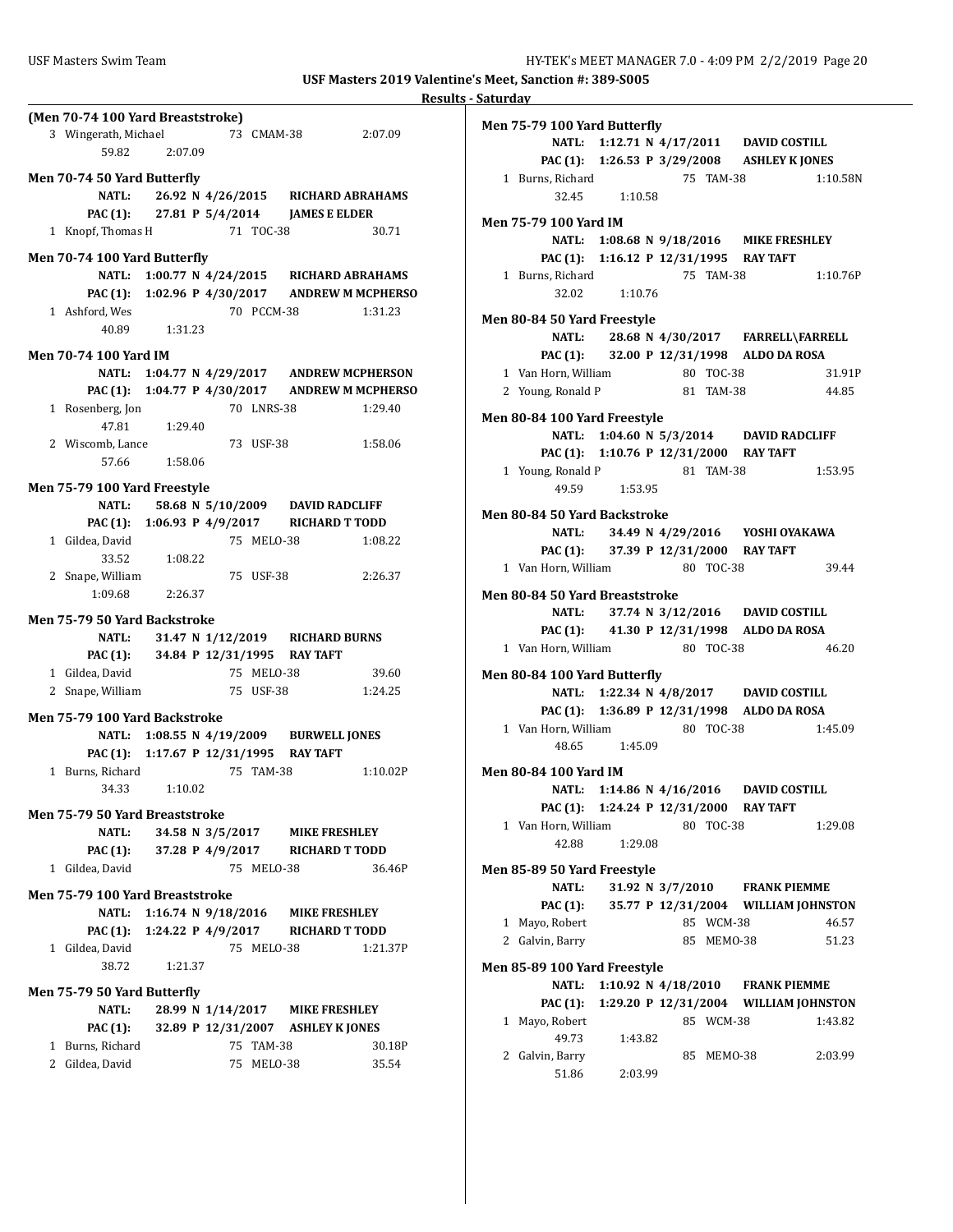|           | Men 85-89 50 Yard Backstroke                       |                           |       |                    |            |                                                       |         |
|-----------|----------------------------------------------------|---------------------------|-------|--------------------|------------|-------------------------------------------------------|---------|
|           | <b>NATL:</b>                                       |                           |       |                    |            | 36.72 N 4/21/2018 CLARKE MITCHELL                     |         |
|           | <b>PAC (1):</b>                                    |                           |       | 43.82 P 12/31/2003 |            | <b>ALDO DA ROSA</b>                                   |         |
|           | 1 Mayo, Robert                                     |                           |       |                    | 85 WCM-38  |                                                       | 52.25   |
|           |                                                    |                           |       |                    |            |                                                       |         |
|           | Men 85-89 100 Yard Backstroke                      |                           |       |                    |            |                                                       |         |
|           |                                                    | NATL: 1:24.98 N 4/22/2018 |       |                    |            | <b>CLARKE MITCHELL</b>                                |         |
|           | PAC (1): 1:36.99 P 12/31/2003                      |                           |       |                    |            | <b>ALDO DA ROSA</b>                                   |         |
|           | 1 Mayo, Robert                                     |                           |       |                    | 85 WCM-38  |                                                       | 1:52.07 |
|           | 56.66                                              | 1:52.07                   |       |                    |            |                                                       |         |
|           | Men 85-89 50 Yard Breaststroke                     |                           |       |                    |            |                                                       |         |
|           | <b>NATL:</b>                                       |                           |       | 42.72 N 3/7/2010   |            | FRANK PIEMME                                          |         |
|           | PAC (1):                                           | 43.56 P 12/31/2003        |       |                    |            | <b>ALDO DA ROSA</b>                                   |         |
|           | 1 Galvin, Barry                                    |                           |       |                    | 85 MEMO-38 |                                                       | 57.62   |
|           |                                                    |                           |       |                    |            |                                                       |         |
|           | Women 18+200 Yard Freestyle Relay                  |                           |       |                    |            |                                                       |         |
|           | NATL:                                              | 1:35.66 N 4/30/2016       |       |                    |            | <b>CLUB TRIBE ALUM</b>                                |         |
|           | G MIZERAK, S SHANER, C HURTUBISE, K GRIER          |                           |       |                    |            |                                                       |         |
|           | PAC (1): 1:37.05 P 4/18/2010                       |                           |       |                    |            | <b>TOC</b>                                            |         |
|           | K A Lyons, E P Reilly, F O'Donnell-McCa, M Gill    |                           |       |                    |            |                                                       |         |
|           | 1 USF-38                                           |                           |       |                    | B          |                                                       | 1:41.98 |
|           | 1) Petrakis, Kristina W29                          |                           |       |                    |            | 2) Siegel, Kathryn W24                                |         |
|           | 3) Yu, Katherine W24                               |                           |       |                    |            | 4) Petrakis, Danae W26                                |         |
|           | 25.19                                              |                           | 51.17 |                    | 1:16.44    | 1:41.98                                               |         |
|           | 2 RPM-38                                           |                           |       |                    | A          |                                                       | 2:14.29 |
|           | 1) Heffley, Caitlin W26                            |                           |       |                    |            | 2) Hebert, Trudi W46                                  |         |
|           | 3) Harris, Kaitlin W18                             |                           |       |                    |            | 4) Harris, Karen W52                                  |         |
|           | 31.00                                              | 1:07.49                   |       |                    |            |                                                       |         |
|           |                                                    |                           |       |                    |            |                                                       |         |
|           |                                                    |                           |       |                    | 1:50.15    | 2:14.29                                               |         |
|           | Men 18+200 Yard Freestyle Relay                    |                           |       |                    |            |                                                       |         |
|           | <b>NATL:</b>                                       | 1:18.32 N 5/22/2010       |       |                    |            | <b>NORTH CAROLINA</b>                                 |         |
|           | N BRUNELLI, C JONES, N WESTBY, J SKUBA             |                           |       |                    |            |                                                       |         |
|           | PAC (1): 1:24.45 P 5/9/2013                        |                           |       |                    |            | <b>TOC</b>                                            |         |
|           | K Feguson, G Lentz, J Taylor, A Cushing            |                           |       |                    |            |                                                       |         |
|           | 1 USF-38                                           |                           |       |                    | A          |                                                       | 1:35.06 |
|           | 1) Samotyj, John M37                               |                           |       |                    |            | 2) Niemi, Matthew M45                                 |         |
|           | 3) Kassianik, Paul M19                             |                           |       |                    |            | 4) Vizcarra, Nathan M31                               |         |
|           | 22.90                                              |                           | 46.88 |                    | 1:12.57    | 1:35.06                                               |         |
| 2         | USF-38                                             |                           |       |                    | C.         |                                                       | 1:35.77 |
|           | 1) Byers, Neil C M24                               |                           |       |                    |            | 2) Liberman, David M24                                |         |
|           | 3) Palabrica, Juan Pablo M21                       |                           |       |                    |            | 4) Vu, Jared M23                                      |         |
|           | 24.03                                              |                           | 50.26 |                    | 1:14.11    | 1:35.77                                               |         |
| 3         | CSTS-38                                            |                           |       |                    | A          |                                                       | 1:54.02 |
|           | 1) Svoboda, Pavel M22                              |                           |       |                    |            | 2) Thomas, Ken M57                                    |         |
|           | 3) Reed, Doug M50                                  |                           |       |                    |            | 4) Shafer, Richard M61                                |         |
|           | 24.80                                              |                           | 52.69 |                    | 1:23.20    | 1:54.02                                               |         |
|           | Men 25+200 Yard Freestyle Relay                    |                           |       |                    |            |                                                       |         |
|           | <b>NATL:</b>                                       | 1:19.71 N 4/7/2018        |       |                    |            | <b>RICE AQUATICS</b>                                  |         |
|           | W WAGNER, A SURHOFF, D HILL, B COLLINS             |                           |       |                    |            |                                                       |         |
|           | <b>PAC (1):</b>                                    | 1:22.28 P 4/28/2012       |       |                    |            | TOC                                                   |         |
|           | T Holsman, C Talbott, J Dorr, S Greenwood          |                           |       |                    |            |                                                       |         |
| $1 \quad$ |                                                    |                           |       |                    | A          |                                                       |         |
|           | <b>TSUN-38</b>                                     |                           |       |                    |            |                                                       | 1:42.32 |
|           | 1) Gilliland, John M58<br>3) Winfield, Matthew M37 |                           |       |                    |            | 2) Bardales, Christopher A M28<br>4) Singh, Jason M30 |         |

|              | Men 45+200 Yard Freestyle Relay                 |                                              |
|--------------|-------------------------------------------------|----------------------------------------------|
|              | <b>NATL:</b>                                    | 1:27.70 N 5/4/2008<br><b>ARIZONA MASTERS</b> |
|              | JOHN SMITH, AL JAEGERS, PAUL HAFNER, PAUL SMITH |                                              |
|              | PAC (1): 1:31.98 P 12/31/1997                   | <b>TOC</b>                                   |
|              | R Strand, T Birnie, C Yourd, S Clark            |                                              |
|              | 1 ARM-38                                        | A<br>1:45.71                                 |
|              | 1) Davis, Joe M54                               | 2) Rombold, Joseph M53                       |
|              | 3) Roepke, Frank M53                            | 4) Vollstedt, Mark M51                       |
|              | 30.39<br>57.78                                  | 1:21.46<br>1:45.71                           |
|              | Mixed 18+200 Yard Freestyle Relay               |                                              |
|              | 1:24.76 N 5/2/2014<br><b>NATL:</b>              | THE OLYMPIC CLU                              |
|              | N ADRIAN, K RAATZ, K KASTES, A ERVIN            |                                              |
|              | PAC (1): 1:29.92 P 4/5/2013                     | тос                                          |
|              | M Malasky, F O'Donnell-McCa, K Raatz, A Cushing |                                              |
| $\mathbf{1}$ | $NCA-38$                                        | R<br>1:47.18                                 |
|              | 1) Low, Don M47                                 | 2) Mulligan, Neale L M57                     |
|              | 3) Neidhoefer, Charles M52                      | 4) Frappia, Robert M54                       |
|              | 26.10<br>54.57                                  | 1:20.36<br>1:47.18                           |
|              | 2 USF-38                                        | D<br>1:49.17                                 |
|              | 1) Vu, Erin M24                                 | 2) O'Rourke, Rick M54                        |
|              | 3) Frushtick, Jairon M53                        | 4) Chambers, Mark M54                        |
|              | 25.23<br>51.46                                  | 1:23.21<br>1:49.17                           |
| 3            | MELO-38                                         | A<br>1:56.38                                 |
|              | 1) Rohr, Meredith B W36                         | 2) Couch, Stephanie W54                      |
|              | 3) Pinto, Harlan M61                            | 4) Tang, Allen Y M22                         |
|              | 27.11<br>58.74                                  | 1:31.95<br>1:56.38                           |
|              | 4 NCA-38                                        | A<br>1:58.93                                 |
|              |                                                 | 2) Mulligan, Kate W59                        |
|              | 26.36<br>58.72                                  | 1:34.05<br>1:58.93                           |
|              | 5 WCM-38                                        | A<br>1:59.08                                 |
|              | 1) Carter, Paul M50                             | 2) Darling, Colleen W44                      |
|              | 3) Taylor, Catherine W56                        | 4) Mefford, Jake M24                         |
|              | 29.71<br>1:02.22                                | 1:34.45<br>1:59.08                           |
|              | Mixed 25+200 Yard Freestyle Relay               |                                              |
|              | <b>NATL:</b>                                    | 1:27.70 N 4/28/2017<br>THE OLYMPIC CLU       |
|              | M BALLENGER, K RAATZ, M MARSHALL, S GREENWOOD   |                                              |
|              | PAC (1): 1:30.31 P 12/31/2009                   | TOC                                          |
|              | T Holsman, L Welting, K Lyon, S Greenwood       |                                              |
| 1            | <b>USF-38</b>                                   | 1:57.56<br>в                                 |
|              | 1) Harrington, Matt M47                         | 2) Lung, Leo M28                             |
|              | 3) Kononov, Dmitri M33                          | 4) Robinson, John S M53                      |
|              | 27.40<br>53.74                                  | 1:19.79<br>1:57.56                           |
| 2            | CSTS-38                                         | A<br>2:00.61                                 |
|              | 1) Witt, Tucker M29                             | 2) Limon, Rachel P W38                       |
|              | 3) Toth, Kelly W39                              | 4) Woehl, Bradley M50                        |
|              | 24.88<br>1:00.02                                | 1:33.76<br>2:00.61                           |
| 3            | <b>USF-38</b>                                   | A<br>2:04.35                                 |
|              | 1) Klatzkin, Amy W62                            | 2) Chu, Christine W25                        |
|              | 3) Maze, Ghislaine W44                          | 4) Sweeney, Megan W38                        |
|              | 32.70<br>1:00.60                                | 1:34.58<br>2:04.35                           |
| 4            | <b>DAM-38</b>                                   | А<br>2:05.11                                 |
|              | 1) Mohn, Jennifer W27                           | 2) Phalen, Jennifer W54                      |
|              | 3) Nehrebecki, Helene W38                       | 4) Russell, Jane W55                         |
|              | 31.62<br>1:04.99                                | 1:34.78<br>2:05.11                           |
|              |                                                 |                                              |